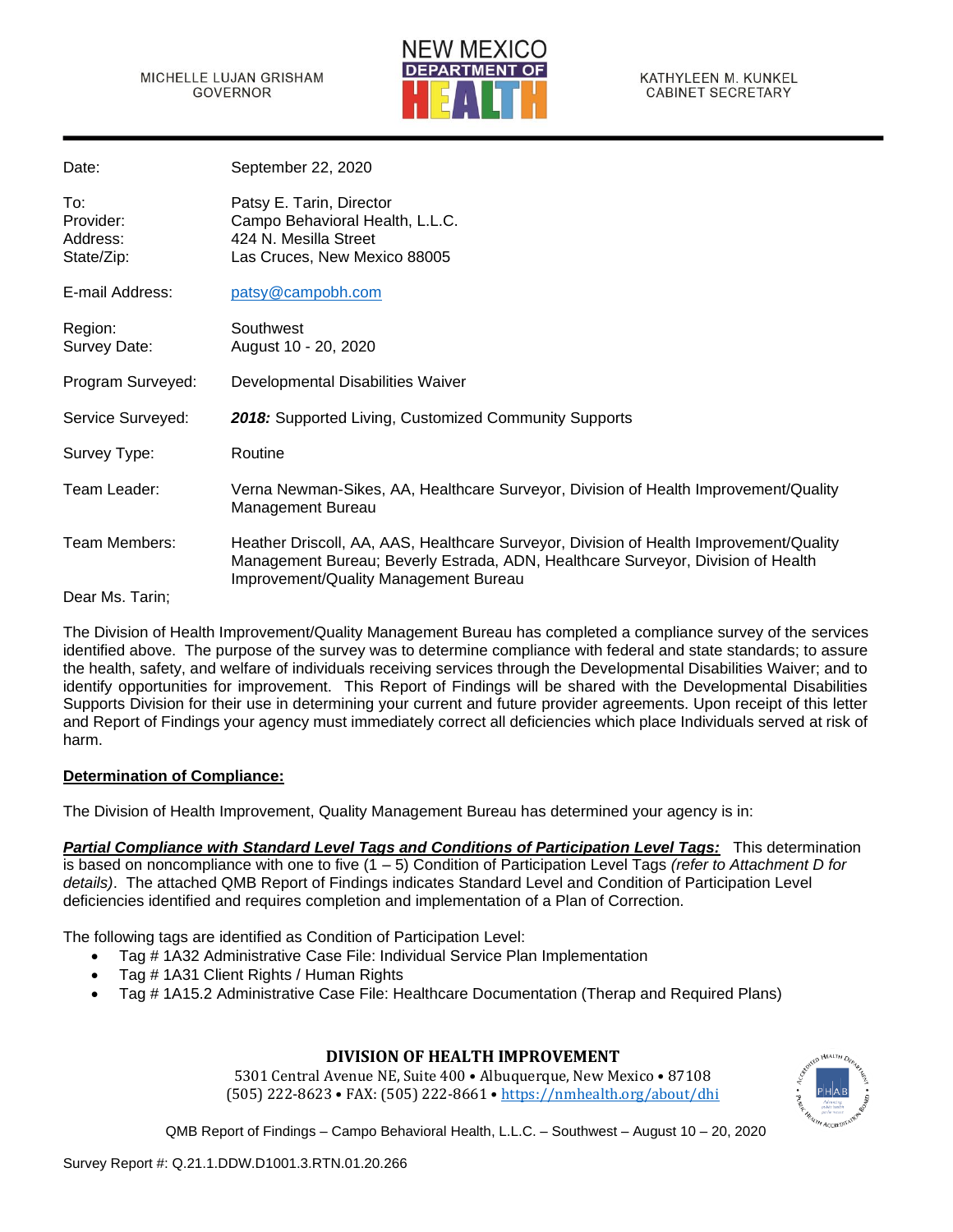The following tags are identified as Standard Level:

• Tag # 1A32.1 Administrative Case File: Individual Service Plan Implementation *(Not Completed at Frequency)*

## **Plan of Correction:**

The attached Report of Findings identifies the deficiencies found during your agency's on-site compliance review. You are required to complete and implement a Plan of Correction. Your agency has a total of 45 business days (10 business days to submit your POC for approval and 35 days to implement your *approved* Plan of Correction) from the receipt of this letter.

You were provided information during the exit meeting portion of your on-site survey. Please refer to this information (Attachment A) for specific instruction on completing your Plan of Correction. At a minimum your Plan of Correction should address the following for each Tag cited:

### **Corrective Action for Current Citation**:

• How is the deficiency going to be corrected? (i.e. obtained documents, retrain staff, individuals and/or staff no longer in service, void/adjusts completed, etc.) This can be specific to each deficiency cited or if possible an overall correction, i.e. all documents will be requested and filed as appropriate.

### **On-going Quality Assurance/Quality Improvement Processes:**

- What is going to be done on an ongoing basis? (i.e. file reviews, etc.)
- How many individuals is this going to effect? (i.e. percentage of individuals reviewed, number of files reviewed, etc.)
- How often will this be completed? (i.e. weekly, monthly, quarterly, etc.)
- Who is responsible? (responsible position within your agency)
- What steps will be taken if issues are found? (i.e. retraining, requesting documents, filing RORA, etc.)
- How is this integrated in your agency's QIS, QI Committee reviews and annual report?

### **Submission of your Plan of Correction:**

Please submit your agency's Plan of Correction in the available space on the two right-hand columns of the Report of Findings. *(See attachment "A" for additional guidance in completing the Plan of Correction)*.

Within 10 business days of receipt of this letter your agency Plan of Correction must be submitted to the parties below:

- **1. Quality Management Bureau, Attention: Monica Valdez, Plan of Correction Coordinator in any of the following ways:**
	- a. Electronically at [MonicaE.Valdez@state.nm.us](mailto:MonicaE.Valdez@state.nm.us) *(preferred method)*
	- b. Fax to 505-222-8661, or
	- c. Mail to POC Coordinator, 5301 Central Ave NE Suite 400, Albuquerque, New Mexico 87108

### **2. Developmental Disabilities Supports Division Regional Office for region of service surveyed**

Upon notification from QMB that your *Plan of Correction has been approved*, you must implement all remedies and corrective actions to come into compliance. If your Plan of Correction is denied, you must resubmit a revised plan as soon as possible for approval, as your POC approval and all remedies must be completed within 45 business days of the receipt of this letter.

Failure to submit your POC within the allotted 10 business days or complete and implement your Plan of Correction within the total 45 business days allowed may result in the imposition of a \$200 per day Civil Monetary Penalty until it is received, completed and/or implemented.

### **Billing Deficiencies:**

If you have deficiencies noted in this report of findings under the *Service Domain: Medicaid Billing/Reimbursement*, you must complete a "Void/Adjust" claim or remit the identified overpayment via a check within 30 calendar days of the date of this letter to HSD/OIG/PIU, *though this is not the preferred method of payment*. If you choose to pay via check, please include a copy of this letter with the payment. Make the check payable to the New Mexico Human Services Department and mail to:

#### Attention: *Lisa Medina-Lujan*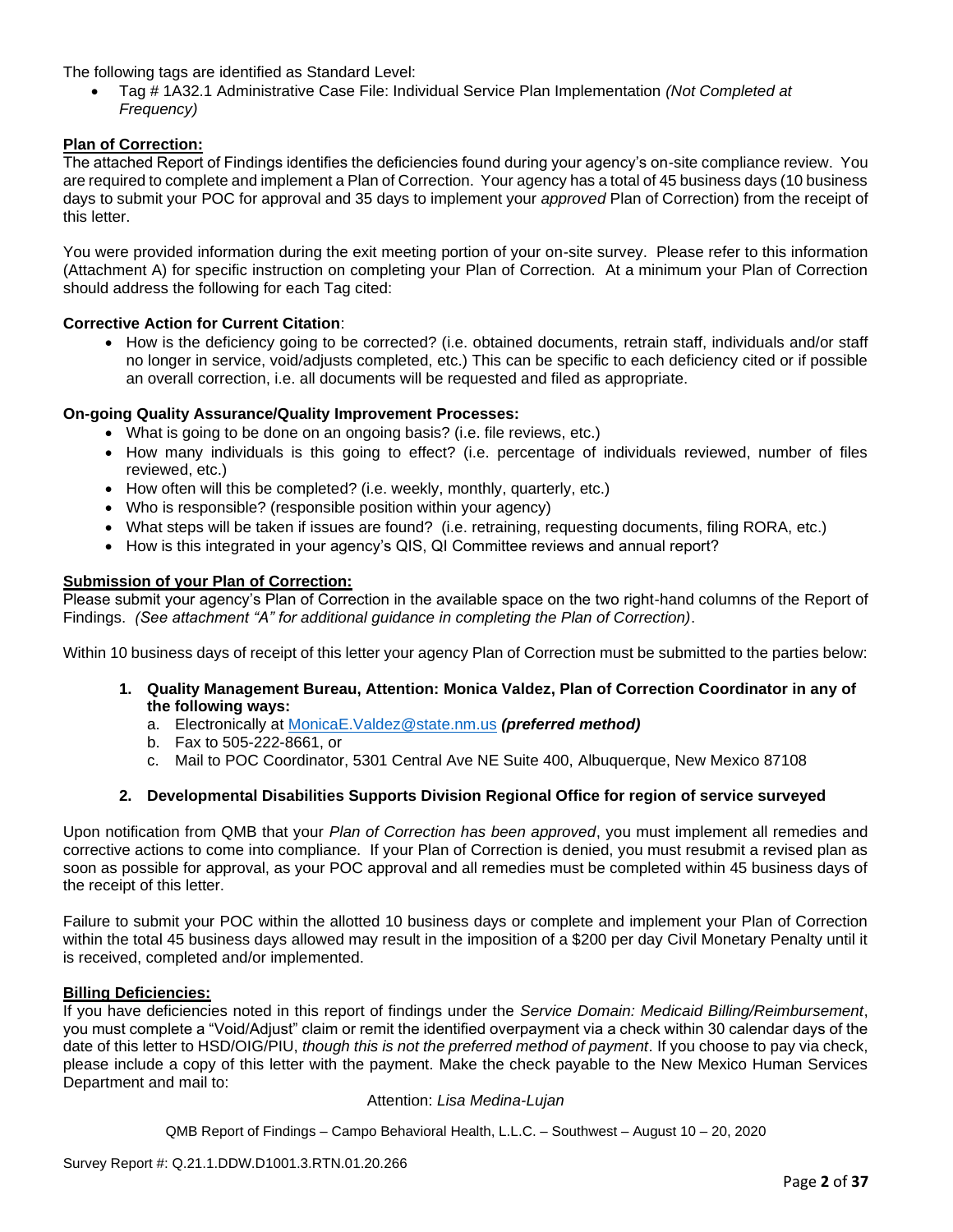### HSD/OIG/Program Integrity Unit 1474 Rodeo Road Santa Fe, New Mexico 87505

If you have questions and would like to speak with someone at HSD/OIG/PIU, please contact:

#### *Lisa Medina-Lujan [\(Lisa.medina-lujan@state.nm.us\)](mailto:Lisa.medina-lujan@state.nm.us)*

Please be advised that there is a one-week lag period for applying payments received by check to Void/Adjust claims. During this lag period, your other claim payments may be applied to the amount you owe even though you have sent a refund, reducing your payment amount. For this reason, we recommend that you allow the system to recover the overpayment instead of sending in a check.

### **Request for Informal Reconsideration of Findings (IRF):**

If you disagree with a finding of deficient practice, you have 10 business days upon receipt of this notice to request an IRF. Submit your request for an IRF in writing to:

> ATTN: QMB Bureau Chief Request for Informal Reconsideration of Findings 5301 Central Ave NE Suite #400 Albuquerque, NM 87108 Attention: IRF request/QMB

See Attachment "C" for additional guidance in completing the request for Informal Reconsideration of Findings. The request for an IRF will not delay the implementation of your Plan of Correction which must be completed within 45 total business days (10 business days to submit your POC for approval and 35 days to implement your *approved* Plan of Correction). Providers may not appeal the nature or interpretation of the standard or regulation, the team composition or sampling methodology. If the IRF approves the modification or removal of a finding, you will be advised of any changes.

Please contact the Plan of Correction Coordinator, Monica Valdez at 505-273-1930 or email at: [MonicaE.Valdez@state.nm.us](mailto:MonicaE.Valdez@state.nm.us) if you have questions about the Report of Findings or Plan of Correction. Thank you for your cooperation and for the work you perform.

Sincerely,

Verna Newman-Sikes, AA

Verna Newman-Sikes, AA Team Lead/Healthcare Surveyor Division of Health Improvement Quality Management Bureau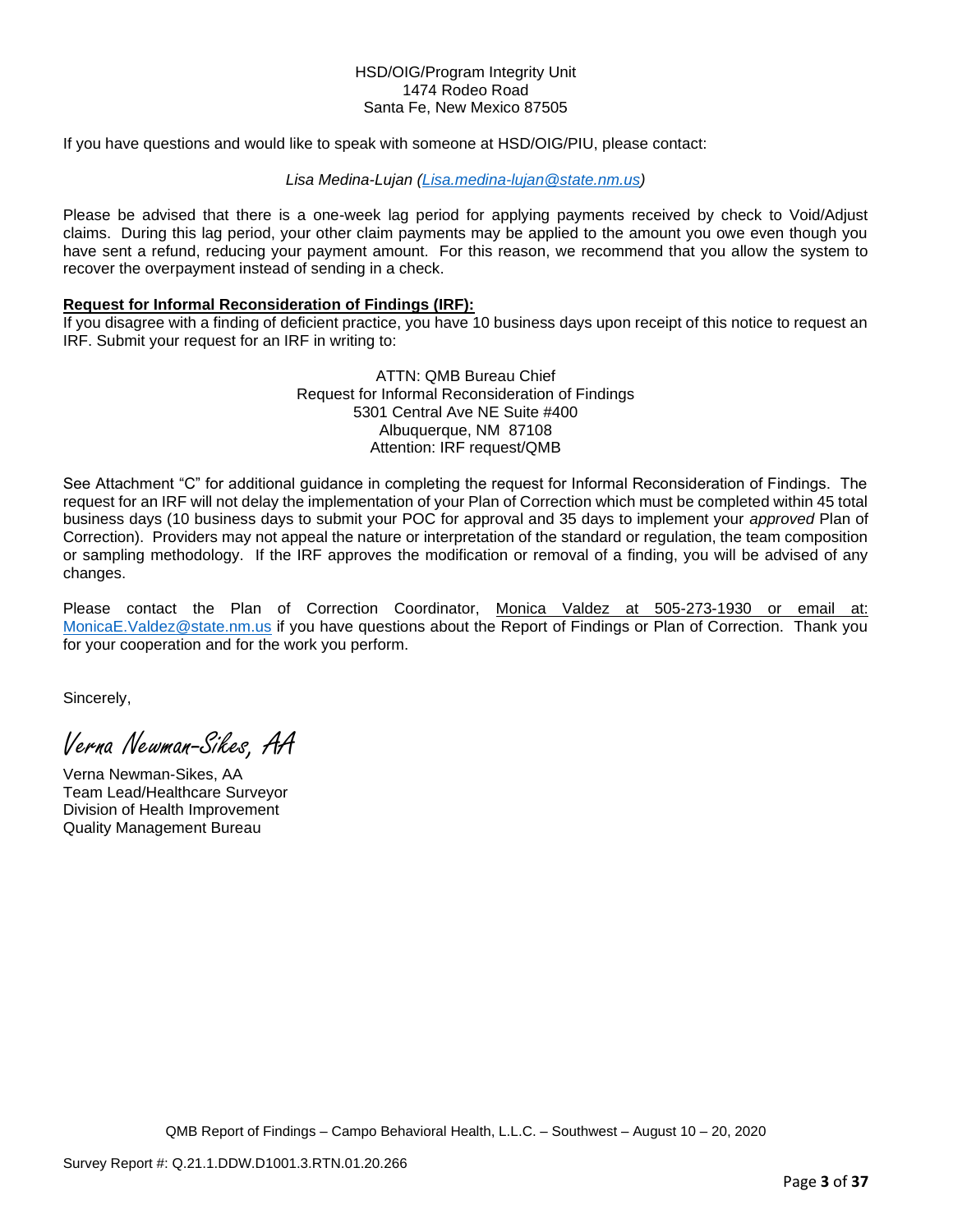| <b>Survey Process Employed:</b>          |                                                                                                                                                                     |
|------------------------------------------|---------------------------------------------------------------------------------------------------------------------------------------------------------------------|
| <b>Administrative Review Start Date:</b> | August 10, 2020                                                                                                                                                     |
| Contact:                                 | <b>Camp Behavioral Health L.L.C</b><br>Patsy E. Tarin, Director                                                                                                     |
|                                          | <b>DOH/DHI/QMB</b><br>Verna Newman-Sikes, AA, Team Lead/Healthcare Surveyor                                                                                         |
| On-site Entrance Conference Date:        | August 10, 2020                                                                                                                                                     |
| Present:                                 | <b>Campo Behavioral Health, L.L.C.</b><br>Patsy E. Tarin, Director<br>Kristina Rueckner, Registered Nurse                                                           |
|                                          | DOH/DHI/QMB<br>Verna Newman-Sikes, AA, Team Lead/Healthcare Surveyor<br>Heather Driscoll, AA, AAS, Healthcare Surveyor<br>Beverly Estrada, ADN, Healthcare Surveyor |
| <b>Exit Conference Date:</b>             | August 20, 2020                                                                                                                                                     |
| Present:                                 | <b>Campo Behavioral Health L.L.C</b><br>Patsy E. Tarin, Director<br>Kristina Rueckner, Registered Nurse                                                             |
|                                          | DOH/DHI/QMB<br>Verna Newman-Sikes, AA, Team Lead/Healthcare Surveyor<br>Heather Driscoll, AA, AAS, Healthcare Surveyor<br>Beverly Estrada, ADN, Healthcare Surveyor |
|                                          | <b>DDSD - SW Regional Office</b><br>Dave L. Brunson, DDSD Social and Community Inclusion Coordinator                                                                |
| <b>Administrative Locations Visited:</b> | 0 (Note: No administrative locations visited due to COVID-19<br>Public Health Emergency.)                                                                           |
| <b>Total Sample Size:</b>                | 5                                                                                                                                                                   |
|                                          | 0 - Jackson Class Members<br>5 - Non-Jackson Class Members                                                                                                          |
|                                          | 5 - Supported Living<br>4 - Customized Community Supports                                                                                                           |
| Total Homes Observed by Video            | 3 (Note: No home visits conducted due to COVID-19<br>Public Health Emergency, however, Video Observations were<br>conducted)                                        |
| Supported Living Observed by Video       | 3<br>Note: The following Individuals share a SL<br>residence:<br>$\triangleright$ #1, 2, 6                                                                          |
| Persons Served Records Reviewed          | 5                                                                                                                                                                   |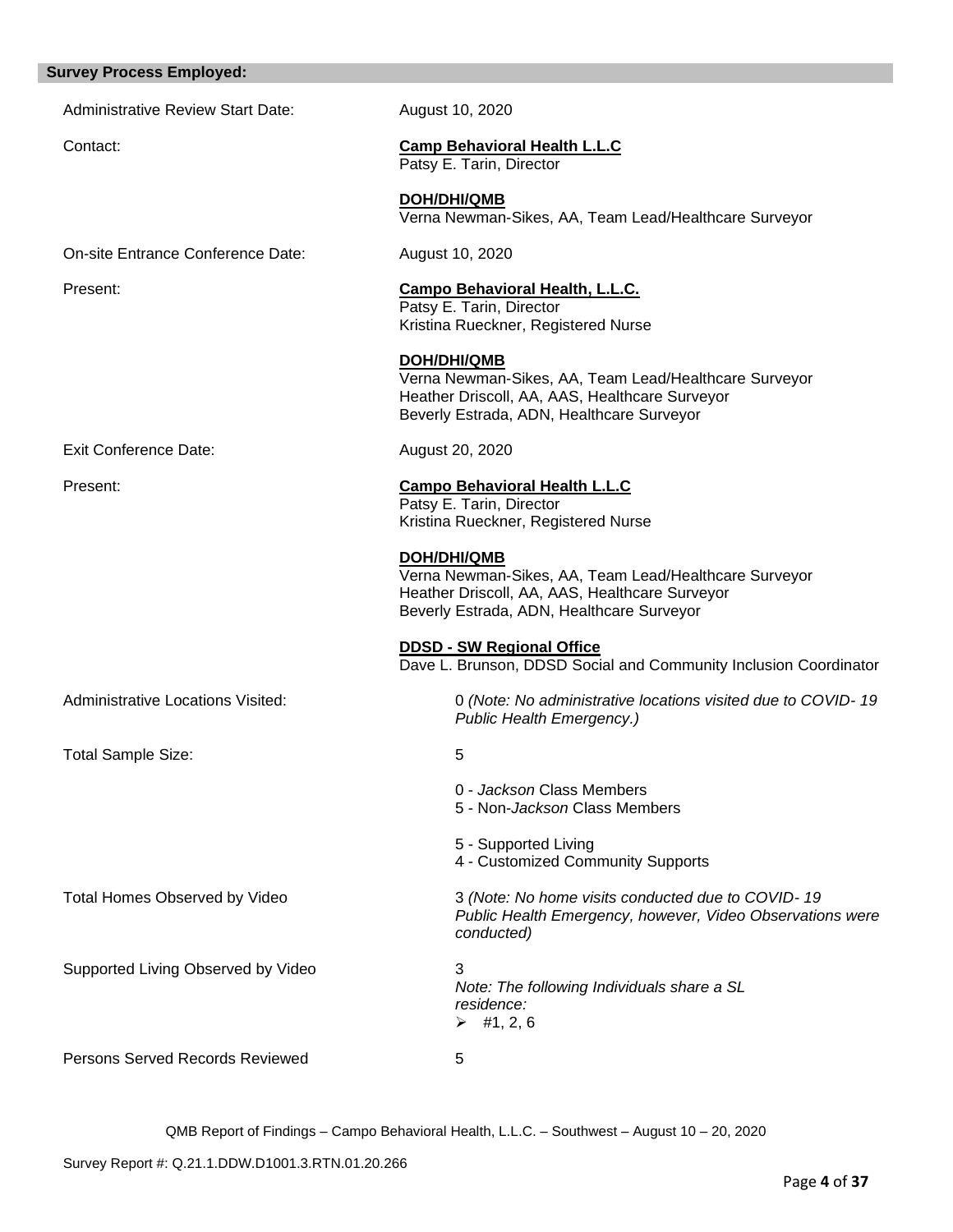| Persons Served Interviewed                   | 3 (Note: Interviews conducted by video / phone due to COVID-<br>19 Public Health Emergency) |
|----------------------------------------------|---------------------------------------------------------------------------------------------|
| Persons Served Not Seen and/or Not Available | 2 (Two individuals did not want to participate in interview)                                |
| Direct Support Personnel Records Reviewed    | 53                                                                                          |
| Direct Support Personnel Interviewed         | 4 (Note: Interviews conducted by video / phone due to COVID-<br>19 Public Health Emergency) |
| Service Coordinator Records Reviewed         |                                                                                             |
| Nurse Interview                              |                                                                                             |

Administrative Processes and Records Reviewed:

- Medicaid Billing/Reimbursement Records for all Services Provided
- Accreditation Records
- Individual Medical and Program Case Files, including, but not limited to:
	- <sup>o</sup>Individual Service Plans
		- **Progress on Identified Outcomes**
		- <sup>o</sup>Healthcare Plans
		- Medication Administration Records
		- Medical Emergency Response Plans
		- Therapy Evaluations and Plans
		- Healthcare Documentation Regarding Appointments and Required Follow-Up Other Required Health Information
- Internal Incident Management Reports and System Process / General Events Reports
- Personnel Files, including nursing and subcontracted staff
- Staff Training Records, Including Competency Interviews with Staff
- Agency Policy and Procedure Manual
- Caregiver Criminal History Screening Records
- Consolidated Online Registry/Employee Abuse Registry
- Human Rights Committee Notes and Meeting Minutes
- Quality Assurance / Improvement Plan
- CC: Distribution List: DOH Division of Health Improvement
	- DOH Developmental Disabilities Supports Division
	- DOH Office of Internal Audit
	- HSD Medical Assistance Division
	- NM Attorney General's Office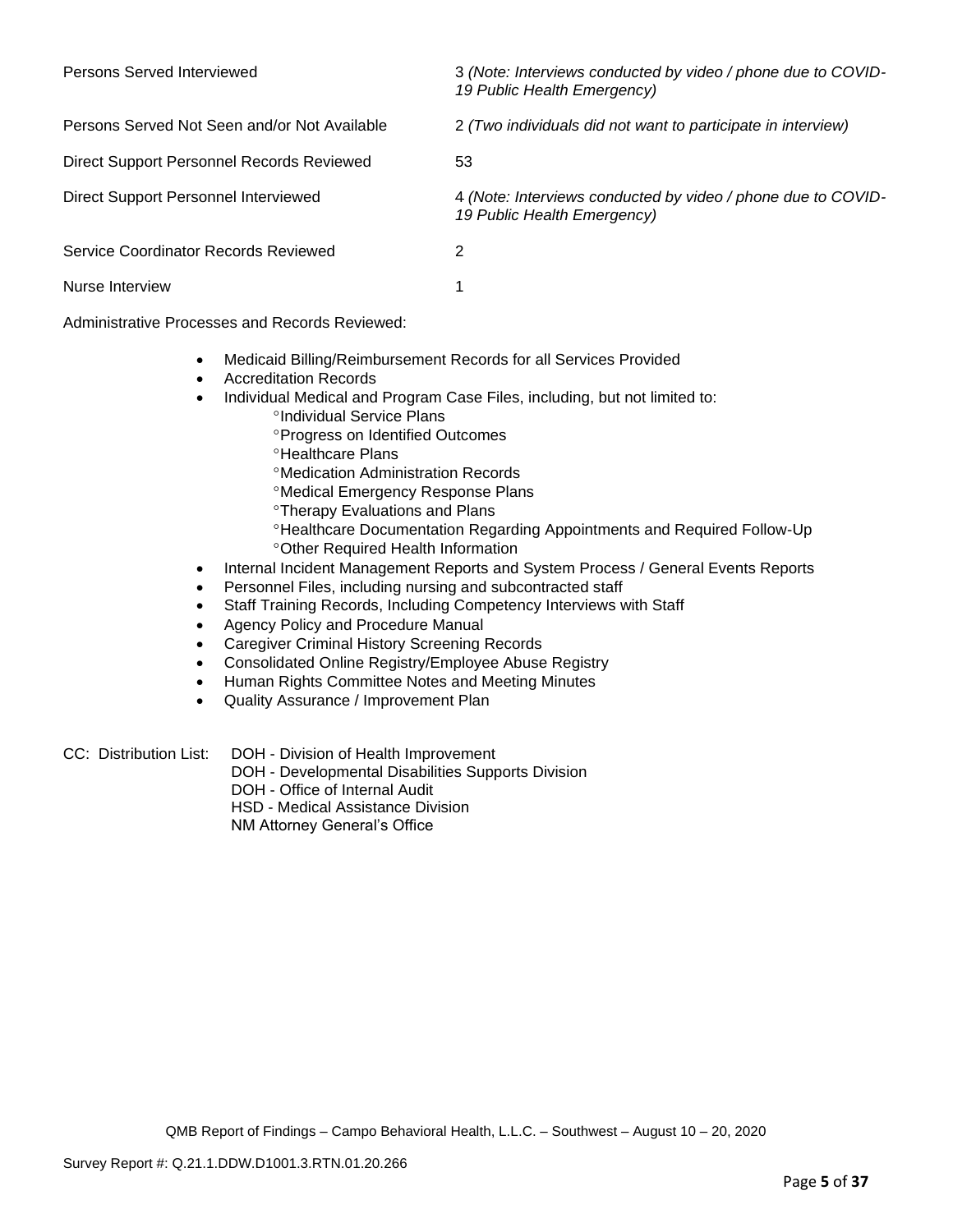## **Attachment A**

# **Provider Instructions for Completing the QMB Plan of Correction (POC) Process**

## *Introduction:*

After a QMB Compliance Survey, your QMB Report of Findings will be sent to you via e-mail.

Each provider must develop and implement a Plan of Correction (POC) that identifies specific quality assurance and quality improvement activities the agency will implement to correct deficiencies and prevent continued deficiencies and non-compliance.

Agencies must submit their Plan of Correction within ten (10) business days from the date you receive the QMB Report of Findings. (Providers who do not submit a POC within 10 business days may be referred to the DDSD Regional Office for purposes of contract management or the Internal Review Committee [IRC] for possible actions or sanctions).

Agencies must fully implement their approved Plan of Correction within 45 business days (10 business days to submit your POC for approval and 35 days to implement your approved Plan of Correction) from the date they receive the QMB Report of Findings. Providers who fail to complete a POC within the 45-business days allowed will be referred to the IRC for possible actions or sanctions.

If you have questions about the Plan of Correction process, call the Plan of Correction Coordinator at 505-273-1930 or email at [MonicaE.Valdez@state.nm.us.](mailto:MonicaE.Valdez@state.nm.us) Requests for technical assistance must be requested through your Regional DDSD Office.

The POC process cannot resolve disputes regarding findings. If you wish to dispute a finding on the official Report of Findings, you must file an Informal Reconsideration of Findings (IRF) request within ten (10) business days of receiving your report. Please note that you must still submit a POC for findings that are in question (see Attachment C).

### *Instructions for Completing Agency POC:*

### *Required Content*

Your Plan of Correction should provide a step-by-step description of the methods to correct each deficient practice cited to prevent recurrence and information that ensures the regulation cited comes into and remains in compliance. The remedies noted in your POC are expected to be added to your Agency's required, annual Quality Assurance (QA) Plan.

If a deficiency has already been corrected since the on-site survey, the plan should state how it was corrected, the completion date (date the correction was accomplished), and how possible recurrence of the deficiency will be prevented.

*The following details should be considered when developing your Plan of Correction:*

#### *The Plan of Correction must address each deficiency cited in the Report of Findings unless otherwise noted with a "No Plan of Correction Required statement." The Plan of Correction must address the five (5) areas listed below:*

- 1. How the specific and realistic corrective action will be accomplished for individuals found to have been affected by the deficient practice.
- 2. How the agency will identify other individuals who have the potential to be affected by the same deficient practice, and how the agency will act to protect those individuals in similar situations.
- 3. What Quality Assurance measures will be put into place and what systemic changes made to ensure the deficient practice will not recur.
- 4. Indicate how the agency plans to monitor its performance to make certain solutions are sustained. The agency must develop a QA plan for ensuring correction is achieved and sustained. This QA plan must be implemented, and the corrective action is evaluated for its effectiveness. The plan of correction is integrated into the agency quality assurance system; and
- 5. Include dates when corrective actions will be completed. The corrective action completion dates must be acceptable to the State.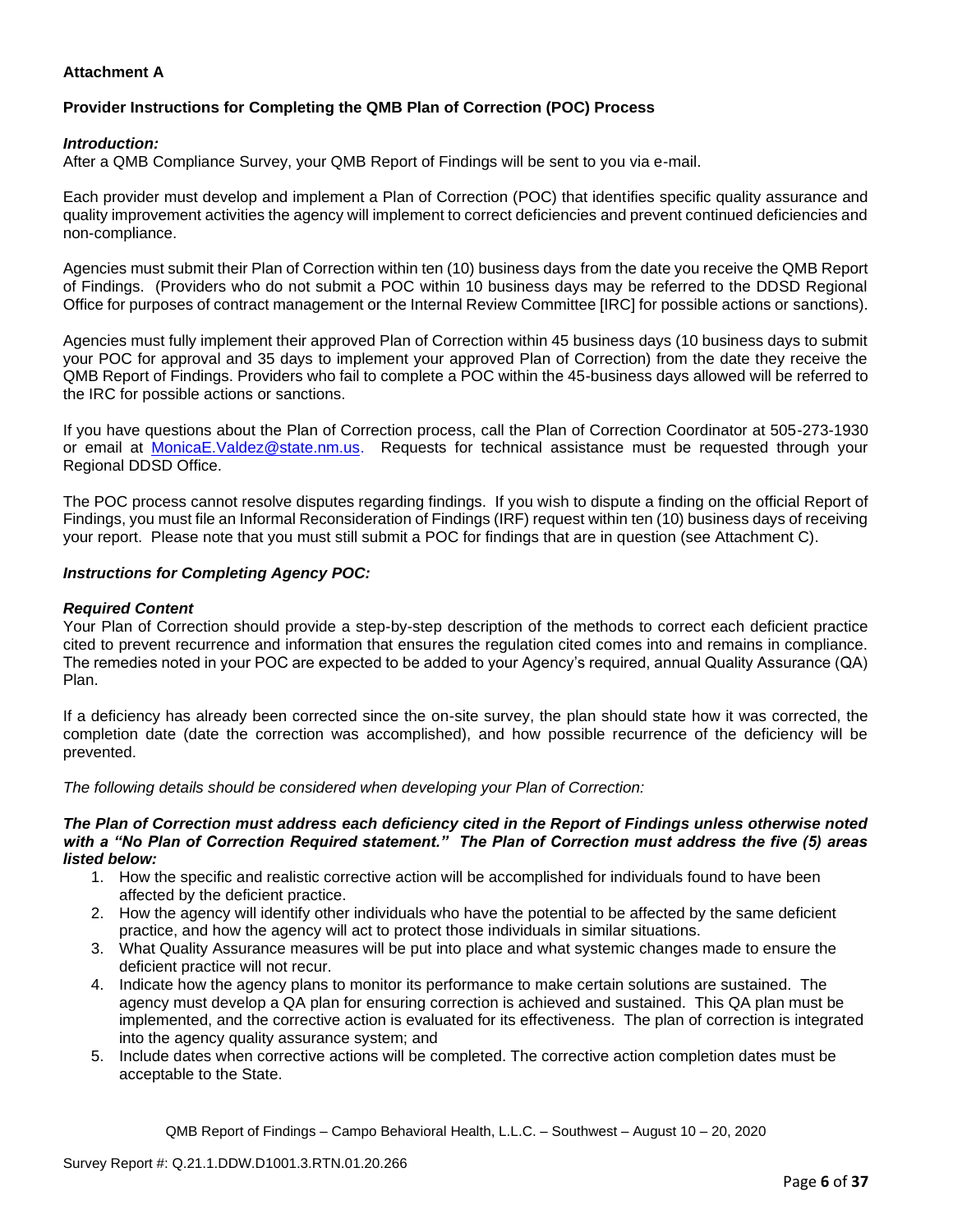*The following details should be considered when developing your Plan of Correction:*

- Details about how and when Individual Served, agency personnel and administrative and service delivery site files are audited by agency personnel to ensure they contain required documents;
- Information about how medication administration records are reviewed to verify they contain all required information before they are distributed to service sites, as they are being used, and after they are completed;
- Your processes for ensuring that all required agency personnel are trained on required DDSD required trainings;
- How accuracy in billing/reimbursement documentation is assured;
- How health, safety is assured;
- For Case Management providers, how Individual Service Plans are reviewed to verify they meet requirements, how the timeliness of level of care (LOC) packet submissions and consumer visits are tracked;
- Your process for gathering, analyzing and responding to quality data indicators; and,
- Details about Quality Targets in various areas, current status, analyses about why targets were not met, and remedies implemented.

*Note:* **Instruction or in-service of staff alone may not be a sufficient plan of correction.** This is a good first step toward correction, but additional steps must be taken to ensure the deficiency is corrected and will not recur.

## *Completion Dates*

- The plan of correction must include a **completion date** (entered in the far right-hand column) for each finding. Be sure the date is **realistic** in the amount of time your Agency will need to correct the deficiency; not to exceed 45 total business days.
- Direct care issues should be corrected immediately and monitored appropriately.
- Some deficiencies may require a staged plan to accomplish total correction.
- Deficiencies requiring replacement of equipment, etc., may require more time to accomplish correction but should show reasonable time frames.

## *Initial Submission of the Plan of Correction Requirements*

- 1. The Plan of Correction must be completed on the official QMB Survey Report of Findings/Plan of Correction Form and received by QMB within ten (10) business days from the date you received the report of findings.
- 2. For questions about the POC process, call the POC Coordinator, Monica Valdez at 505-273-1930 or email at [MonicaE.Valdez@state.nm.us](mailto:MonicaE.Valdez@state.nm.us) for assistance.
- 3. For Technical Assistance (TA) in developing or implementing your POC, contact your Regional DDSD Office.
- 4. Submit your POC to Monica Valdez, POC Coordinator in any of the following ways:
	- a. Electronically at [MonicaE.Valdez@state.nm.us](mailto:MonicaE.Valdez@state.nm.us) *(preferred method)*
	- b. Fax to 505-222-8661, or
	- c. Mail to POC Coordinator, 5301 Central Ave NE Suite 400, Albuquerque, New Mexico 87108
- 5. *Do not submit supporting documentation* (evidence of compliance) to QMB *until after* your POC has been approved by the QMB.
- 6. QMB will notify you when your POC has been "approved" or "denied."
	- a. During this time, whether your POC is "approved," or "denied," you will have a maximum of 45-business days from the date of receipt of your Report of Findings to correct all survey deficiencies.
	- b. If your POC is denied, it must be revised and resubmitted as soon as possible, as the 45-business day limit is in effect.
	- c. If your POC is denied a second time your agency may be referred to the Internal Review Committee.
	- d. You will receive written confirmation when your POC has been approved by QMB and a final deadline for completion of your POC.
	- e. Please note that all POC correspondence will be sent electronically unless otherwise requested.
- 7. Failure to submit your POC within 10 business days without prior approval of an extension by QMB will result in a referral to the Internal Review Committee and the possible implementation of monetary penalties and/or sanctions.

### *POC Document Submission Requirements*

Once your POC has been approved by the QMB Plan of Correction Coordinator you must submit copies of documents as evidence that all deficiencies have been corrected, as follows.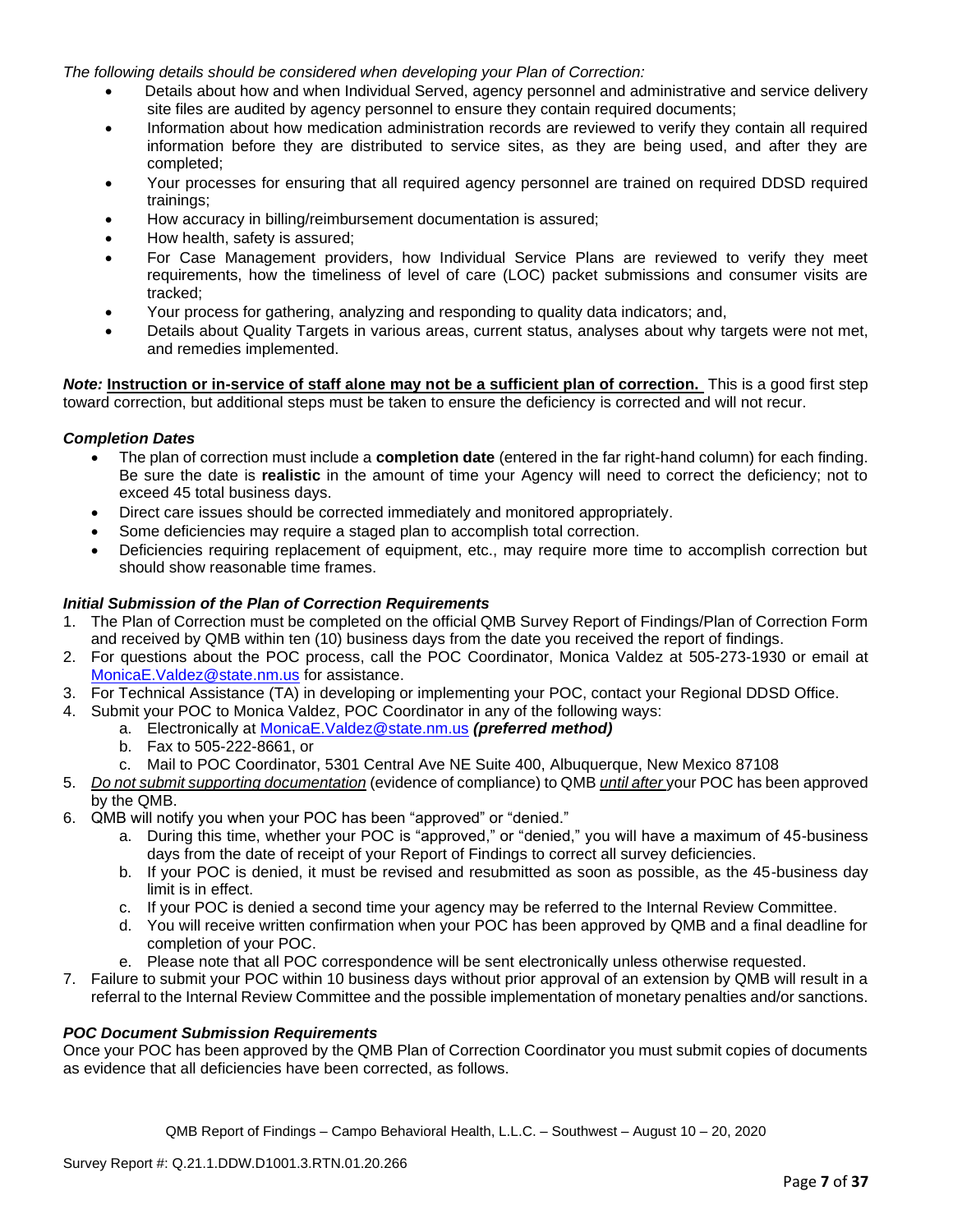- 1. Your internal documents are due within a *maximum* of 45-business days of receipt of your Report of Findings.
- 2. It is preferred that you submit your documents via USPS or other carrier (scanned and saved to CD/DVD disc, flash drive, etc.). If documents containing HIPAA Protected Health Information (PHI) documents must be submitted through S-Comm (Therap), Fax or Postal System, do not send PHI directly to NMDOH email accounts. If the documents do not contain protected Health information (PHI) then you may submit your documents electronically scanned and attached to e-mails.
- 3. All submitted documents *must be annotated*; please be sure the tag numbers and Identification numbers are indicated on each document submitted. Documents which are not annotated with the Tag number and Identification number may not be accepted.
- 4. Do not submit original documents; Please provide copies or scanned electronic files for evidence. Originals must be maintained in the agency file(s) per DDSD Standards.
- 5. In lieu of some documents, you may submit copies of file or home audit forms that clearly indicate cited deficiencies have been corrected, other attestations of correction must be approved by the Plan of Correction Coordinator prior to their submission.
- 6. When billing deficiencies are cited, you must provide documentation to justify billing and/or void and adjust forms submitted to Xerox State Healthcare, LLC for the deficiencies cited in the Report of Findings.

**Revisions, Modifications or Extensions to your Plan of Correction (post QMB approval) must be made in writing and submitted to the Plan of Correction Coordinator, prior to the completion date and are approved on a case-by-case basis. No changes may be made to your POC or the timeframes for implementation without written approval of the POC Coordinator.**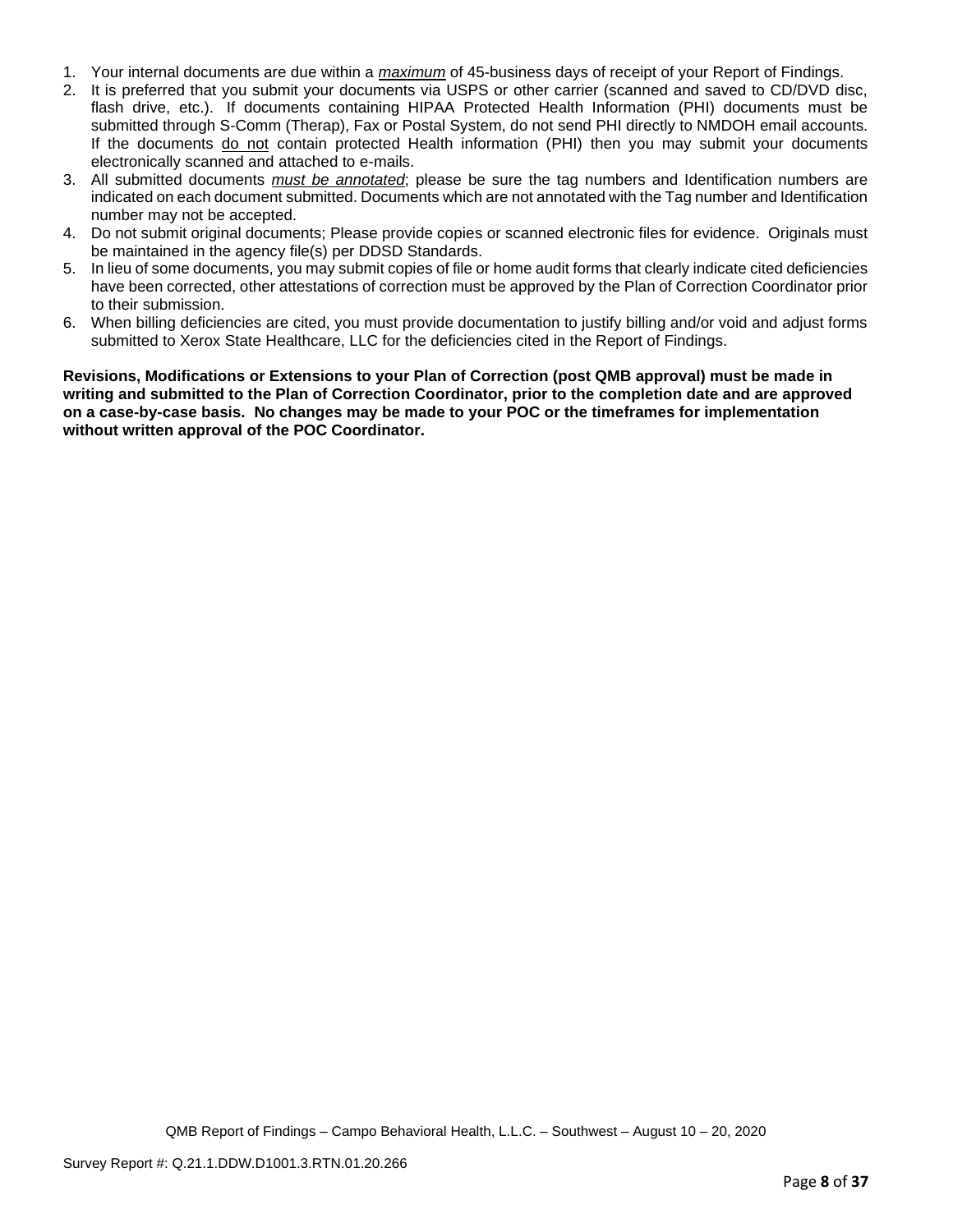## **Department of Health, Division of Health Improvement QMB Determination of Compliance Process**

The Division of Health Improvement, Quality Management Bureau (QMB) surveys compliance of the Developmental Disabilities Waiver (DDW) standards and other state and federal regulations. For the purpose of the LCA / CI survey the CMS waiver assurances have been grouped into four (4) Service Domains: Plan of Care (ISP Implementation); Qualified Providers; Health, Welfare and Safety; and Administrative Oversight (note that Administrative Oversight listed in this document is not the same as the CMS assurance of Administrative Authority. Used in this context it is related to the agency's operational policies and procedures, Quality Assurance system and Medicaid billing and reimbursement processes.)

The QMB Determination of Compliance process is based on provider compliance or non-compliance with standards and regulations identified during the on-site survey process and as reported in the QMB Report of Findings. All areas reviewed by QMB have been agreed to by DDSD and DHI/QMB and are reflective of CMS requirements. All deficiencies (non-compliance with standards and regulations) are identified and cited as either a Standard level deficiency or a Condition of Participation level deficiency in the QMB Reports of Findings. All deficiencies require corrective action when non-compliance is identified.

Each deficiency in your Report of Findings has been predetermined to be a Standard Level Deficiency, a Condition of Participation Level Deficiency, if below 85% compliance or a non-negotiable Condition of Participation Level Deficiency. Your Agency's overall Compliance Determination is based on a Scope and Severity Scale which takes into account the number of Standard and Condition Level Tags cited as well as the percentage of Individuals affected in the sample.

## **Conditions of Participation (CoPs)**

CoPs are based on the Centers for Medicare and Medicaid Services, Home and Community-Based Waiver required assurances, in addition to the New Mexico Developmental Disability Waiver (DDW) Service Standards. The Division of Health Improvement (DHI), in conjunction with the Developmental Disability Support Division (DDSD), has identified certain deficiencies that have the potential to be a Condition of Participation Level, if the tag falls below 85% compliance based on the number of people affected. Additionally, there are what are called nonnegotiable Conditions of Participation, regardless if one person or multiple people are affected. In this context, a CoP is defined as an essential / fundamental regulation or standard, which when out of compliance directly affects the health and welfare of the Individuals served. If no deficiencies within a Tag are at the level of a CoP, it is cited as a Standard Level Deficiency.

## *Service Domains and CoPs for Living Care Arrangements and Community Inclusion are as follows:*

**Service Domain: Service Plan: ISP Implementation -** *Services are delivered in accordance with the service plan, including type, scope, amount, duration and frequency specified in the service plan.*

### **Potential Condition of Participation Level Tags, if compliance is below 85%:**

- **1A08.3 –** Administrative Case File: Individual Service Plan / ISP Components
- **1A32 –** Administrative Case File: Individual Service Plan Implementation
- **LS14 –** Residential Service Delivery Site Case File (ISP and Healthcare Requirements)
- **IS14 –** CCS / CIES Service Delivery Site Case File (ISP and Healthcare Requirements)

**Service Domain: Qualified Providers -** *The State monitors non-licensed/non-certified providers to assure adherence to waiver requirements. The State implements its policies and procedures for verifying that provider training is conducted in accordance with State requirements and the approved waiver.*

### **Potential Condition of Participation Level Tags, if compliance is below 85%:**

- **1A20 -** Direct Support Personnel Training
- **1A22 -** Agency Personnel Competency
- **1A37 –** Individual Specific Training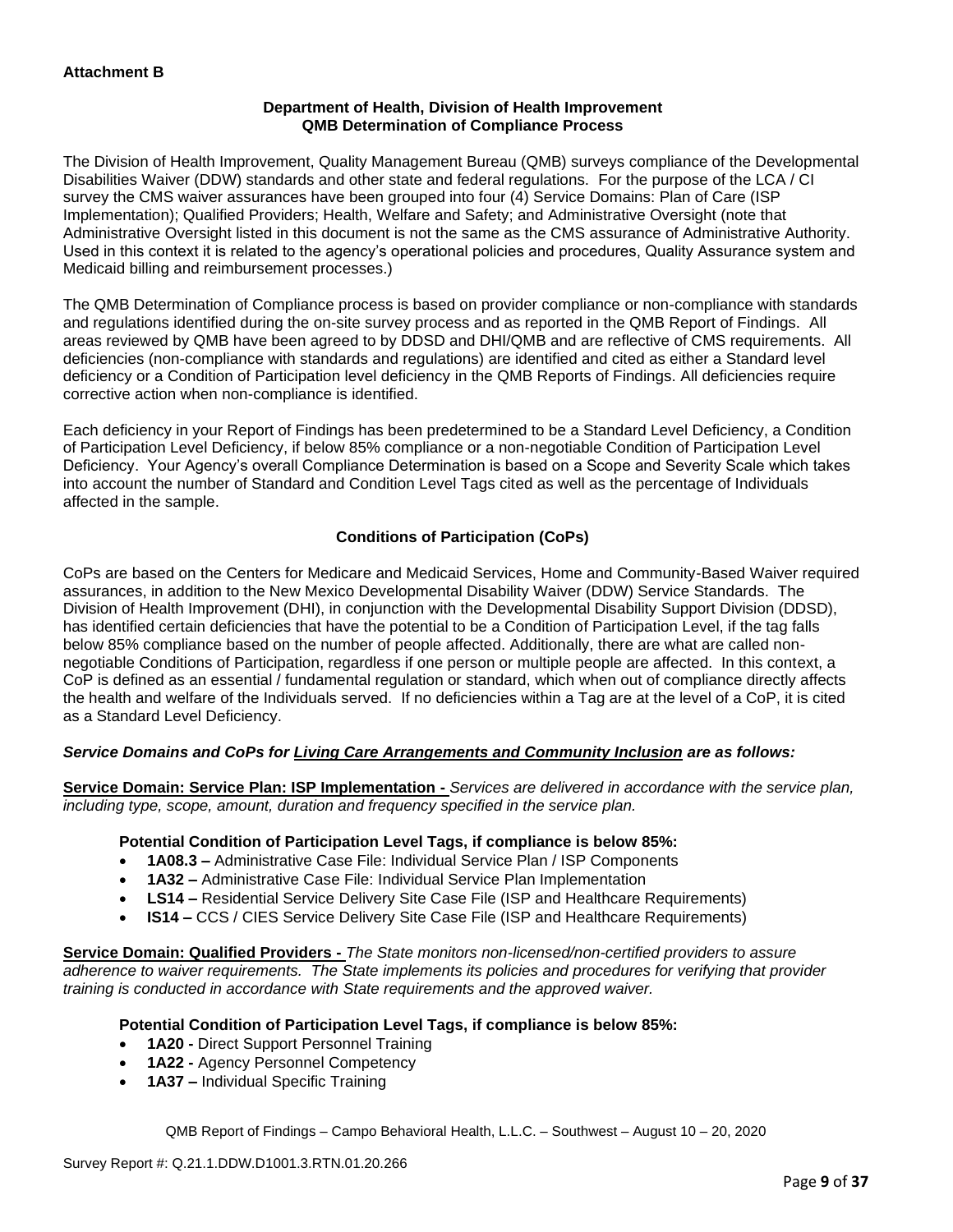## **Non-Negotiable Condition of Participation Level Tags (one or more Individuals are cited):**

- **1A25.1 –** Caregiver Criminal History Screening
- **1A26.1 –** Consolidated On-line Registry Employee Abuse Registry

**Service Domain: Health, Welfare and Safety -** *The State, on an ongoing basis, identifies, addresses and seeks to prevent occurrences of abuse, neglect and exploitation. Individuals shall be afforded their basic human rights. The provider supports individuals to access needed healthcare services in a timely manner.*

### **Potential Condition of Participation Level Tags, if compliance is below 85%:**

- **1A08.2 –** Administrative Case File: Healthcare Requirements & Follow-up
- **1A09 –** Medication Delivery Routine Medication Administration
- **1A09.1 –** Medication Delivery PRN Medication Administration
- **1A15.2 –** Administrative Case File: Healthcare Documentation (Therap and Required Plans)

## **Non-Negotiable Condition of Participation Level Tags (one or more Individuals are cited):**

- **1A05 –** General Requirements / Agency Policy and Procedure Requirements
- **1A07 –** Social Security Income (SSI) Payments
- **1A09.2 –** Medication Delivery Nurse Approval for PRN Medication
- **1A15 –** Healthcare Coordination Nurse Availability / Knowledge
- **1A31 –** Client Rights/Human Rights
- **LS25.1 –** Residential Reqts. (Physical Environment Supported Living / Family Living / Intensive Medical Living)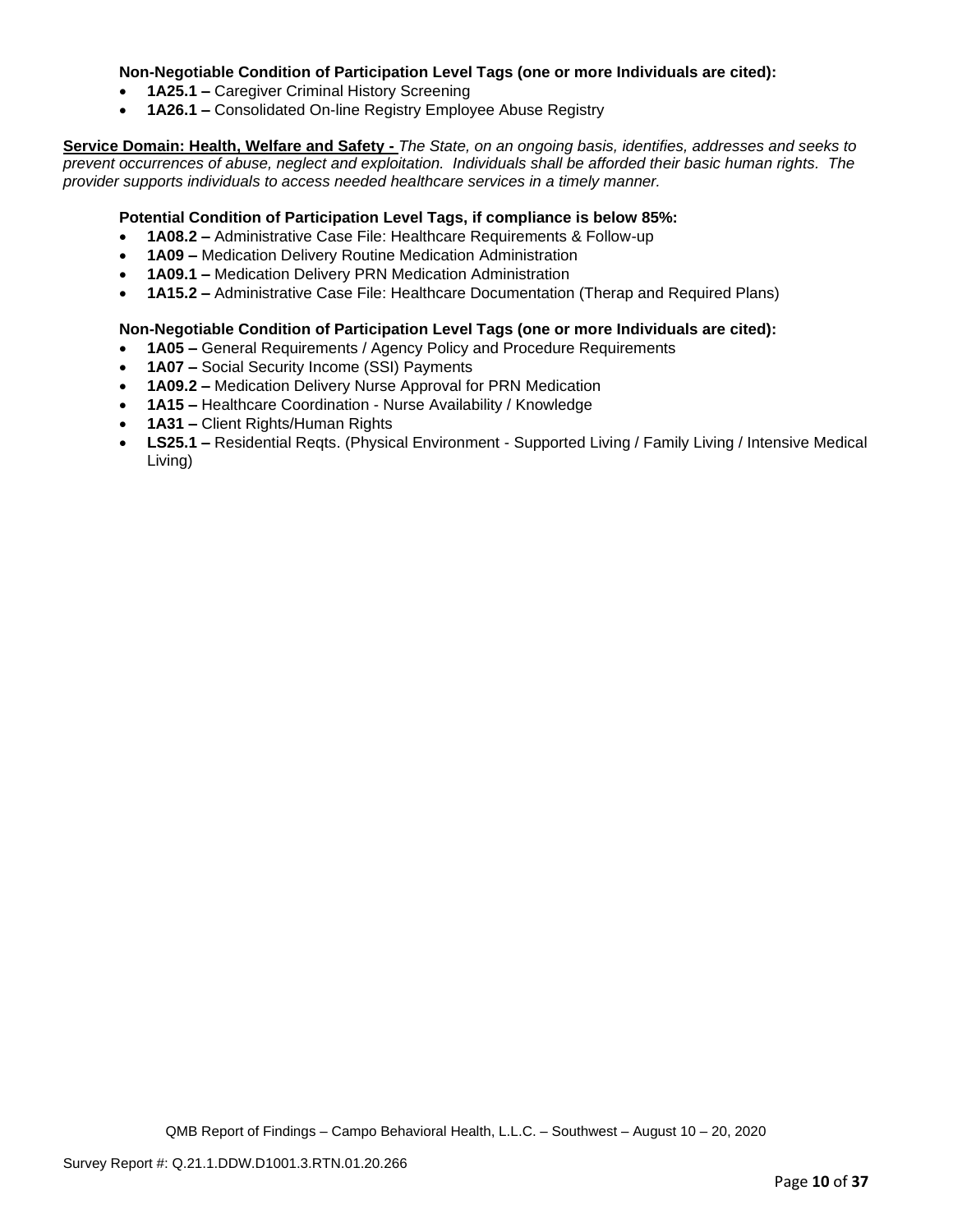## **Attachment C**

### **Guidelines for the Provider Informal Reconsideration of Finding (IRF) Process**

### **Introduction:**

Throughout the QMB Survey process, surveyors are openly communicating with providers. Open communication means surveyors have clarified issues and/or requested missing information before completing the review through the use of the signed/dated "Document Request," or "Administrative Needs," etc. forms. Regardless, there may still be instances where the provider disagrees with a specific finding. Providers may use the following process to informally dispute a finding.

### **Instructions:**

- 1. The Informal Reconsideration of the Finding (IRF) request must be received in writing to the QMB Bureau Chief **within 10 business days** of receipt of the final Report of Findings **(***Note: No extensions are granted for the IRF)***.**
- 2. The written request for an IRF *must* be completed on the QMB Request for Informal Reconsideration of Finding form available on the QMB website: <https://nmhealth.org/about/dhi/cbp/irf/>
- 3. The written request for an IRF must specify in detail the request for reconsideration and why the finding is inaccurate.
- 4. The IRF request must include all supporting documentation or evidence.
- 5. If you have questions about the IRF process, email the IRF Chairperson, Valerie V. Valdez at [valerie.valdez@state.nm.us](mailto:valerie.valdez@state.nm.us) for assistance.

#### **The following limitations apply to the IRF process:**

- The written request for an IRF and all supporting evidence must be received within 10 business days.
- Findings based on evidence requested during the survey and not provided may not be subject to reconsideration.
- The supporting documentation must be new evidence not previously reviewed or requested by the survey team.
- Providers must continue to complete their Plan of Correction during the IRF process
- Providers may not request an IRF to challenge the sampling methodology.
- Providers may not request an IRF based on disagreement with the nature of the standard or regulation.
- Providers may not request an IRF to challenge the team composition.
- Providers may not request an IRF to challenge the DHI/QMB determination of compliance or the length of their DDSD provider contract.

A Provider forfeits the right to an IRF if the request is not received within 10 business days of receiving the report and/or does not include all supporting documentation or evidence to show compliance with the standards and regulations.

The IRF Committee will review the request; the Provider will be notified in writing of the ruling; no face-to-face meeting will be conducted.

When a Provider requests that a finding be reconsidered, it does not stop or delay the Plan of Correction process. **Providers must continue to complete the Plan of Correction, including the finding in dispute regardless of the IRF status.** If a finding is removed or modified, it will be noted and removed or modified from the Report of Findings. It should be noted that in some cases a Plan of Correction may be completed prior to the IRF process being completed. The provider will be notified in writing on the decisions of the IRF committee.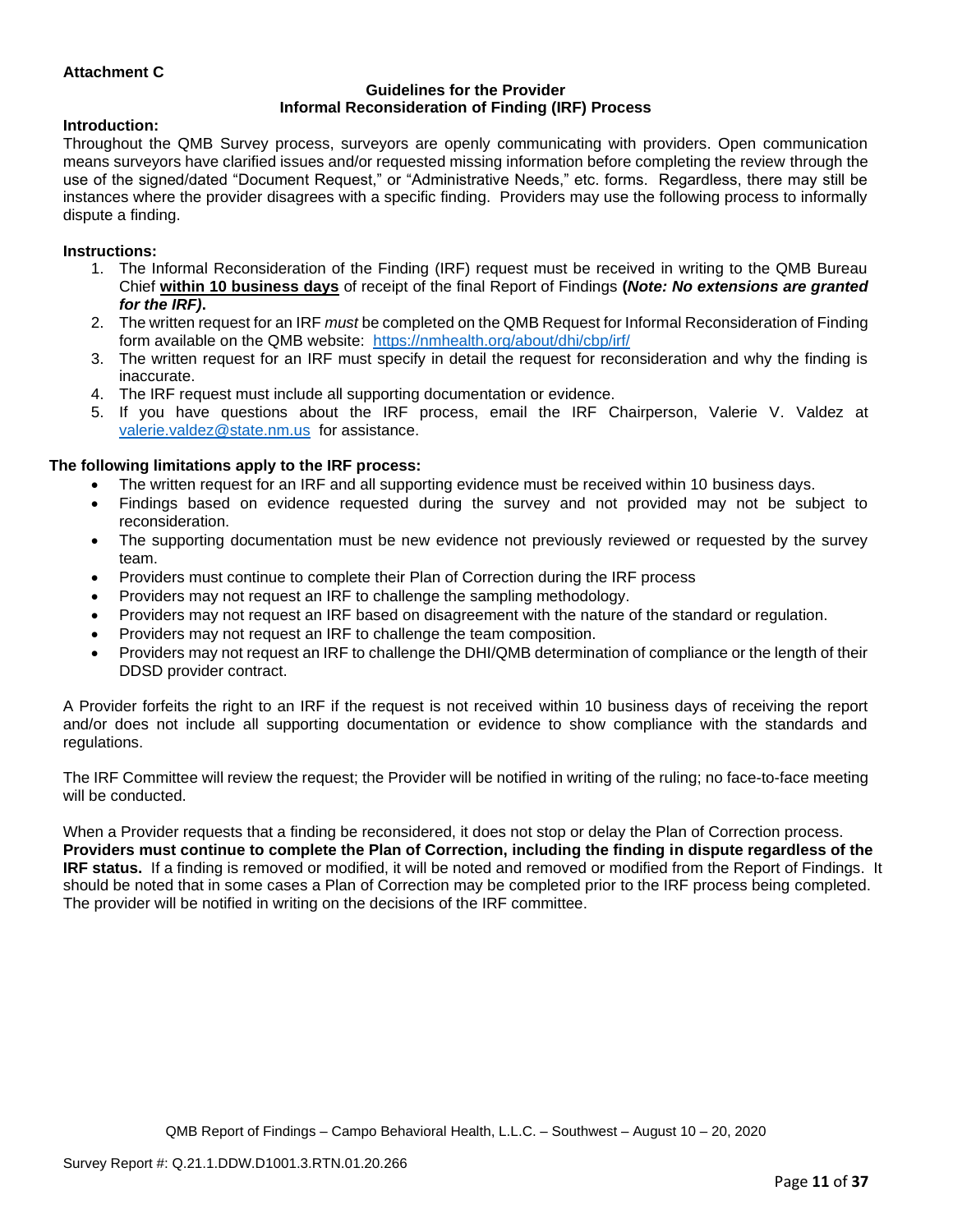## **QMB Determinations of Compliance**

## **Compliance:**

The QMB determination of *Compliance* indicates that a provider has either no deficiencies found during a survey or that no deficiencies at the Condition of Participation Level were found. The agency has obtained a level of compliance such that there is a minimal potential for harm to individuals' health and safety. To qualify for a determination of *Compliance*, the provider must have received no Conditions of Participation Level Deficiencies and have a minimal number of Individuals on the sample affected by the findings indicated in the Standards Level Tags.

## **Partial-Compliance with Standard Level Tags:**

The QMB determination of *Partial-Compliance with Standard Level Tags* indicates that a provider is in compliance with all Condition of Participation Level deficiencies but is out of compliance with a certain percentage of Standard Level deficiencies. This partial-compliance, if not corrected, may result in a negative outcome or the potential for more than minimal harm to individuals' health and safety. There are two ways to receive a determination of Partial Compliance with Standard Level Tags:

- 1. Your Report of Findings includes 16 or fewer Standards Level Tags with between 75% and 100% of the survey sample affected in any tag.
- 2. Your Report of Findings includes 17 or more Standard Level Tags with between 50% to 74% of the survey sample affected in any tag.

## **Partial-Compliance with Standard Level Tags and Condition of Participation Level Tags:**

The QMB determination of *Partial-Compliance with Standard Level Tags and Condition of Participation Level Tags*  indicates that a provider is out of compliance with one to five (1 – 5) Condition of Participation Level Tags. This partial-compliance, if not corrected, may result in a serious negative outcome or the potential for more than minimal harm to individuals' health and safety.

### **Non-Compliance:**

The QMB determination of *Non-Compliance* indicates a provider is significantly out of compliance with both Standard Level deficiencies and Conditions of Participation level deficiencies. This non-compliance, if not corrected, may result in a serious negative outcome or the potential for more than minimal harm to individuals' health and safety. There are three ways an agency can receive a determination of Non-Compliance:

- 1. Your Report of Findings includes 17 or more total Tags with 0 to 5 Condition of Participation Level Tags with 75% to 100% of the survey sample affected in any Condition of Participation Level tag.
- 2. Your Report of Findings includes any amount of Standard Level Tags with 6 or more Condition of Participation Level Tags.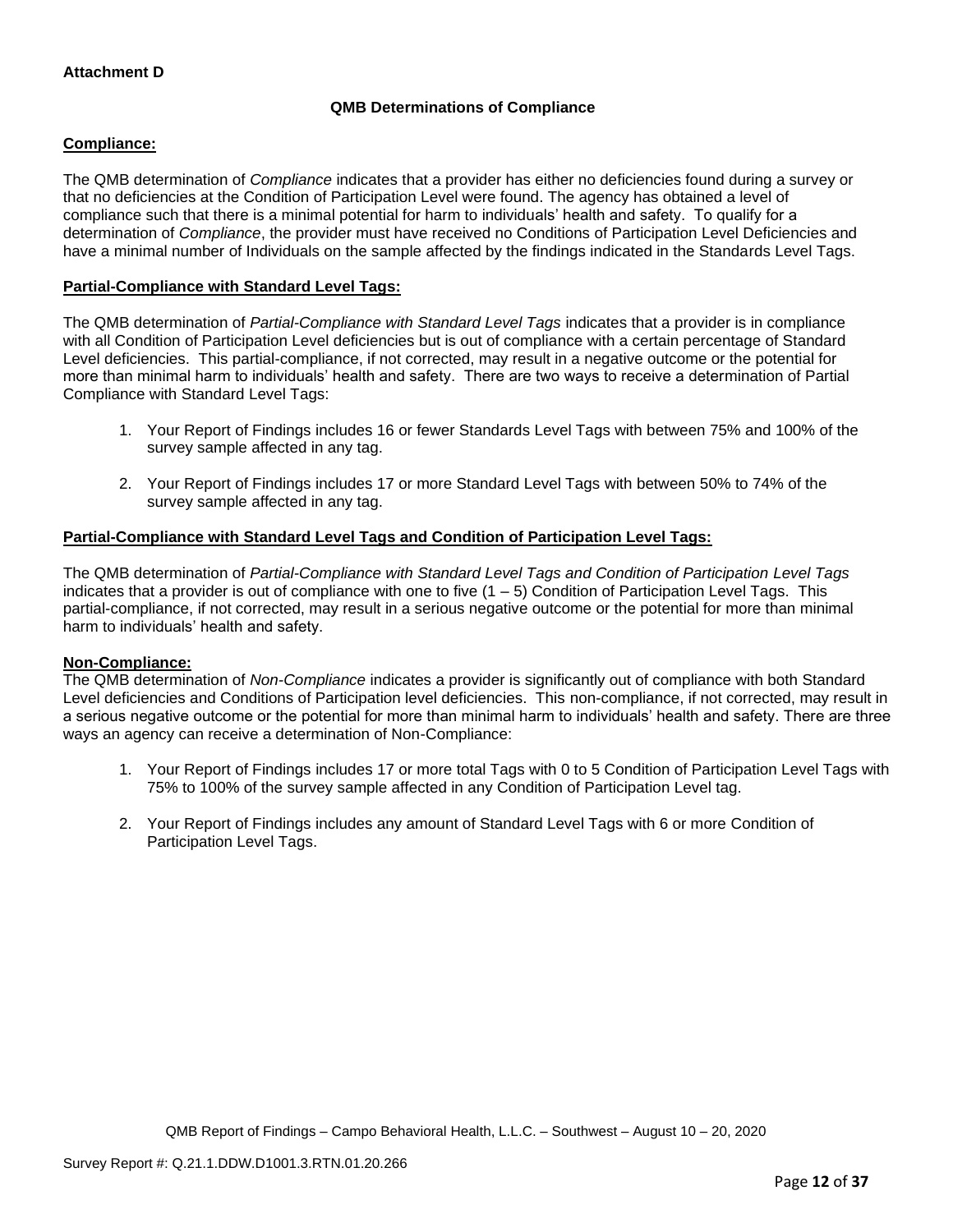| <b>Compliance</b>                                                                                          | Weighting                                                                                                              |                                                                                                                                 |                                                                                                                          |                                                                                                                               |                                                                                                                                |                                                                                                                             |                                                                                                               |
|------------------------------------------------------------------------------------------------------------|------------------------------------------------------------------------------------------------------------------------|---------------------------------------------------------------------------------------------------------------------------------|--------------------------------------------------------------------------------------------------------------------------|-------------------------------------------------------------------------------------------------------------------------------|--------------------------------------------------------------------------------------------------------------------------------|-----------------------------------------------------------------------------------------------------------------------------|---------------------------------------------------------------------------------------------------------------|
| <b>Determination</b>                                                                                       |                                                                                                                        | LOW                                                                                                                             |                                                                                                                          | <b>MEDIUM</b>                                                                                                                 |                                                                                                                                |                                                                                                                             | <b>HIGH</b>                                                                                                   |
| <b>Total Tags:</b>                                                                                         | up to 16                                                                                                               | 17 or more                                                                                                                      | up to 16                                                                                                                 | 17 or more                                                                                                                    | <b>Any Amount</b>                                                                                                              | 17 or more                                                                                                                  | <b>Any Amount</b>                                                                                             |
|                                                                                                            | and                                                                                                                    | and                                                                                                                             | and                                                                                                                      | and                                                                                                                           | And/or                                                                                                                         | and                                                                                                                         | And/or                                                                                                        |
| COP Level Tags:                                                                                            | 0 COP                                                                                                                  | 0 COP                                                                                                                           | 0 COP                                                                                                                    | 0 COP                                                                                                                         | 1 to 5 COP                                                                                                                     | 0 to 5 CoPs                                                                                                                 | 6 or more COP                                                                                                 |
|                                                                                                            | and                                                                                                                    | and                                                                                                                             | and                                                                                                                      | and                                                                                                                           |                                                                                                                                | and                                                                                                                         |                                                                                                               |
| Sample Affected:                                                                                           | 0 to 74%                                                                                                               | 0 to 49%                                                                                                                        | 75 to 100%                                                                                                               | 50 to 74%                                                                                                                     |                                                                                                                                | 75 to 100%                                                                                                                  |                                                                                                               |
| "Non-Compliance"                                                                                           |                                                                                                                        |                                                                                                                                 |                                                                                                                          |                                                                                                                               |                                                                                                                                | 17 or more<br><b>Total Tags with</b><br>75 to 100% of<br>the Individuals<br>in the sample<br>cited in any CoP<br>Level tag. | Any Amount of<br><b>Standard Level</b><br>Tags and 6 or<br>more Conditions<br>of Participation<br>Level Tags. |
| "Partial Compliance<br>with Standard Level<br>tags and Condition of<br><b>Participation Level</b><br>Tags" |                                                                                                                        |                                                                                                                                 |                                                                                                                          |                                                                                                                               | <b>Any Amount</b><br><b>Standard Level</b><br>Tags, plus 1 to 5<br><b>Conditions of</b><br><b>Participation Level</b><br>tags. |                                                                                                                             |                                                                                                               |
| "Partial Compliance<br>with Standard Level<br>tags"                                                        |                                                                                                                        |                                                                                                                                 | up to 16<br><b>Standard Level</b><br>Tags with 75 to<br>100% of the<br>individuals in<br>the sample cited<br>in any tag. | 17 or more<br><b>Standard Level</b><br>Tags with 50 to<br><b>74%</b> of the<br>individuals in<br>the sample cited<br>any tag. |                                                                                                                                |                                                                                                                             |                                                                                                               |
| "Compliance"                                                                                               | Up to 16<br><b>Standard Level</b><br>Tags with 0 to<br>74% of the<br>individuals in<br>the sample<br>cited in any tag. | 17 or more<br><b>Standard Level</b><br>Tags with 0 to<br><b>49% of the</b><br>individuals in<br>the sample cited<br>in any tag. |                                                                                                                          |                                                                                                                               |                                                                                                                                |                                                                                                                             |                                                                                                               |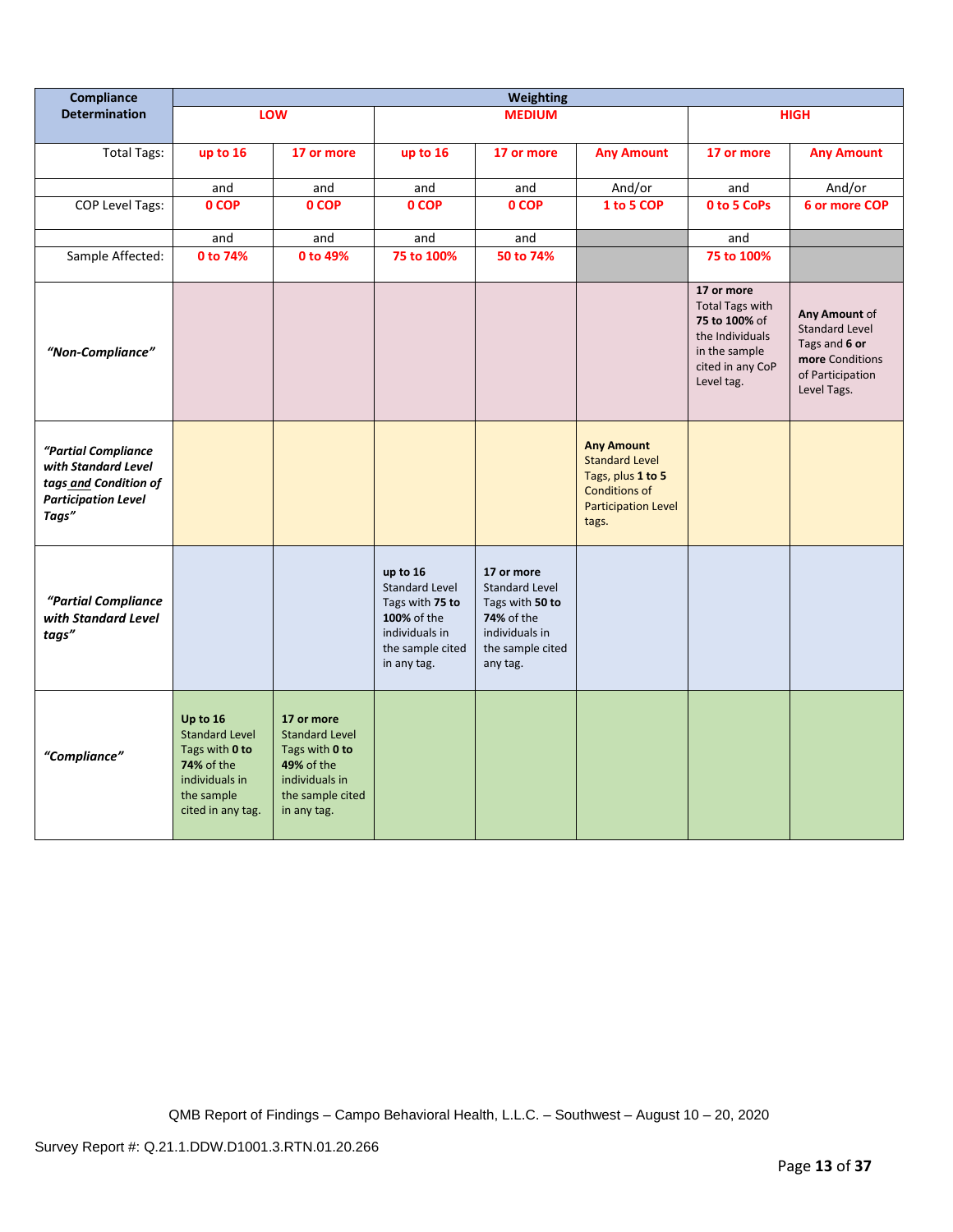## **Agency: Campo Behavioral Health, LLC - Southwest Region** Program: Developmental Disabilities Waiver<br>Service: 2018: Supported Living, Customize 2018: Supported Living, Customized Community Supports<br>Routine Survey Type:<br>Survey Date: **Survey Date: August 10 - 20, 2020**

| <b>Standard of Care</b>                           | <b>Deficiencies</b>                                | Agency Plan of Correction, On-going QA/QI<br>and Responsible Party                                                                                          | <b>Completion</b><br><b>Date</b> |
|---------------------------------------------------|----------------------------------------------------|-------------------------------------------------------------------------------------------------------------------------------------------------------------|----------------------------------|
|                                                   |                                                    | Service Domain: Service Plans: ISP Implementation - Services are delivered in accordance with the service plan, including type, scope, amount, duration and |                                  |
| frequency specified in the service plan.          |                                                    |                                                                                                                                                             |                                  |
| Tag #1A32 Administrative Case File:               | <b>Condition of Participation Level Deficiency</b> |                                                                                                                                                             |                                  |
| <b>Individual Service Plan Implementation</b>     |                                                    |                                                                                                                                                             |                                  |
| NMAC 7.26.5.16.C and D Development of             | After an analysis of the evidence it has been      | Provider:                                                                                                                                                   |                                  |
| the ISP. Implementation of the ISP. The ISP       | determined there is a significant potential for a  | <b>State your Plan of Correction for the</b>                                                                                                                |                                  |
| shall be implemented according to the             | negative outcome to occur.                         | deficiencies cited in this tag here (How is the                                                                                                             |                                  |
| timelines determined by the IDT and as            |                                                    | deficiency going to be corrected? This can be                                                                                                               |                                  |
| specified in the ISP for each stated desired      | Based on administrative record review, the         | specific to each deficiency cited or if possible an                                                                                                         |                                  |
| outcomes and action plan.                         | Agency did not implement the ISP according to      | overall correction?): $\rightarrow$                                                                                                                         |                                  |
|                                                   | the timelines determined by the IDT and as         |                                                                                                                                                             |                                  |
| C. The IDT shall review and discuss               | specified in the ISP for each stated desired       |                                                                                                                                                             |                                  |
| information and recommendations with the          | outcomes and action plan for 1 of 5 individuals.   |                                                                                                                                                             |                                  |
| individual, with the goal of supporting the       |                                                    |                                                                                                                                                             |                                  |
| individual in attaining desired outcomes. The     | As indicated by Individuals ISP the following      |                                                                                                                                                             |                                  |
| IDT develops an ISP based upon the                | was found with regards to the implementation       |                                                                                                                                                             |                                  |
| individual's personal vision statement,           | of ISP Outcomes:                                   | <b>Provider:</b>                                                                                                                                            |                                  |
| strengths, needs, interests and preferences.      |                                                    | <b>Enter your ongoing Quality</b>                                                                                                                           |                                  |
| The ISP is a dynamic document, revised            | <b>Customized Community Supports Data</b>          | <b>Assurance/Quality Improvement</b>                                                                                                                        |                                  |
| periodically, as needed, and amended to           | <b>Collection / Data Tracking/Progress with</b>    | processes as it related to this tag number                                                                                                                  |                                  |
| reflect progress towards personal goals and       | regards to ISP Outcomes:                           | here (What is going to be done? How many                                                                                                                    |                                  |
| achievements consistent with the individual's     |                                                    | individuals is this going to affect? How often will                                                                                                         |                                  |
| future vision. This regulation is consistent with | Individual #2                                      | this be completed? Who is responsible? What                                                                                                                 |                                  |
| standards established for individual plan         | • No Outcomes or DDSD exemption/decision           | steps will be taken if issues are found?): $\rightarrow$                                                                                                    |                                  |
| development as set forth by the commission on     | justification found for Customized                 |                                                                                                                                                             |                                  |
| the accreditation of rehabilitation facilities    | <b>Community Supports Individual Services.</b>     |                                                                                                                                                             |                                  |
| (CARF) and/or other program accreditation         | As indicated by NMAC 7.26.5.14 "Outcomes           |                                                                                                                                                             |                                  |
| approved and adopted by the developmental         | are required for any life area for which the       |                                                                                                                                                             |                                  |
| disabilities division and the department of       | individual receives services funded by the         |                                                                                                                                                             |                                  |
| health. It is the policy of the developmental     | developmental disabilities Medicaid waiver."       |                                                                                                                                                             |                                  |
| disabilities division (DDD), that to the extent   |                                                    |                                                                                                                                                             |                                  |
| permitted by funding, each individual receive     |                                                    |                                                                                                                                                             |                                  |
| supports and services that will assist and        |                                                    |                                                                                                                                                             |                                  |
| encourage independence and productivity in        |                                                    |                                                                                                                                                             |                                  |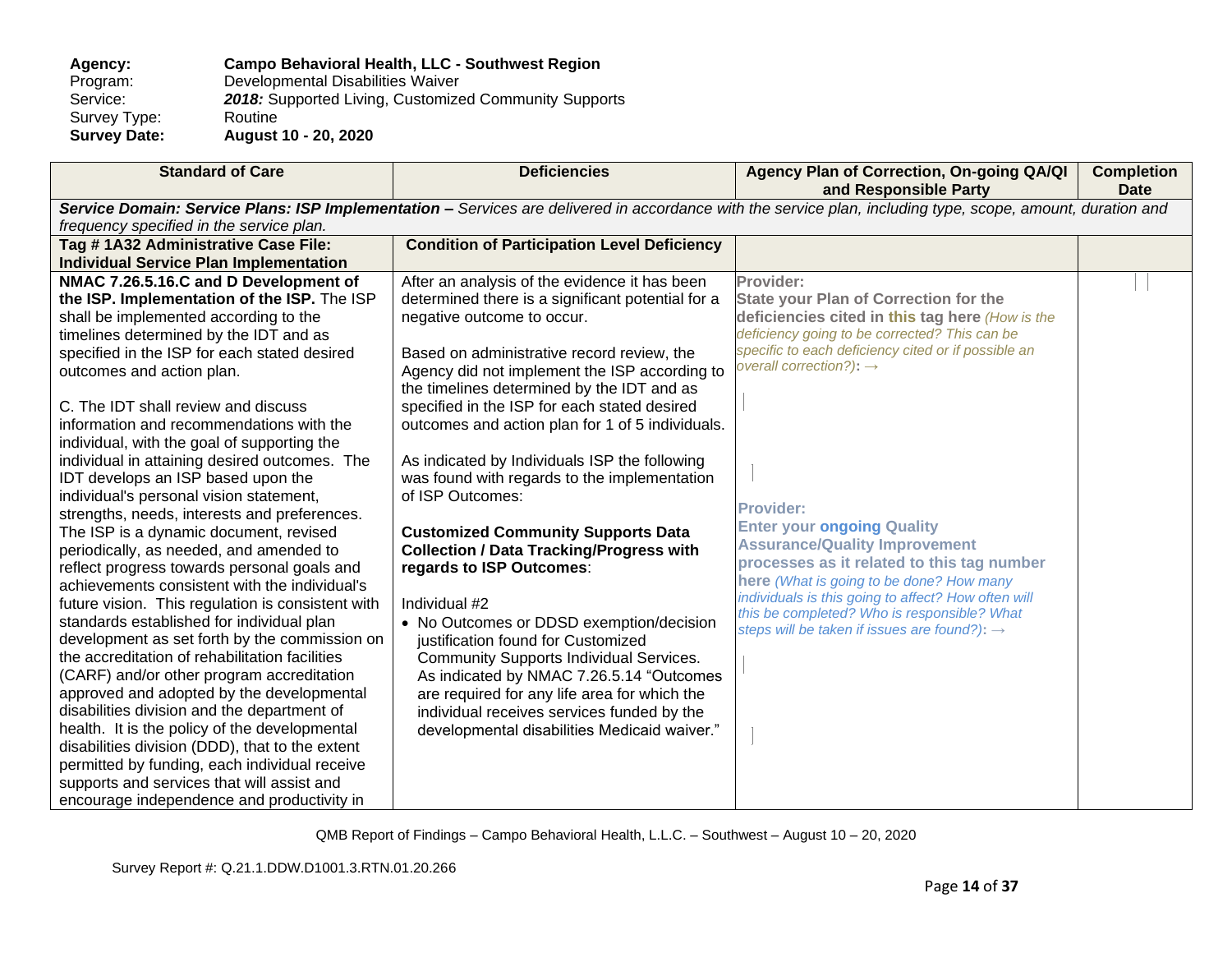| the community and attempt to prevent                                                         |  |  |
|----------------------------------------------------------------------------------------------|--|--|
| regression or loss of current capabilities.                                                  |  |  |
| Services and supports include specialized                                                    |  |  |
| and/or generic services, training, education                                                 |  |  |
| and/or treatment as determined by the IDT and                                                |  |  |
| documented in the ISP.                                                                       |  |  |
|                                                                                              |  |  |
| D. The intent is to provide choice and obtain                                                |  |  |
| opportunities for individuals to live, work and                                              |  |  |
| play with full participation in their communities.                                           |  |  |
| The following principles provide direction and                                               |  |  |
| purpose in planning for individuals with                                                     |  |  |
| developmental disabilities. [05/03/94; 01/15/97;                                             |  |  |
| Recompiled 10/31/01]                                                                         |  |  |
|                                                                                              |  |  |
| Developmental Disabilities (DD) Waiver                                                       |  |  |
| Service Standards 2/26/2018; Re-Issue:                                                       |  |  |
| 12/28/2018; Eff 1/1/2019                                                                     |  |  |
| Chapter 6: Individual Service Plan (ISP)                                                     |  |  |
|                                                                                              |  |  |
| 6.8 ISP Implementation and Monitoring: All                                                   |  |  |
| DD Waiver Provider Agencies with a signed                                                    |  |  |
| SFOC are required to provide services as                                                     |  |  |
| detailed in the ISP. The ISP must be readily                                                 |  |  |
| accessible to Provider Agencies on the                                                       |  |  |
| approved budget. (See Chapter 20: Provider                                                   |  |  |
| Documentation and Client Records.) CMs                                                       |  |  |
| facilitate and maintain communication with the                                               |  |  |
| person, his/her representative, other IDT                                                    |  |  |
| members, Provider Agencies, and relevant                                                     |  |  |
| parties to ensure that the person receives the                                               |  |  |
| maximum benefit of his/her services and that<br>revisions to the ISP are made as needed. All |  |  |
|                                                                                              |  |  |
| DD Waiver Provider Agencies are required to                                                  |  |  |
| cooperate with monitoring activities conducted<br>by the CM and the DOH. Provider Agencies   |  |  |
| are required to respond to issues at the                                                     |  |  |
| individual level and agency level as described                                               |  |  |
| in Chapter 16: Qualified Provider Agencies.                                                  |  |  |
|                                                                                              |  |  |
| <b>Chapter 20: Provider Documentation and</b>                                                |  |  |
| <b>Client Records 20.2 Client Records</b>                                                    |  |  |
| Requirements: All DD Waiver Provider                                                         |  |  |
| Agencies are required to create and maintain                                                 |  |  |
|                                                                                              |  |  |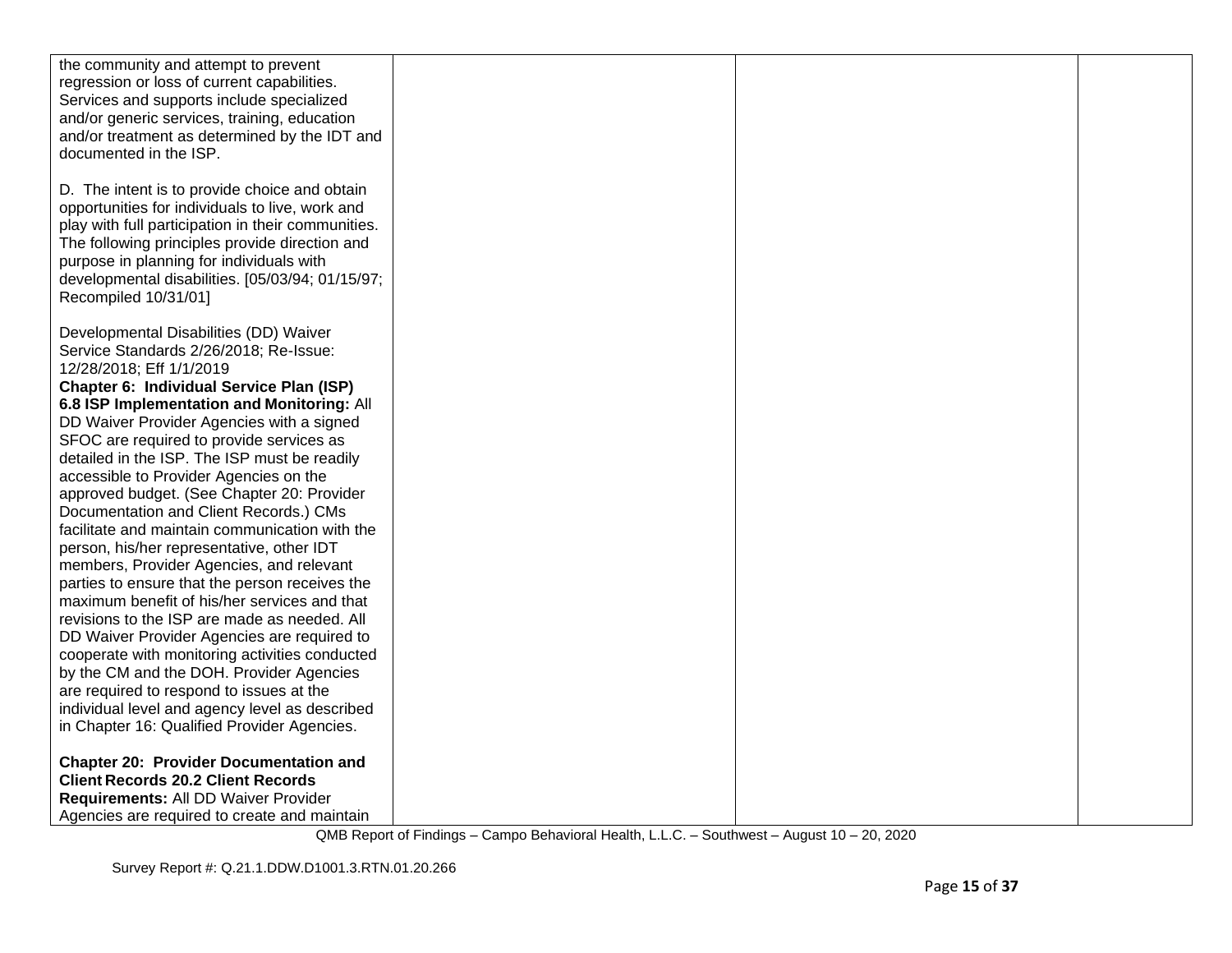| individual client records. The contents of client |  |  |
|---------------------------------------------------|--|--|
| records vary depending on the unique needs of     |  |  |
| the person receiving services and the resultant   |  |  |
| information produced. The extent of               |  |  |
| documentation required for individual client      |  |  |
| records per service type depends on the           |  |  |
| location of the file, the type of service being   |  |  |
| provided, and the information necessary.          |  |  |
| DD Waiver Provider Agencies are required to       |  |  |
| adhere to the following:                          |  |  |
| Client records must contain all documents         |  |  |
| essential to the service being provided and       |  |  |
| essential to ensuring the health and safety of    |  |  |
| the person during the provision of the service.   |  |  |
| 2. Provider Agencies must have readily            |  |  |
| accessible records in home and community          |  |  |
| settings in paper or electronic form. Secure      |  |  |
| access to electronic records through the          |  |  |
| Therap web-based system using computers or        |  |  |
| mobile devices is acceptable.                     |  |  |
| 3. Provider Agencies are responsible for          |  |  |
| ensuring that all plans created by nurses, RDs,   |  |  |
| therapists or BSCs are present in all needed      |  |  |
| settings.                                         |  |  |
| 4. Provider Agencies must maintain records        |  |  |
| of all documents produced by agency               |  |  |
| personnel or contractors on behalf of each        |  |  |
| person, including any routine notes or data,      |  |  |
| annual assessments, semi-annual reports,          |  |  |
| evidence of training provided/received,           |  |  |
| progress notes, and any other interactions for    |  |  |
| which billing is generated.                       |  |  |
| 5. Each Provider Agency is responsible for        |  |  |
| maintaining the daily or other contact notes      |  |  |
| documenting the nature and frequency of           |  |  |
| service delivery, as well as data tracking only   |  |  |
| for the services provided by their agency.        |  |  |
| The current Client File Matrix found in<br>6.     |  |  |
| Appendix A Client File Matrix details the         |  |  |
| minimum requirements for records to be            |  |  |
| stored in agency office files, the delivery site, |  |  |
| or with DSP while providing services in the       |  |  |
| community.                                        |  |  |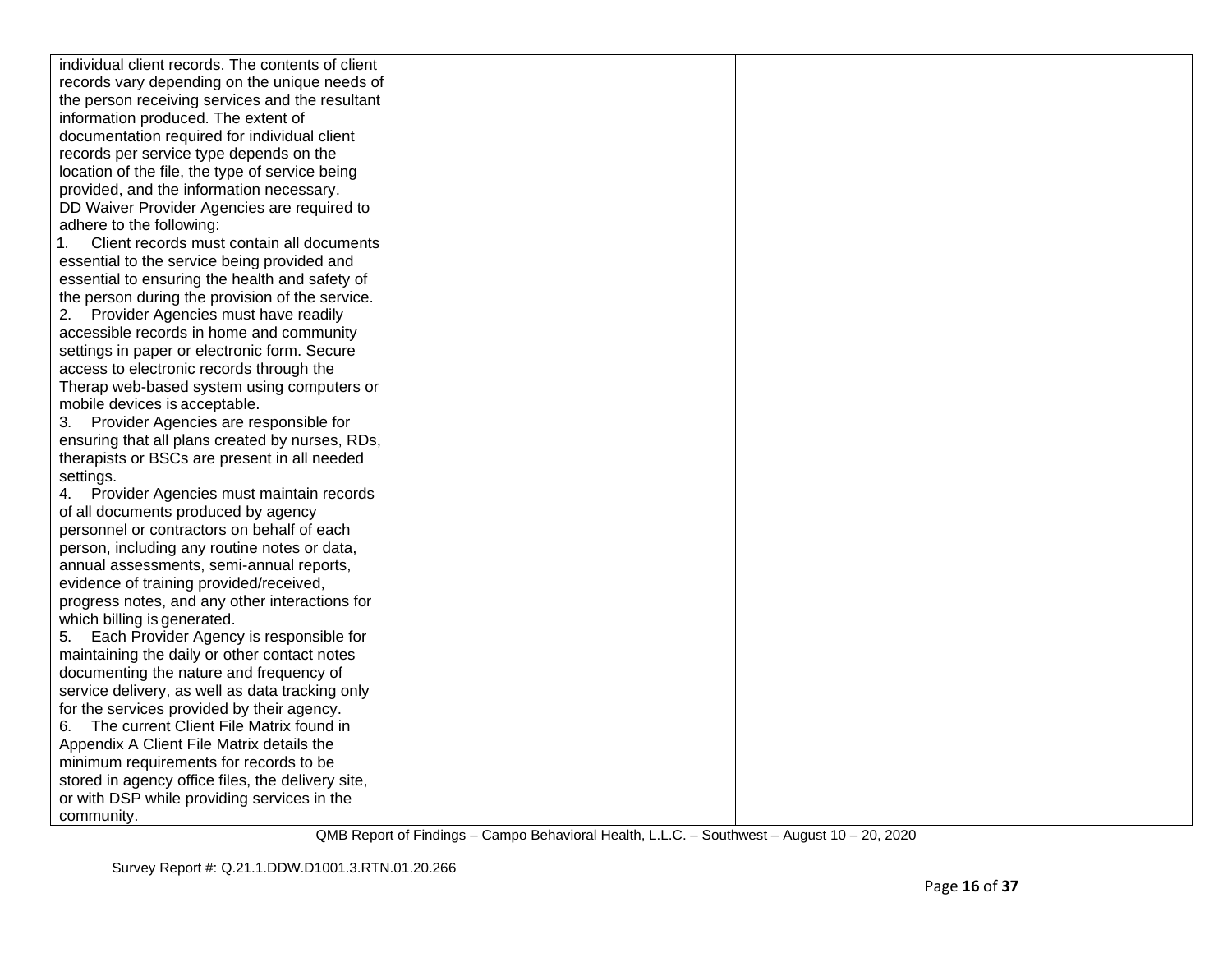| 7. All records pertaining to JCMs must be<br>retained permanently and must be made<br>available to DDSD upon request, upon the<br>termination or expiration of a provider<br>agreement, or upon provider withdrawal from<br>services. |  |  |
|---------------------------------------------------------------------------------------------------------------------------------------------------------------------------------------------------------------------------------------|--|--|
|                                                                                                                                                                                                                                       |  |  |
|                                                                                                                                                                                                                                       |  |  |
|                                                                                                                                                                                                                                       |  |  |
|                                                                                                                                                                                                                                       |  |  |
|                                                                                                                                                                                                                                       |  |  |
|                                                                                                                                                                                                                                       |  |  |
|                                                                                                                                                                                                                                       |  |  |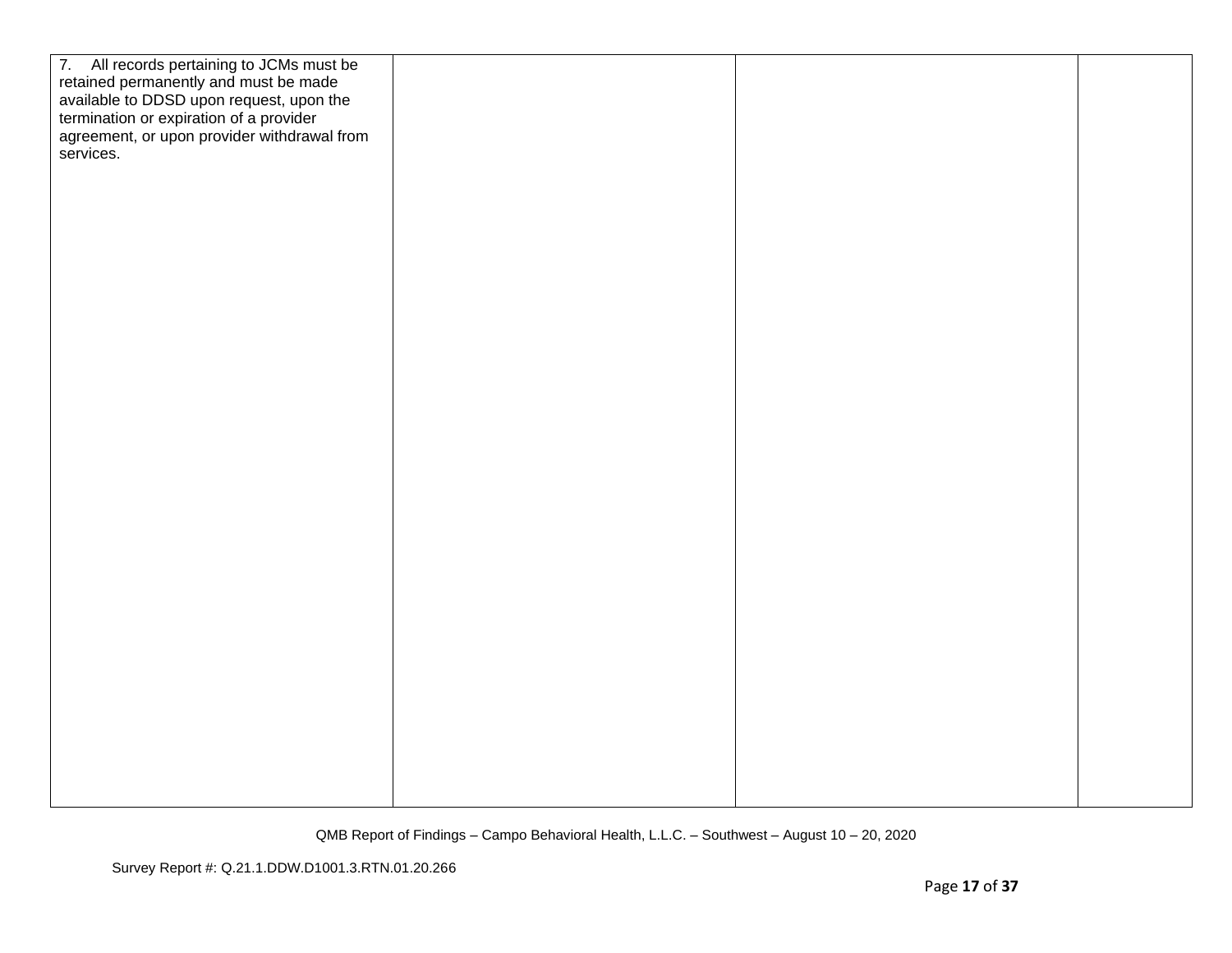| Tag #1A32.1 Administrative Case File:                                                     | <b>Standard Level Deficiency</b>                   |                                                          |  |
|-------------------------------------------------------------------------------------------|----------------------------------------------------|----------------------------------------------------------|--|
| <b>Individual Service Plan Implementation (Not</b>                                        |                                                    |                                                          |  |
| <b>Completed at Frequency)</b>                                                            |                                                    |                                                          |  |
| NMAC 7.26.5.16.C and D Development of                                                     | Based on administrative record review, the         | Provider:                                                |  |
| the ISP. Implementation of the ISP. The ISP                                               | Agency did not implement the ISP according to      | <b>State your Plan of Correction for the</b>             |  |
| shall be implemented according to the                                                     | the timelines determined by the IDT and as         | deficiencies cited in this tag here (How is the          |  |
| timelines determined by the IDT and as                                                    | specified in the ISP for each stated desired       | deficiency going to be corrected? This can be            |  |
| specified in the ISP for each stated desired                                              | outcomes and action plan for 2 of 5 individuals.   | specific to each deficiency cited or if possible an      |  |
| outcomes and action plan.                                                                 |                                                    | overall correction?): $\rightarrow$                      |  |
|                                                                                           | As indicated by Individuals ISP the following      |                                                          |  |
| C. The IDT shall review and discuss                                                       | was found with regards to the implementation       |                                                          |  |
| information and recommendations with the                                                  | of ISP Outcomes:                                   |                                                          |  |
| individual, with the goal of supporting the                                               |                                                    |                                                          |  |
| individual in attaining desired outcomes. The                                             | <b>Supported Living Data Collection / Data</b>     |                                                          |  |
| IDT develops an ISP based upon the<br>individual's personal vision statement,             | Tracking/Progress with regards to ISP<br>Outcomes: |                                                          |  |
| strengths, needs, interests and preferences.                                              |                                                    | <b>Provider:</b>                                         |  |
| The ISP is a dynamic document, revised                                                    | Individual #1                                      | <b>Enter your ongoing Quality</b>                        |  |
| periodically, as needed, and amended to                                                   | • According to the Live Outcome; Action Step       | <b>Assurance/Quality Improvement</b>                     |  |
| reflect progress towards personal goals and                                               | for " will keep dirty clothes in hamper" is to     | processes as it related to this tag number               |  |
| achievements consistent with the individual's                                             | be completed weekly. Evidence found                | here (What is going to be done? How many                 |  |
| future vision. This regulation is consistent with                                         | indicated it was not being completed at the        | individuals is this going to affect? How often will      |  |
| standards established for individual plan                                                 | required frequency as indicated in the ISP         | this be completed? Who is responsible? What              |  |
| development as set forth by the commission on                                             | for 6/2020.                                        | steps will be taken if issues are found?): $\rightarrow$ |  |
| the accreditation of rehabilitation facilities                                            |                                                    |                                                          |  |
| (CARF) and/or other program accreditation                                                 | Individual #2                                      |                                                          |  |
| approved and adopted by the developmental                                                 | • According to the Live Outcome; Action Step       |                                                          |  |
| disabilities division and the department of                                               | for " will researcher the snack or meal that       |                                                          |  |
| health. It is the policy of the developmental                                             | he wants to make" is to be completed 2             |                                                          |  |
| disabilities division (DDD), that to the extent                                           | times per week. Evidence found indicated it        |                                                          |  |
| permitted by funding, each individual receive                                             | was not being completed at the required            |                                                          |  |
| supports and services that will assist and                                                | frequency as indicated in the ISP for              |                                                          |  |
| encourage independence and productivity in                                                | 5/2020 and 6/2020.                                 |                                                          |  |
| the community and attempt to prevent                                                      |                                                    |                                                          |  |
| regression or loss of current capabilities.                                               |                                                    |                                                          |  |
| Services and supports include specialized<br>and/or generic services, training, education |                                                    |                                                          |  |
| and/or treatment as determined by the IDT and                                             |                                                    |                                                          |  |
| documented in the ISP.                                                                    |                                                    |                                                          |  |
|                                                                                           |                                                    |                                                          |  |
| D. The intent is to provide choice and obtain                                             |                                                    |                                                          |  |
| opportunities for individuals to live, work and                                           |                                                    |                                                          |  |
| play with full participation in their communities.                                        |                                                    |                                                          |  |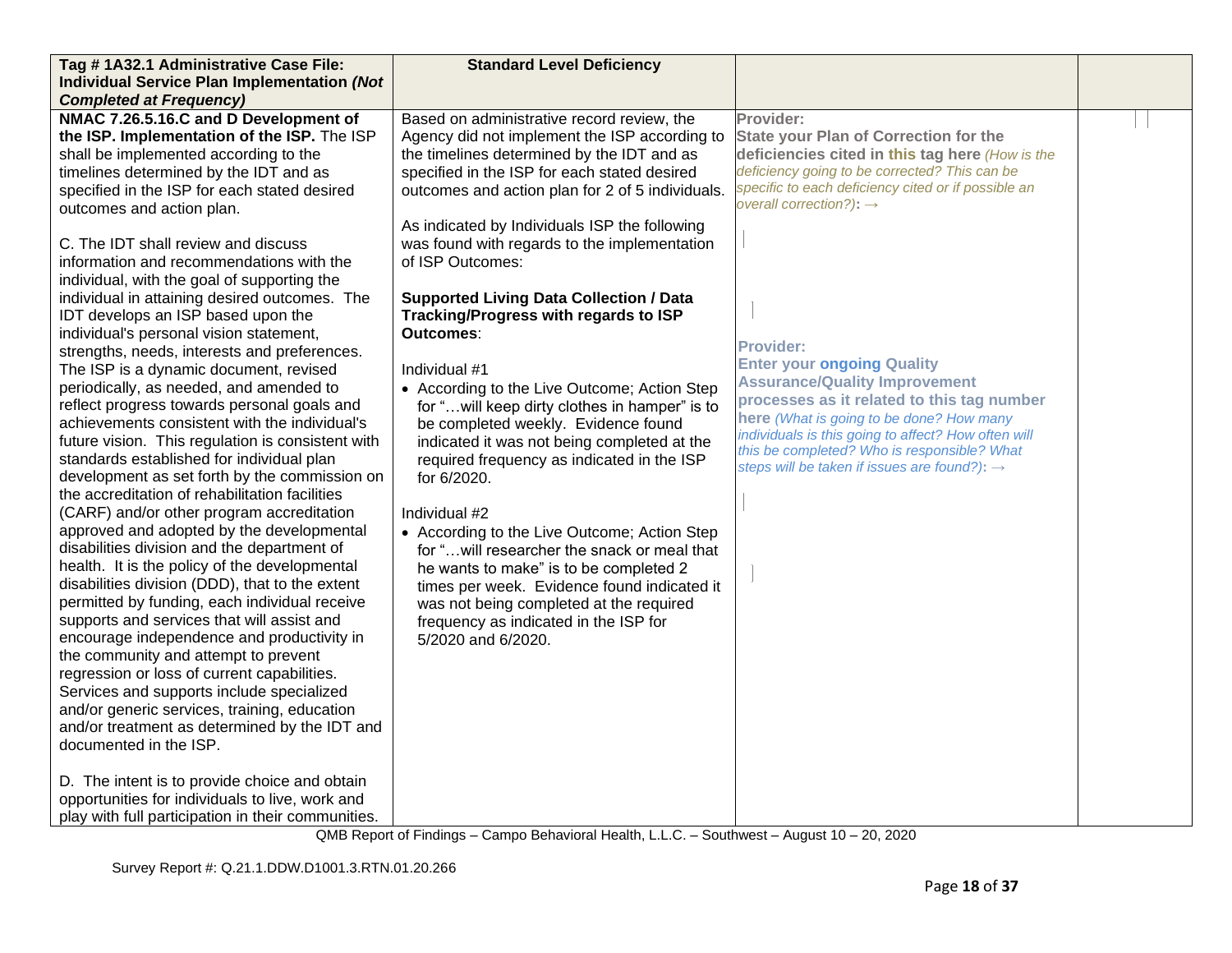| The following principles provide direction and    |  |  |
|---------------------------------------------------|--|--|
| purpose in planning for individuals with          |  |  |
| developmental disabilities. [05/03/94; 01/15/97;  |  |  |
| Recompiled 10/31/01]                              |  |  |
|                                                   |  |  |
|                                                   |  |  |
| Developmental Disabilities (DD) Waiver            |  |  |
| Service Standards 2/26/2018; Re-Issue:            |  |  |
| 12/28/2018; Eff 1/1/2019                          |  |  |
| <b>Chapter 6: Individual Service Plan (ISP)</b>   |  |  |
| 6.8 ISP Implementation and Monitoring: All        |  |  |
| DD Waiver Provider Agencies with a signed         |  |  |
| SFOC are required to provide services as          |  |  |
| detailed in the ISP. The ISP must be readily      |  |  |
| accessible to Provider Agencies on the            |  |  |
| approved budget. (See Chapter 20: Provider        |  |  |
| Documentation and Client Records.) CMs            |  |  |
| facilitate and maintain communication with the    |  |  |
| person, his/her representative, other IDT         |  |  |
| members, Provider Agencies, and relevant          |  |  |
| parties to ensure that the person receives the    |  |  |
| maximum benefit of his/her services and that      |  |  |
| revisions to the ISP are made as needed. All      |  |  |
| DD Waiver Provider Agencies are required to       |  |  |
| cooperate with monitoring activities conducted    |  |  |
| by the CM and the DOH. Provider Agencies          |  |  |
| are required to respond to issues at the          |  |  |
| individual level and agency level as described    |  |  |
|                                                   |  |  |
| in Chapter 16: Qualified Provider Agencies.       |  |  |
|                                                   |  |  |
| <b>Chapter 20: Provider Documentation and</b>     |  |  |
| <b>Client Records 20.2 Client Records</b>         |  |  |
| Requirements: All DD Waiver Provider              |  |  |
| Agencies are required to create and maintain      |  |  |
| individual client records. The contents of client |  |  |
| records vary depending on the unique needs of     |  |  |
| the person receiving services and the resultant   |  |  |
| information produced. The extent of               |  |  |
| documentation required for individual client      |  |  |
| records per service type depends on the           |  |  |
| location of the file, the type of service being   |  |  |
| provided, and the information necessary.          |  |  |
| DD Waiver Provider Agencies are required to       |  |  |
| adhere to the following:                          |  |  |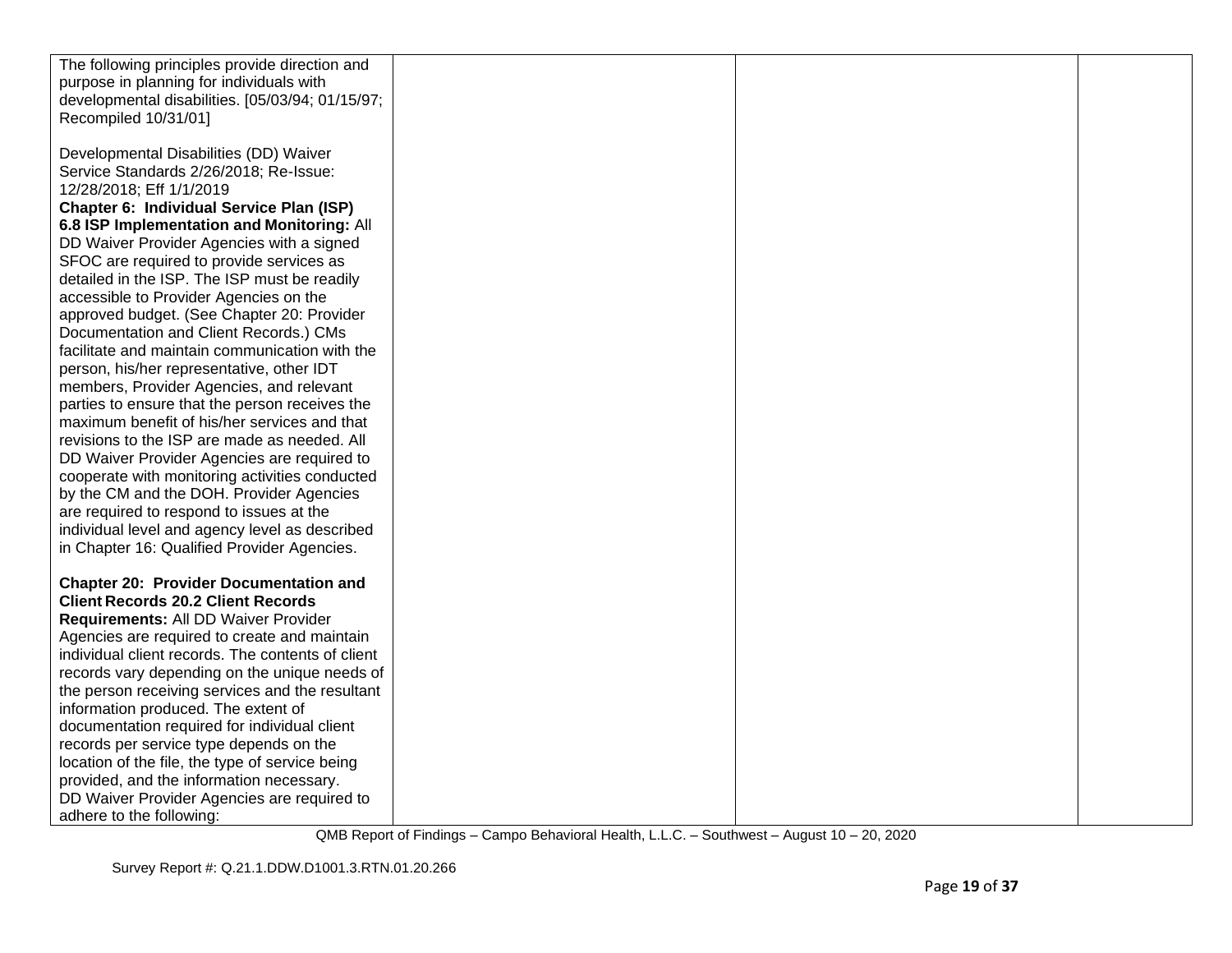| 8.<br>Client records must contain all documents                                     |  |  |
|-------------------------------------------------------------------------------------|--|--|
| essential to the service being provided and                                         |  |  |
| essential to ensuring the health and safety of                                      |  |  |
| the person during the provision of the service.                                     |  |  |
| 9. Provider Agencies must have readily                                              |  |  |
| accessible records in home and community                                            |  |  |
| settings in paper or electronic form. Secure                                        |  |  |
| access to electronic records through the                                            |  |  |
| Therap web-based system using computers or                                          |  |  |
| mobile devices is acceptable.                                                       |  |  |
| 10. Provider Agencies are responsible for                                           |  |  |
| ensuring that all plans created by nurses, RDs,                                     |  |  |
| therapists or BSCs are present in all needed                                        |  |  |
| settings.                                                                           |  |  |
| 11. Provider Agencies must maintain records                                         |  |  |
| of all documents produced by agency                                                 |  |  |
| personnel or contractors on behalf of each                                          |  |  |
| person, including any routine notes or data,                                        |  |  |
| annual assessments, semi-annual reports,                                            |  |  |
| evidence of training provided/received,                                             |  |  |
| progress notes, and any other interactions for                                      |  |  |
| which billing is generated.                                                         |  |  |
| 12. Each Provider Agency is responsible for                                         |  |  |
| maintaining the daily or other contact notes                                        |  |  |
| documenting the nature and frequency of                                             |  |  |
| service delivery, as well as data tracking only                                     |  |  |
| for the services provided by their agency.                                          |  |  |
| 13. The current Client File Matrix found in                                         |  |  |
| Appendix A Client File Matrix details the                                           |  |  |
| minimum requirements for records to be                                              |  |  |
| stored in agency office files, the delivery site,                                   |  |  |
| or with DSP while providing services in the                                         |  |  |
| community.                                                                          |  |  |
| 14. All records pertaining to JCMs must be                                          |  |  |
| retained permanently and must be made                                               |  |  |
| available to DDSD upon request, upon the<br>termination or expiration of a provider |  |  |
| agreement, or upon provider withdrawal from                                         |  |  |
| services.                                                                           |  |  |
|                                                                                     |  |  |
|                                                                                     |  |  |
|                                                                                     |  |  |
|                                                                                     |  |  |
|                                                                                     |  |  |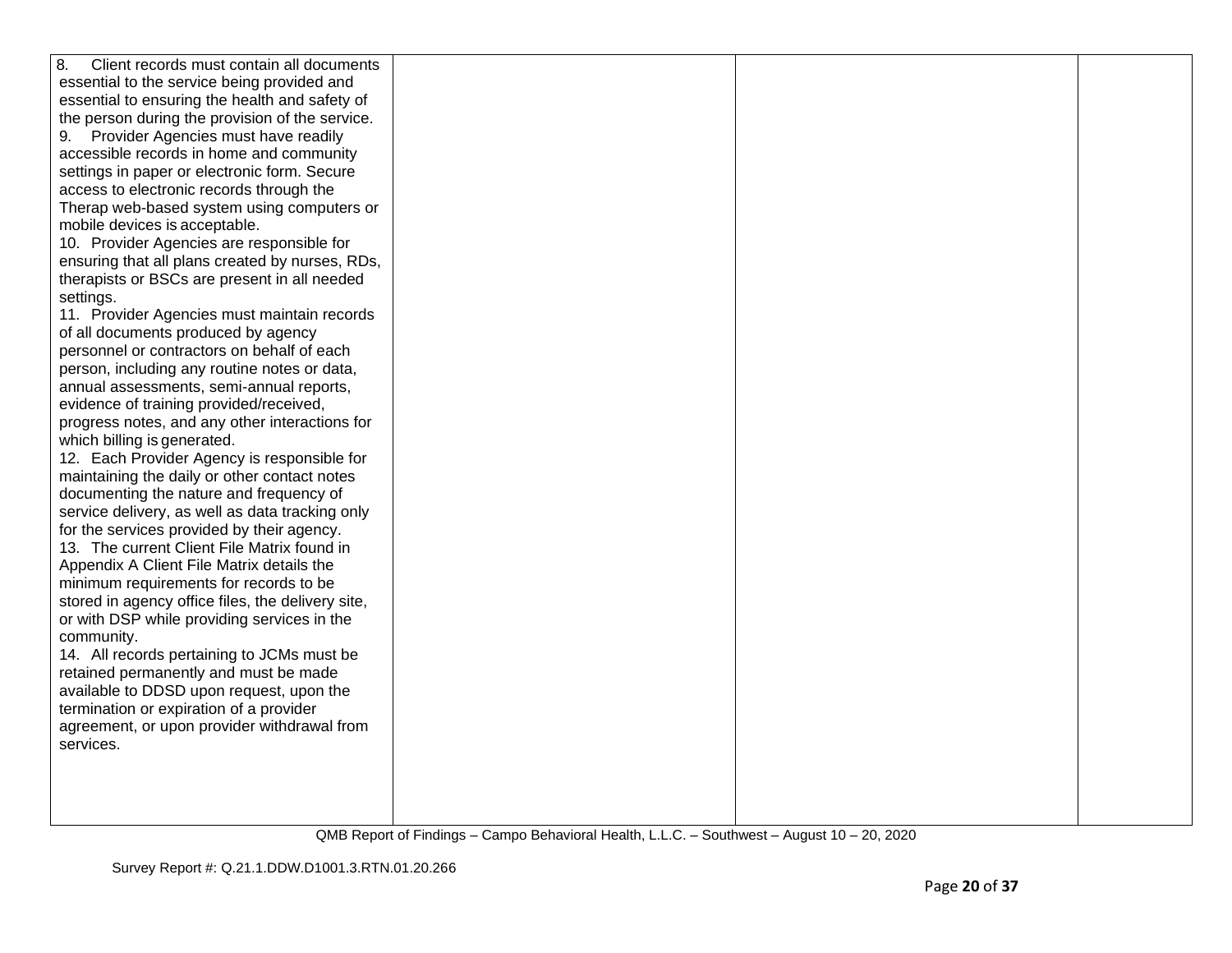| <b>Standard of Care</b>                                  | <b>Deficiencies</b>                                    | Agency Plan of Correction, On-going QA/QI<br>and Responsible Party                                                                                               | <b>Completion</b><br><b>Date</b> |
|----------------------------------------------------------|--------------------------------------------------------|------------------------------------------------------------------------------------------------------------------------------------------------------------------|----------------------------------|
|                                                          |                                                        | Service Domain: Health and Welfare - The state, on an ongoing basis, identifies, addresses and seeks to prevent occurrences of abuse, neglect and                |                                  |
|                                                          |                                                        | exploitation. Individuals shall be afforded their basic human rights. The provider supports individuals to access needed healthcare services in a timely manner. |                                  |
| Tag #1A15.2 Administrative Case File:                    | <b>Condition of Participation Level Deficiency</b>     |                                                                                                                                                                  |                                  |
| <b>Healthcare Documentation (Therap and</b>              |                                                        |                                                                                                                                                                  |                                  |
| <b>Required Plans)</b>                                   |                                                        |                                                                                                                                                                  |                                  |
| Developmental Disabilities (DD) Waiver                   | After an analysis of the evidence it has been          | <b>Provider:</b>                                                                                                                                                 |                                  |
| Service Standards 2/26/2018; Re-Issue:                   | determined there is a significant potential for a      | <b>Enter your ongoing Quality</b>                                                                                                                                |                                  |
| 12/28/2018; Eff 1/1/2019                                 | negative outcome to occur.                             | <b>Assurance/Quality Improvement</b>                                                                                                                             |                                  |
| <b>Chapter 20: Provider Documentation and</b>            |                                                        | processes as it related to this tag number                                                                                                                       |                                  |
| <b>Client Records: 20.2 Client Records</b>               | Based on record review, the Agency did not             | here (What is going to be done? How many                                                                                                                         |                                  |
| Requirements: All DD Waiver Provider                     | maintain the required documentation in the             | individuals is this going to affect? How often will                                                                                                              |                                  |
| Agencies are required to create and maintain             | Individuals Agency Record as required by               | this be completed? Who is responsible? What                                                                                                                      |                                  |
| individual client records. The contents of client        | standard for 4 of 5 individual                         | steps will be taken if issues are found?): $\rightarrow$                                                                                                         |                                  |
| records vary depending on the unique needs               |                                                        |                                                                                                                                                                  |                                  |
| of the person receiving services and the                 | Review of the administrative individual case           |                                                                                                                                                                  |                                  |
| resultant information produced. The extent of            | files revealed the following items were not            |                                                                                                                                                                  |                                  |
| documentation required for individual client             | found, incomplete, and/or not current:                 |                                                                                                                                                                  |                                  |
| records per service type depends on the                  |                                                        |                                                                                                                                                                  |                                  |
| location of the file, the type of service being          | <b>Health Care Plans:</b>                              |                                                                                                                                                                  |                                  |
| provided, and the information necessary.                 | <b>Anaphylactic Reaction:</b>                          |                                                                                                                                                                  |                                  |
| DD Waiver Provider Agencies are required to              | Individual #1 - Not Linked or Attached in<br>$\bullet$ |                                                                                                                                                                  |                                  |
| adhere to the following:                                 | Therap. (Note: Linked / attached in Therap             |                                                                                                                                                                  |                                  |
| $1_{\cdot}$<br>Client records must contain all documents | during the on-site survey. Provider please             |                                                                                                                                                                  |                                  |
| essential to the service being provided and              | complete POC for ongoing QA/QI.)                       |                                                                                                                                                                  |                                  |
| essential to ensuring the health and safety of           |                                                        |                                                                                                                                                                  |                                  |
| the person during the provision of the service.          | <b>Body Mass Index:</b>                                |                                                                                                                                                                  |                                  |
| 2.<br>Provider Agencies must have readily                | Individual #2 - Not Linked or Attached in              |                                                                                                                                                                  |                                  |
| accessible records in home and community                 | Therap. (Note: Linked / attached in Therap             |                                                                                                                                                                  |                                  |
| settings in paper or electronic form. Secure             | during the on-site survey. Provider please             |                                                                                                                                                                  |                                  |
| access to electronic records through the                 | complete POC for ongoing QA/QI.)                       |                                                                                                                                                                  |                                  |
| Therap web-based system using computers or               |                                                        |                                                                                                                                                                  |                                  |
| mobile devices is acceptable.                            | <b>Constipation:</b>                                   |                                                                                                                                                                  |                                  |
| Provider Agencies are responsible for<br>3.              | Individual #2- Not Linked or Attached in<br>$\bullet$  |                                                                                                                                                                  |                                  |
| ensuring that all plans created by nurses, RDs,          | Therap. (Note: Linked / attached in Therap             |                                                                                                                                                                  |                                  |
| therapists or BSCs are present in all needed             | during the on-site survey. Provider please             |                                                                                                                                                                  |                                  |
| settings.                                                | complete POC for ongoing QA/QI.)                       |                                                                                                                                                                  |                                  |
| Provider Agencies must maintain records<br>4.            |                                                        |                                                                                                                                                                  |                                  |
| of all documents produced by agency                      | Individual #3 - Not Linked or Attached in<br>$\bullet$ |                                                                                                                                                                  |                                  |
| personnel or contractors on behalf of each               | Therap. (Note: Linked / attached in Therap             |                                                                                                                                                                  |                                  |
| person, including any routine notes or data,             |                                                        |                                                                                                                                                                  |                                  |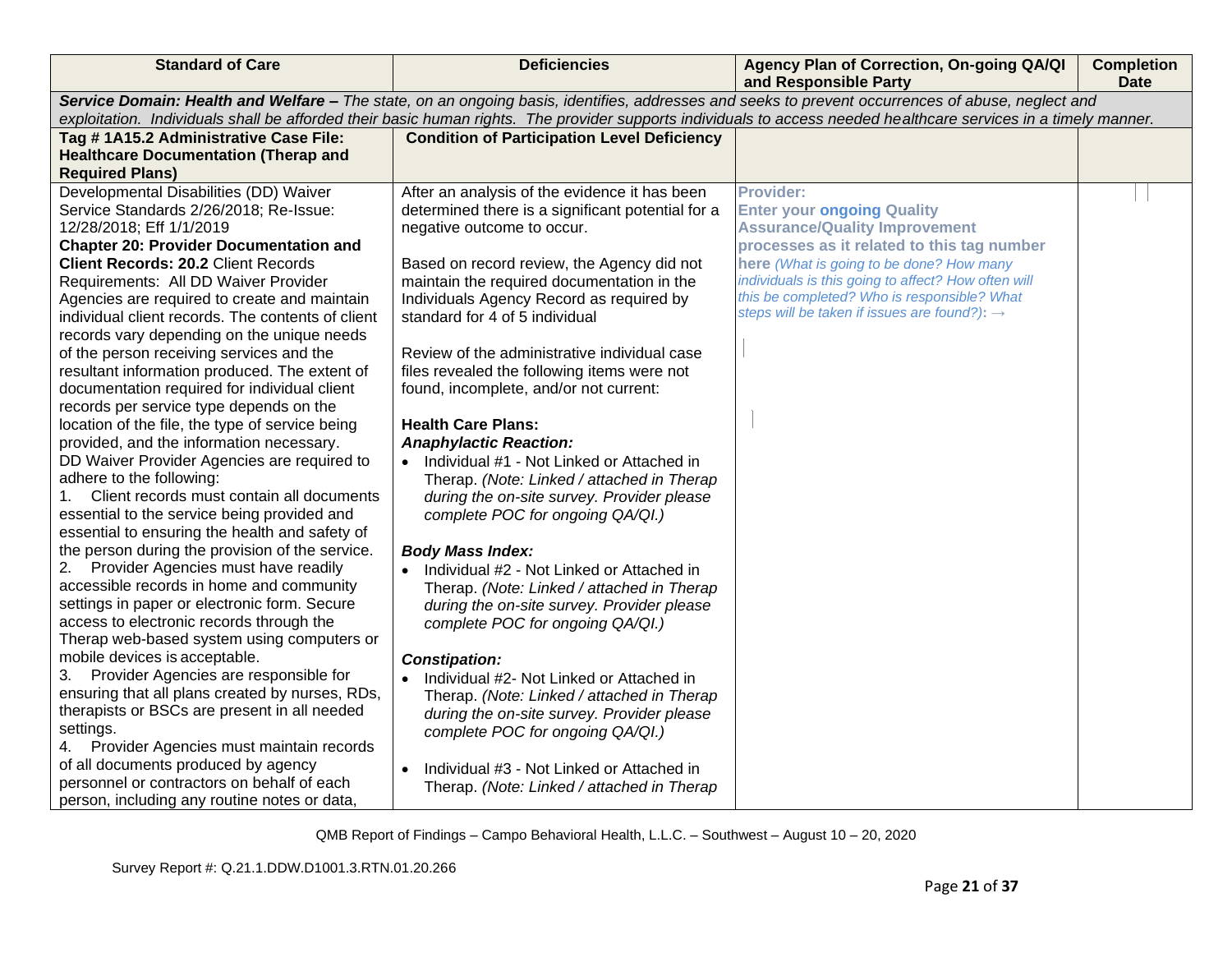| annual assessments, semi-annual reports,          | during the on-site survey. Provider please             |  |
|---------------------------------------------------|--------------------------------------------------------|--|
| evidence of training provided/received,           | complete POC for ongoing QA/QI.)                       |  |
| progress notes, and any other interactions for    |                                                        |  |
| which billing is generated.                       | Individual #6 - Not Linked or Attached in<br>$\bullet$ |  |
| Each Provider Agency is responsible for<br>5.     | Therap. (Note: Linked / attached in Therap             |  |
| maintaining the daily or other contact notes      | during the on-site survey. Provider please             |  |
| documenting the nature and frequency of           | complete POC for ongoing QA/QI.)                       |  |
| service delivery, as well as data tracking only   |                                                        |  |
| for the services provided by their agency.        | Falls:                                                 |  |
| The current Client File Matrix found in<br>6.     | • Individual #2 - Not Linked or Attached in            |  |
| Appendix A Client File Matrix details the         | Therap. (Note: Linked / attached in Therap             |  |
| minimum requirements for records to be            | during the on-site survey. Provider please             |  |
| stored in agency office files, the delivery site, | complete POC for ongoing QA/QI.)                       |  |
| or with DSP while providing services in the       |                                                        |  |
| community.                                        | Individual #6 - Not Linked or Attached in              |  |
| 7. All records pertaining to JCMs must be         | Therap. (Note: Linked / attached in Therap             |  |
| retained permanently and must be made             | during the on-site survey. Provider please             |  |
| available to DDSD upon request, upon the          | complete POC for ongoing QA/QI.)                       |  |
| termination or expiration of a provider           |                                                        |  |
| agreement, or upon provider withdrawal from       | <b>Respiratory:</b>                                    |  |
| services.                                         | Individual #2 - Not Linked or Attached in              |  |
|                                                   | Therap. (Note: Linked / attached in Therap             |  |
| <b>Chapter 3 Safeguards: 3.1.1 Decision</b>       | during the on-site survey. Provider please             |  |
| <b>Consultation Process (DCP): Health</b>         | complete POC for ongoing QA/QI.)                       |  |
| decisions are the sole domain of waiver           |                                                        |  |
| participants, their guardians or healthcare       | <b>Seizure Disorder:</b>                               |  |
| decision makers. Participants and their           | Individual #1- Not Linked or Attached in               |  |
| healthcare decision makers can confidently        | Therap. (Note: Linked / attached in Therap             |  |
| make decisions that are compatible with their     | during the on-site survey. Provider please             |  |
| personal and cultural values. Provider            | complete POC for ongoing QA/QI.)                       |  |
| Agencies are required to support the informed     |                                                        |  |
| decision making of waiver participants by         | Individual #3 - Not Linked or Attached in              |  |
| supporting access to medical consultation,        | Therap. (Note: Linked / attached in Therap             |  |
| information, and other available resources        | during the on-site survey. Provider please             |  |
| according to the following:                       | complete POC for ongoing QA/QI.)                       |  |
| The DCP is used when a person or<br>1.            |                                                        |  |
| his/her guardian/healthcare decision maker        | Individual #6 - Not Linked or Attached in<br>$\bullet$ |  |
| has concerns, needs more information about        | Therap. (Note: Linked / attached in Therap             |  |
| health-related issues, or has decided not to      | during the on-site survey. Provider please             |  |
| follow all or part of an order, recommendation,   | complete POC for ongoing QA/QI.)                       |  |
| or suggestion. This includes, but is not limited  |                                                        |  |
| to:                                               | <b>Status of Care / Hygiene:</b>                       |  |
| a. medical orders or recommendations from         |                                                        |  |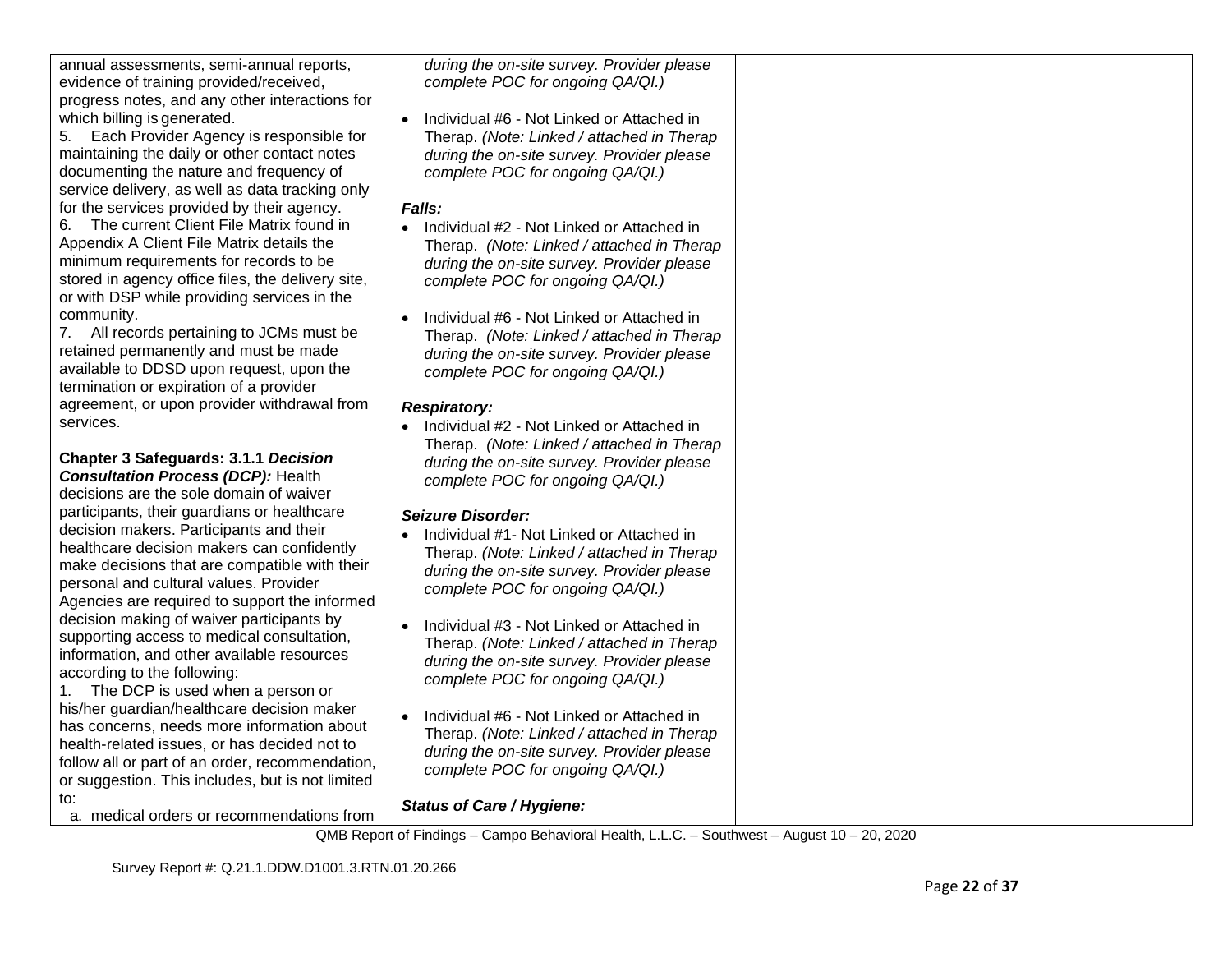| the Primary Care Practitioner, Specialists<br>or other licensed medical or healthcare<br>practitioners such as a Nurse Practitioner                                                                            | Individual #2- Not Linked or Attached in<br>Therap. (Note: Linked / attached in Therap<br>during the on-site survey. Provider please                                                                 |  |
|----------------------------------------------------------------------------------------------------------------------------------------------------------------------------------------------------------------|------------------------------------------------------------------------------------------------------------------------------------------------------------------------------------------------------|--|
| (NP or CNP), Physician Assistant (PA) or<br>Dentist;                                                                                                                                                           | complete POC for ongoing QA/QI.)                                                                                                                                                                     |  |
| b. clinical recommendations made by<br>registered/licensed clinicians who are<br>either members of the IDT or clinicians<br>who have performed an evaluation such                                              | Individual #6 - Not Linked or Attached in<br>Therap. (Note: Linked / attached in Therap<br>during the on-site survey. Provider please<br>complete POC for ongoing QA/QI.)                            |  |
| as a video-fluoroscopy;<br>c. health related recommendations or<br>suggestions from oversight activities such                                                                                                  | <b>Medical Emergency Response Plans:</b><br><b>Anaphylactic Reaction:</b>                                                                                                                            |  |
| as the Individual Quality Review (IQR) or<br>other DOH review or oversight activities;<br>and                                                                                                                  | • Individual #1 - Not Linked or Attached in<br>Therap. (Note: Linked / attached in Therap<br>during the on-site survey. Provider please                                                              |  |
| d. recommendations made through a<br>Healthcare Plan (HCP), including a<br><b>Comprehensive Aspiration Risk</b>                                                                                                | complete POC for ongoing QA/QI.)<br>Falls:                                                                                                                                                           |  |
| Management Plan (CARMP), or another<br>plan.                                                                                                                                                                   | Individual #2- Not Linked or Attached in<br>$\bullet$<br>Therap. (Note: Linked / attached in Therap<br>during the on-site survey. Provider please                                                    |  |
| 2. When the person/guardian disagrees with a<br>recommendation or does not agree with the                                                                                                                      | complete POC for ongoing QA/QI.)                                                                                                                                                                     |  |
| implementation of that recommendation,<br>Provider Agencies follow the DCP and attend<br>the meeting coordinated by the CM. During<br>this meeting:<br>a. Providers inform the person/guardian of              | Individual #6 - Not Linked or Attached in<br>Therap. (Note: Linked / attached in Therap<br>during the on-site survey. Provider please<br>complete POC for ongoing QA/QI.)                            |  |
| the rationale for that recommendation,<br>so that the benefit is made clear. This<br>will be done in layman's terms and will<br>include basic sharing of information<br>designed to assist the person/guardian | <b>Respiratory:</b><br>• Individual $#2$ - Not Linked or Attached in<br>Therap. (Note: Linked / attached in Therap<br>during the on-site survey. Provider please<br>complete POC for ongoing QA/QI.) |  |
| with understanding the risks and benefits<br>of the recommendation.<br>b. The information will be focused on the                                                                                               | <b>Seizure Disorder:</b><br>Individual #1- Not Linked or Attached in                                                                                                                                 |  |
| specific area of concern by the<br>person/guardian. Alternatives should be<br>presented, when available, if the<br>guardian is interested in considering                                                       | Therap. (Note: Linked / attached in Therap<br>during the on-site survey. Provider please<br>complete POC for ongoing QA/QI.)                                                                         |  |
| other options for implementation.<br>c. Providers support the person/guardian to<br>make an informed decision.                                                                                                 | Individual #3 - Not Linked or Attached in<br>$\bullet$<br>Therap. (Note: Linked / attached in Therap                                                                                                 |  |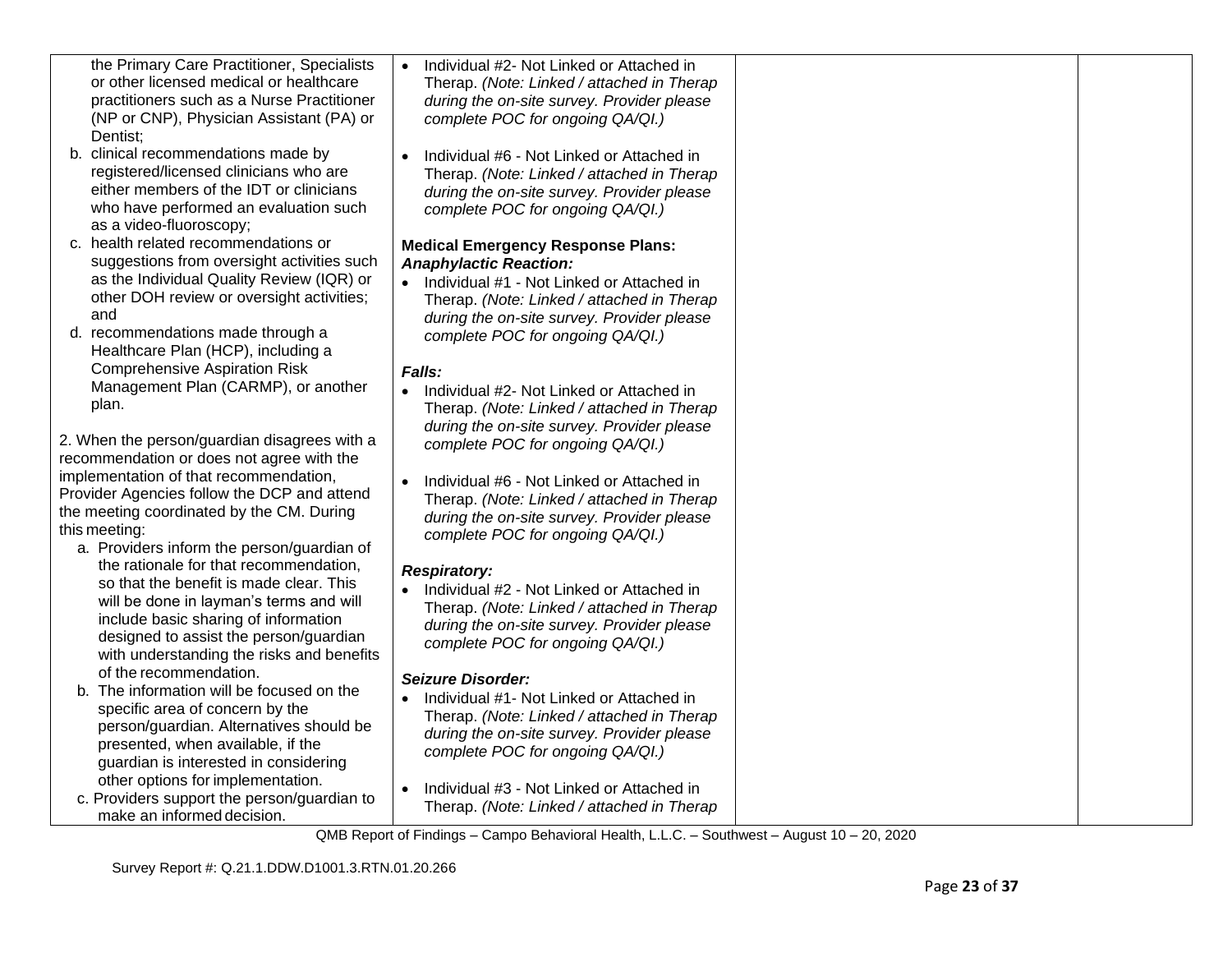| d. The decision made by the                     | during the on-site survey. Provider please             |  |
|-------------------------------------------------|--------------------------------------------------------|--|
| person/guardian during the meeting is           | complete POC for ongoing QA/QI.)                       |  |
| accepted; plans are modified; and the           |                                                        |  |
| IDT honors this health decision in every        | Individual #6 - Not Linked or Attached in<br>$\bullet$ |  |
| setting.                                        | Therap. (Note: Linked / attached in Therap             |  |
|                                                 | during the on-site survey. Provider please             |  |
| Chapter 13 Nursing Services: 13.2.5             | complete POC for ongoing QA/QI.)                       |  |
| <b>Electronic Nursing Assessment and</b>        |                                                        |  |
| Planning Process: The nursing assessment        |                                                        |  |
| process includes several DDSD mandated          |                                                        |  |
| tools: the electronic Comprehensive Nursing     |                                                        |  |
| Assessment Tool (e-CHAT), the Aspiration        |                                                        |  |
| Risk Screening Tool (ARST) and the              |                                                        |  |
| Medication Administration Assessment Tool       |                                                        |  |
| (MAAT). This process includes developing        |                                                        |  |
| and training Health Care Plans and Medical      |                                                        |  |
| Emergency Response Plans.                       |                                                        |  |
| The following hierarchy is based on budgeted    |                                                        |  |
| services and is used to identify which Provider |                                                        |  |
| Agency nurse has primary responsibility for     |                                                        |  |
| completion of the nursing assessment process    |                                                        |  |
| and related subsequent planning and training.   |                                                        |  |
| Additional communication and collaboration for  |                                                        |  |
| planning specific to CCS or CIE services may    |                                                        |  |
| be needed.                                      |                                                        |  |
| The hierarchy for Nursing Assessment and        |                                                        |  |
| Planning responsibilities is:                   |                                                        |  |
| 1. Living Supports: Supported Living, IMLS or   |                                                        |  |
| Family Living via ANS;                          |                                                        |  |
| 2. Customized Community Supports- Group;        |                                                        |  |
| and                                             |                                                        |  |
| 3. Adult Nursing Services (ANS):                |                                                        |  |
| a. for persons in Community Inclusion           |                                                        |  |
| with health-related needs; or                   |                                                        |  |
| b. if no residential services are budgeted      |                                                        |  |
| but assessment is desired and health            |                                                        |  |
| needs may exist.                                |                                                        |  |
| 13.2.6 The Electronic Comprehensive             |                                                        |  |
| <b>Health Assessment Tool (e-CHAT)</b>          |                                                        |  |
| 1. The e-CHAT is a nursing assessment. It       |                                                        |  |
| may not be delegated by a licensed nurse to a   |                                                        |  |
|                                                 |                                                        |  |
| non-licensed person.                            |                                                        |  |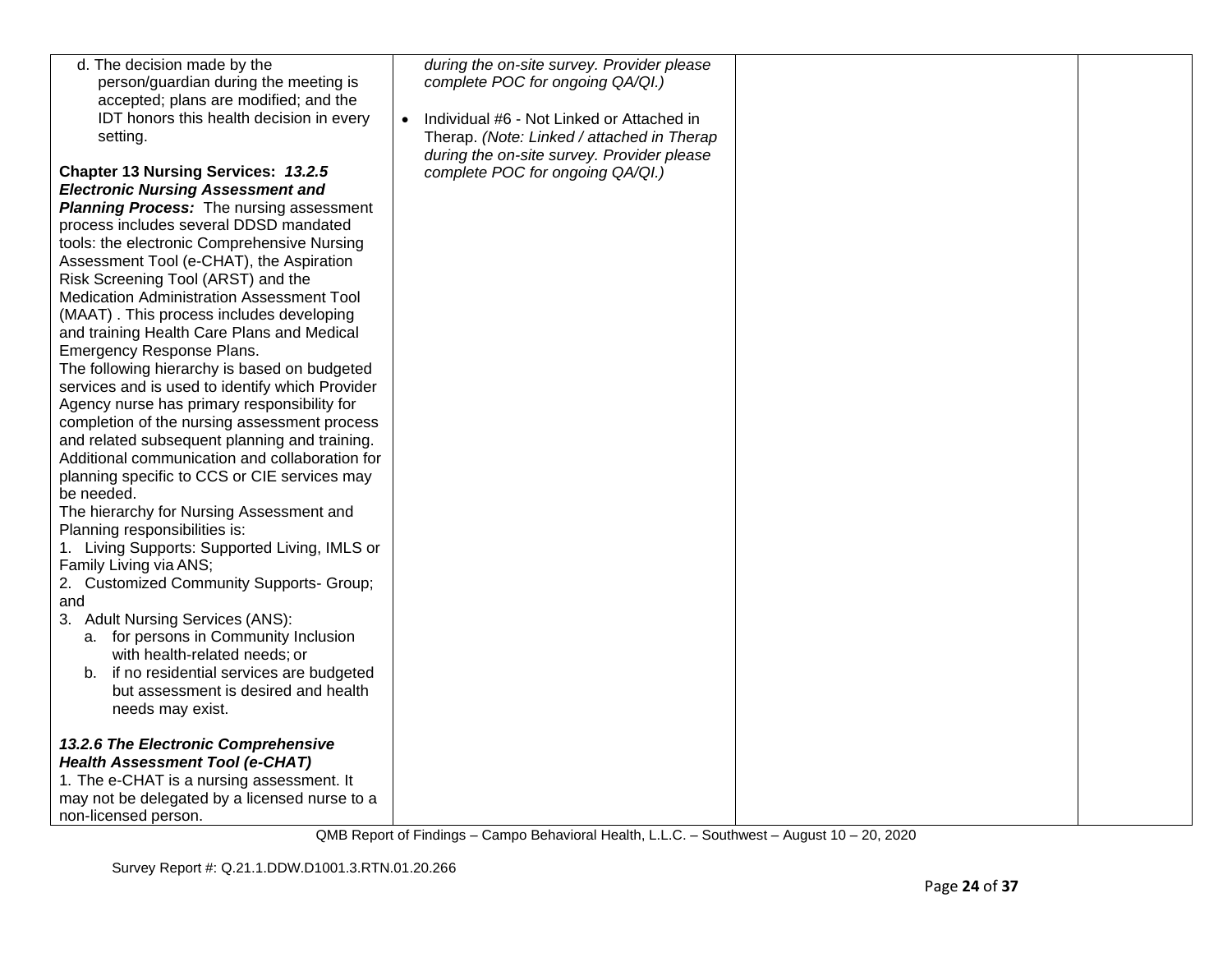| 2. The nurse must see the person face-to-face   |  |  |
|-------------------------------------------------|--|--|
| to complete the nursing assessment.             |  |  |
| Additional information may be gathered from     |  |  |
| members of the IDT and other sources.           |  |  |
| 3. An e-CHAT is required for persons in FL,     |  |  |
| SL, IMLS, or CCS-Group. All other DD Waiver     |  |  |
| recipients may obtain an e-CHAT if needed or    |  |  |
| desired by adding ANS hours for assessment      |  |  |
| and consultation to their budget.               |  |  |
| 4. When completing the e-CHAT, the nurse is     |  |  |
| required to review and update the electronic    |  |  |
| record and consider the diagnoses,              |  |  |
| medications, treatments, and overall status of  |  |  |
| the person. Discussion with others may be       |  |  |
| needed to obtain critical information.          |  |  |
| 5. The nurse is required to complete all the e- |  |  |
| CHAT assessment questions and add               |  |  |
| additional pertinent information in all comment |  |  |
| sections.                                       |  |  |
|                                                 |  |  |
| 13.2.7 Aspiration Risk Management               |  |  |
| <b>Screening Tool (ARST)</b>                    |  |  |
|                                                 |  |  |
| <b>13.2.8 Medication Administration</b>         |  |  |
| <b>Assessment Tool (MAAT):</b>                  |  |  |
| 1. A licensed nurse completes the               |  |  |
| <b>DDSD Medication Administration</b>           |  |  |
| Assessment Tool (MAAT) at least two             |  |  |
| weeks before the annual ISP meeting.            |  |  |
| 2. After completion of the MAAT, the nurse      |  |  |
| will present recommendations regarding the      |  |  |
| level of assistance with medication delivery    |  |  |
| (AWMD) to the IDT. A copy of the MAAT will      |  |  |
| be sent to all the team members two weeks       |  |  |
| before the annual ISP meeting and the           |  |  |
| original MAAT will be retained in the Provider  |  |  |
| Agency records.                                 |  |  |
| 3. Decisions about medication delivery          |  |  |
| are made by the IDT to promote a                |  |  |
| person's maximum independence and               |  |  |
| community integration. The IDT will             |  |  |
| reach consensus regarding which                 |  |  |
| criteria the person meets, as indicated         |  |  |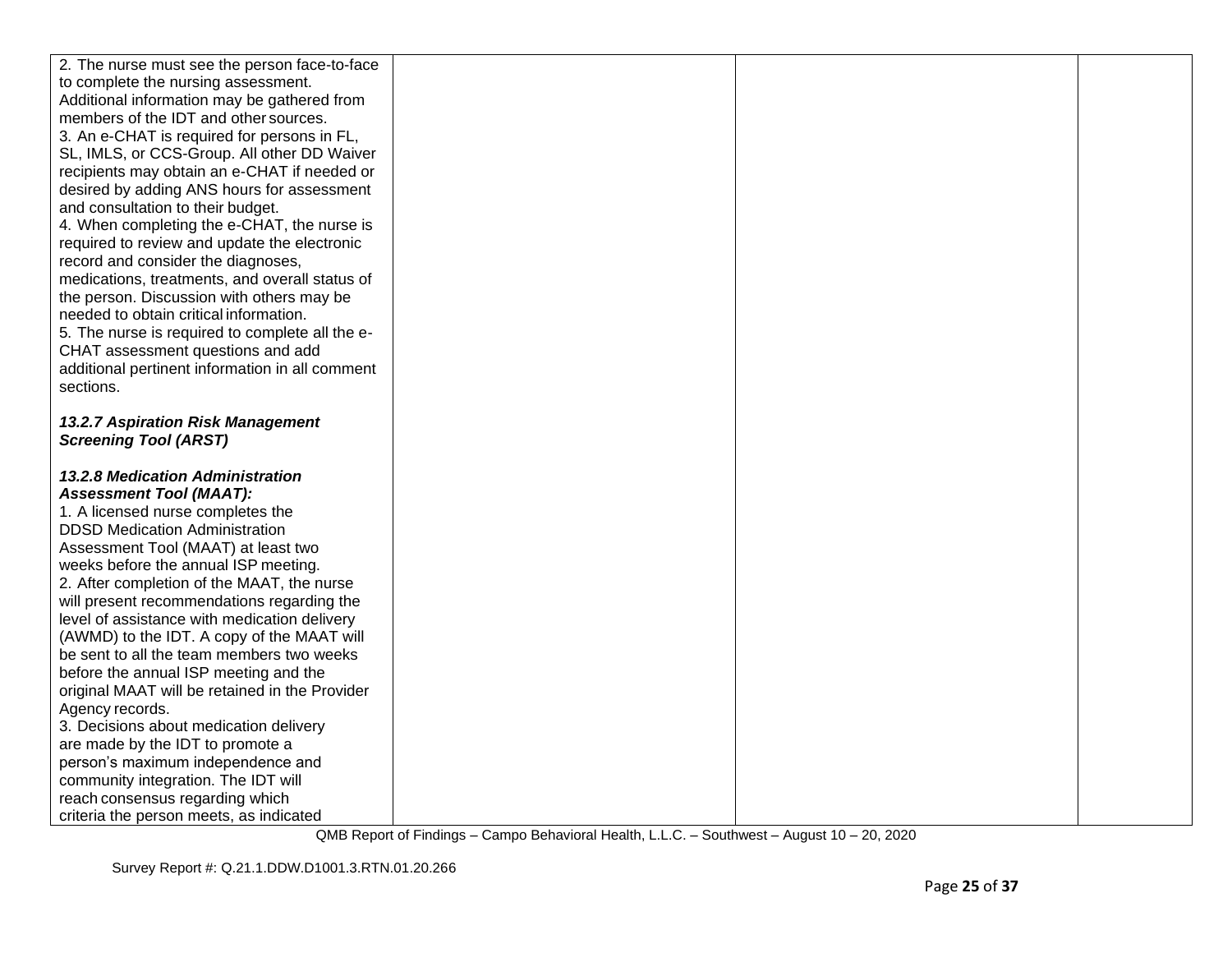| by the results of the MAAT and the               |  |  |
|--------------------------------------------------|--|--|
| nursing recommendations, and the                 |  |  |
| decision is documented this in the ISP.          |  |  |
|                                                  |  |  |
|                                                  |  |  |
| 13.2.9 Healthcare Plans (HCP):                   |  |  |
| 1. At the nurse's discretion, based on prudent   |  |  |
| nursing practice, interim HCPs may be            |  |  |
| developed to address issues that must be         |  |  |
| implemented immediately after admission,         |  |  |
| readmission or change of medical condition to    |  |  |
| provide safe services prior to completion of the |  |  |
| e-CHAT and formal care planning process.         |  |  |
| This includes interim ARM plans for those        |  |  |
| persons newly identified at moderate or high     |  |  |
| risk for aspiration. All interim plans must be   |  |  |
| removed if the plan is no longer needed or       |  |  |
| when final HCP including CARMPs are in           |  |  |
| place to avoid duplication of plans.             |  |  |
| 2. In collaboration with the IDT, the agency     |  |  |
| nurse is required to create HCPs that address    |  |  |
| all the areas identified as required in the most |  |  |
| current e-CHAT summary report which is           |  |  |
| indicated by "R" in the HCP column. At the       |  |  |
| nurse's sole discretion, based on prudent        |  |  |
| nursing practice, HCPs may be combined           |  |  |
| where clinically appropriate. The nurse should   |  |  |
| use nursing judgment to determine whether to     |  |  |
| also include HCPs for any of the areas           |  |  |
| indicated by "C" on the e-CHAT summary           |  |  |
| report. The nurse may also create other HCPs     |  |  |
| plans that the nurse determines are warranted.   |  |  |
|                                                  |  |  |
| 13.2.10 Medical Emergency Response Plan          |  |  |
| $(MERP)$ :                                       |  |  |
| 1. The agency nurse is required to develop a     |  |  |
| Medical Emergency Response Plan (MERP)           |  |  |
| for all conditions marked with an "R" in the e-  |  |  |
| CHAT summary report. The agency nurse            |  |  |
| should use her/his clinical judgment and input   |  |  |
| from the Interdisciplinary Team (IDT) to         |  |  |
| determine whether shown as "C" in the e-         |  |  |
| CHAT summary report or other conditions also     |  |  |
| warrant a MERP.                                  |  |  |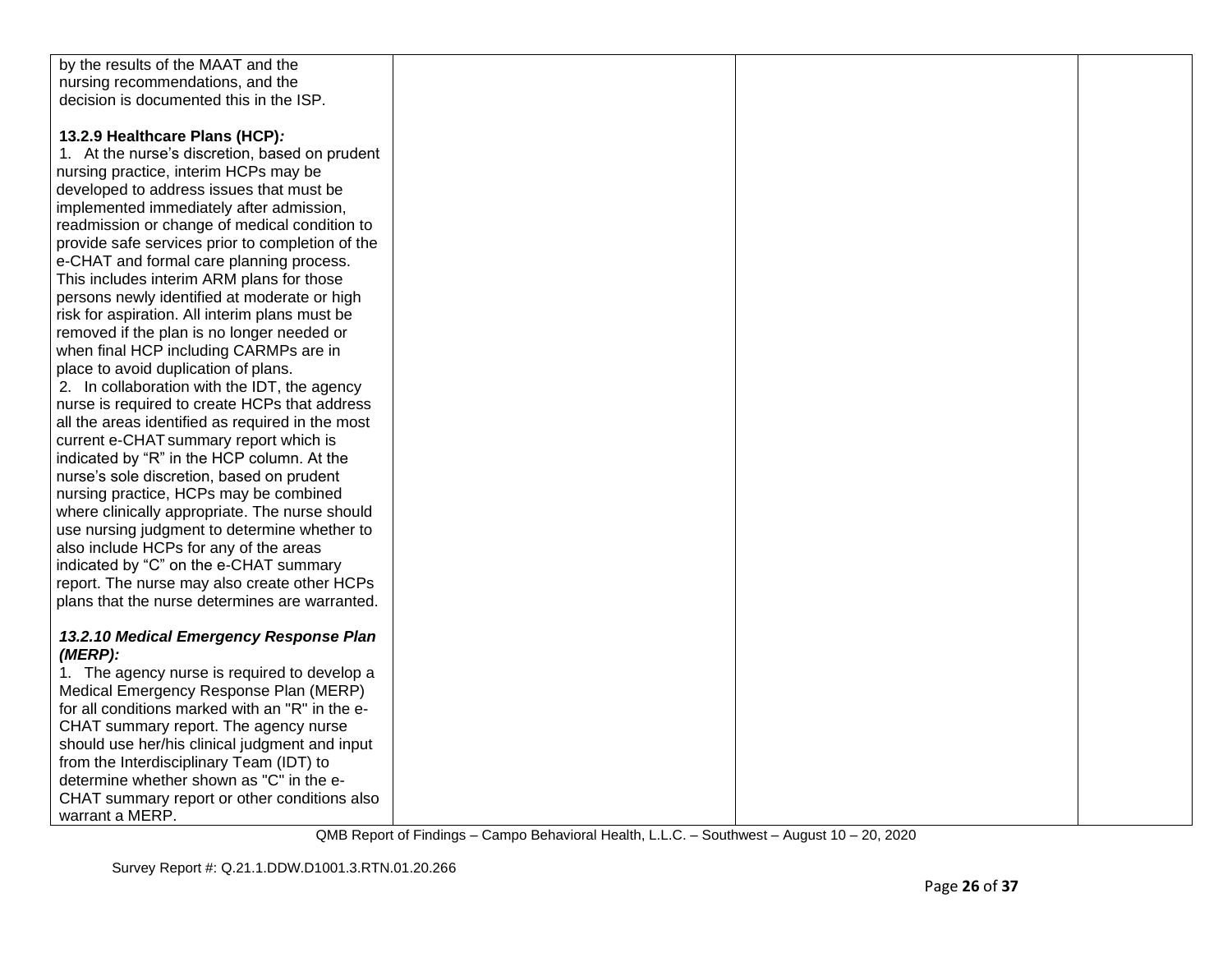| 2. MERPs are required for persons who have      |  |  |
|-------------------------------------------------|--|--|
| one or more conditions or illnesses that        |  |  |
| present a likely potential to become a life-    |  |  |
| threatening situation.                          |  |  |
|                                                 |  |  |
| <b>Chapter 20: Provider Documentation and</b>   |  |  |
| Client Records: 20.5.3 Health Passport and      |  |  |
| <b>Physician Consultation Form: All Primary</b> |  |  |
| and Secondary Provider Agencies must use        |  |  |
| the Health Passport and Physician               |  |  |
| Consultation form from the Therap system.       |  |  |
| This standardized document contains             |  |  |
| individual, physician and emergency contact     |  |  |
| information, a complete list of current medical |  |  |
| diagnoses, health and safety risk factors,      |  |  |
| allergies, and information regarding insurance, |  |  |
| guardianship, and advance directives. The       |  |  |
| Health Passport also includes a standardized    |  |  |
| form to use at medical appointments called the  |  |  |
| Physician Consultation form.                    |  |  |
|                                                 |  |  |
|                                                 |  |  |
|                                                 |  |  |
|                                                 |  |  |
|                                                 |  |  |
|                                                 |  |  |
|                                                 |  |  |
|                                                 |  |  |
|                                                 |  |  |
|                                                 |  |  |
|                                                 |  |  |
|                                                 |  |  |
|                                                 |  |  |
|                                                 |  |  |
|                                                 |  |  |
|                                                 |  |  |
|                                                 |  |  |
|                                                 |  |  |
|                                                 |  |  |
|                                                 |  |  |
|                                                 |  |  |
|                                                 |  |  |
|                                                 |  |  |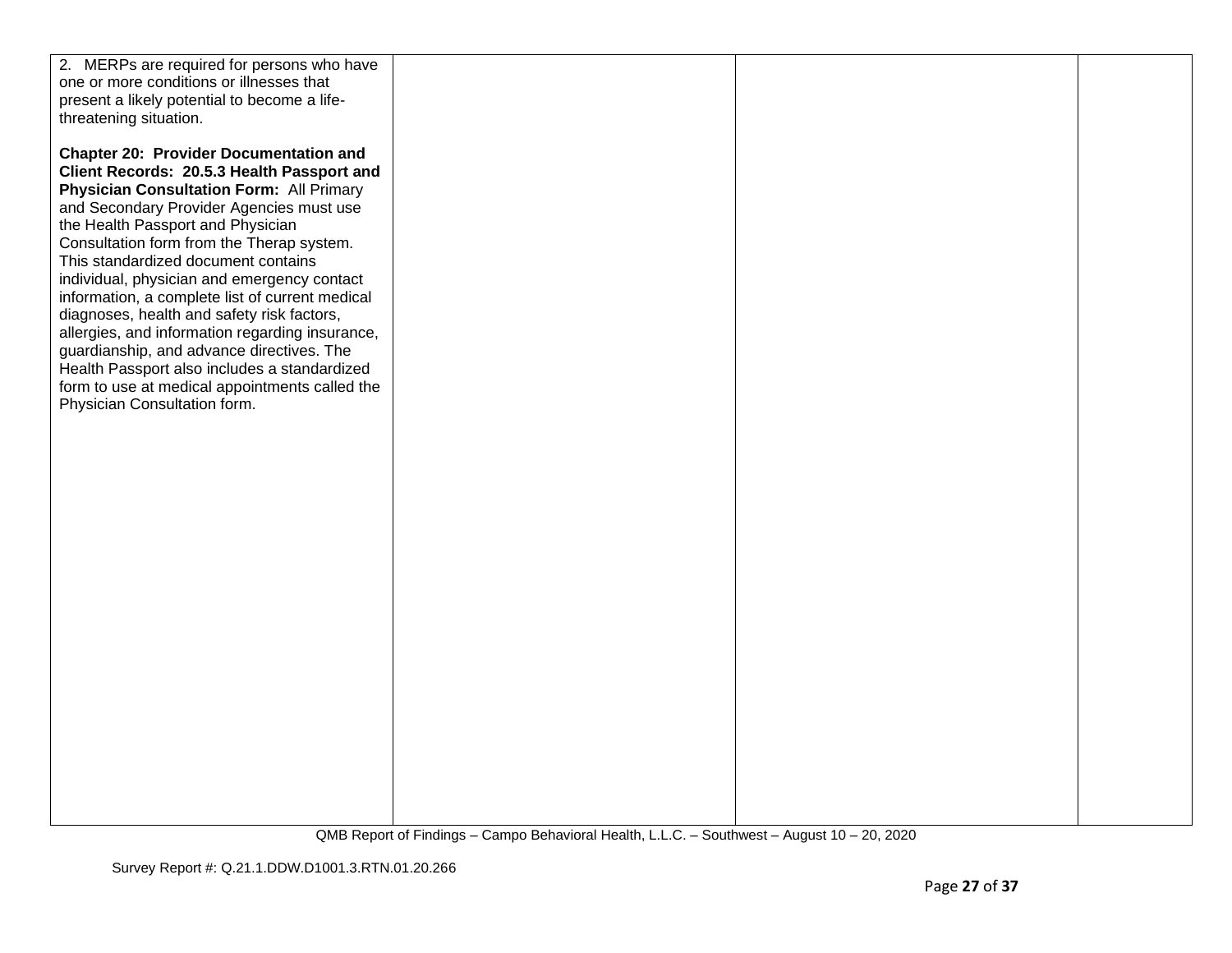| Tag # 1A31 Client Rights / Human Rights           | <b>Condition of Participation Level Deficiency</b> |                                                          |  |
|---------------------------------------------------|----------------------------------------------------|----------------------------------------------------------|--|
| NMAC 7.26.3.11 RESTRICTIONS OR                    | After an analysis of the evidence it has been      | Provider:                                                |  |
| <b>LIMITATION OF CLIENT'S RIGHTS:</b>             | determined there is a significant potential for a  | State your Plan of Correction for the                    |  |
| A. A service provider shall not restrict or limit | negative outcome to occur.                         | deficiencies cited in this tag here (How is the          |  |
| a client's rights except:                         |                                                    | deficiency going to be corrected? This can be            |  |
| (1) where the restriction or limitation is        | Based on record review, the Agency did not         | specific to each deficiency cited or if possible an      |  |
| allowed in an emergency and is necessary to       | ensure the rights of Individuals was not           | overall correction?): $\rightarrow$                      |  |
| prevent imminent risk of physical harm to the     | restricted or limited for 3 of 5 Individuals.      |                                                          |  |
| client or another person; or                      |                                                    |                                                          |  |
| (2) where the interdisciplinary team has          | A review of Agency Individual files indicated      |                                                          |  |
| determined that the client's limited capacity     | Human Rights Committee Approval was                |                                                          |  |
| to exercise the right threatens his or her        | required for restrictions.                         |                                                          |  |
| physical safety; or                               |                                                    |                                                          |  |
| (3) as provided for in Section 10.1.14 [now       | No documentation was found regarding               |                                                          |  |
| Subsection N of 7.26.3.10 NMAC].                  | Human Rights Approval for the following:           | <b>Provider:</b>                                         |  |
|                                                   |                                                    | <b>Enter your ongoing Quality</b>                        |  |
| B. Any emergency intervention to prevent          | • Staff calling 911- No evidence found of          | <b>Assurance/Quality Improvement</b>                     |  |
| physical harm shall be reasonable to prevent      | Human Rights Committee approval.                   | processes as it related to this tag number               |  |
| harm, shall be the least restrictive              | (Individual #1)                                    | here (What is going to be done? How many                 |  |
| intervention necessary to meet the                |                                                    | individuals is this going to affect? How often will      |  |
| emergency, shall be allowed no longer than        | • Incentive Program- No evidence found of          | this be completed? Who is responsible? What              |  |
| necessary and shall be subject to                 | Human Rights Committee approval.                   | steps will be taken if issues are found?): $\rightarrow$ |  |
| interdisciplinary team (IDT) review. The IDT      | (Individual #2)                                    |                                                          |  |
| upon completion of its review may refer its       |                                                    |                                                          |  |
| findings to the office of quality assurance.      |                                                    |                                                          |  |
| The emergency intervention may be subject         | • One for one trading- No evidence found of        |                                                          |  |
| to review by the service provider's behavioral    | Human Rights Committee approval.                   |                                                          |  |
| support committee or human rights                 | (Individual #2)                                    |                                                          |  |
| committee in accordance with the behavioral       |                                                    |                                                          |  |
| support policies or other department              | • Child locks on vehicle doors- No evidence        |                                                          |  |
| regulation or policy.                             | found of Human Rights Committee                    |                                                          |  |
| C. The service provider may adopt                 | approval. (Individual #3)                          |                                                          |  |
|                                                   |                                                    |                                                          |  |
| reasonable program policies of general            |                                                    |                                                          |  |
| applicability to clients served by that service   |                                                    |                                                          |  |
| provider that do not violate client rights.       |                                                    |                                                          |  |
| [09/12/94; 01/15/97; Recompiled 10/31/01]         |                                                    |                                                          |  |
|                                                   |                                                    |                                                          |  |
| Developmental Disabilities (DD) Waiver            |                                                    |                                                          |  |
| Service Standards 2/26/2018; Re-Issue:            |                                                    |                                                          |  |
| 12/28/2018; Eff 1/1/2019                          |                                                    |                                                          |  |
|                                                   |                                                    |                                                          |  |
|                                                   |                                                    |                                                          |  |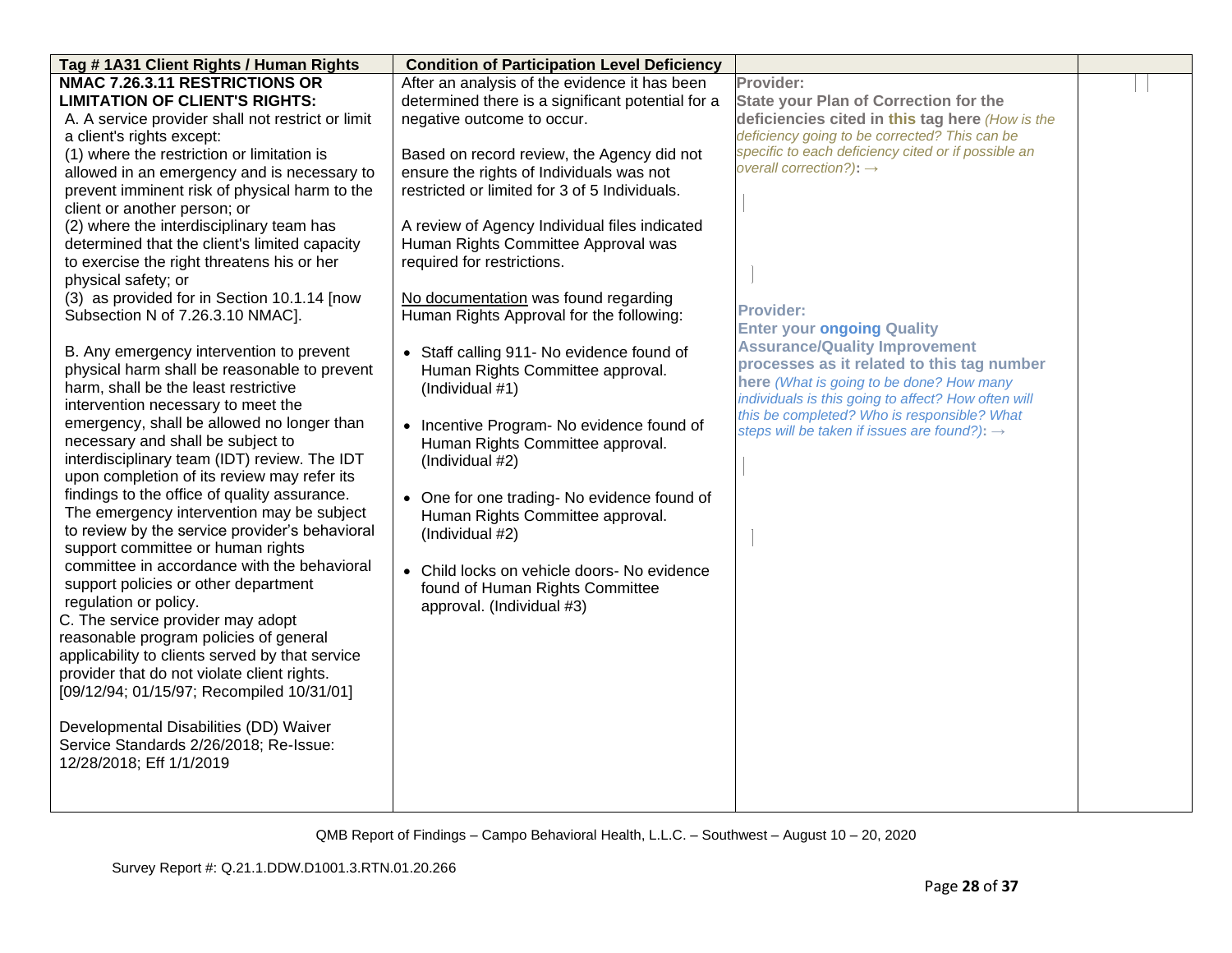| <b>Chapter 2: Human Rights:</b> Civil rights apply |  |  |
|----------------------------------------------------|--|--|
| to everyone, including all waiver participants,    |  |  |
| family members, guardians, natural supports,       |  |  |
| and Provider Agencies. Everyone has a              |  |  |
| responsibility to make sure those rights are not   |  |  |
| violated. All Provider Agencies play a role in     |  |  |
| person-centered planning (PCP) and have an         |  |  |
| obligation to contribute to the planning           |  |  |
| process, always focusing on how to best            |  |  |
| support the person.                                |  |  |
|                                                    |  |  |
| Chapter 3 Safeguards: 3.3.1 HRC                    |  |  |
| <b>Procedural Requirements:</b>                    |  |  |
| 1. An invitation to participate in the HRC         |  |  |
| meeting of a rights restriction review will be     |  |  |
| given to the person (regardless of verbal or       |  |  |
| cognitive ability), his/her guardian, and/or a     |  |  |
| family member (if desired by the person), and      |  |  |
| the Behavior Support Consultant (BSC) at           |  |  |
| least 10 working days prior to the meeting         |  |  |
| (except for in emergency situations). If the       |  |  |
| person (and/or the guardian) does not wish to      |  |  |
| attend, his/her stated preferences may be          |  |  |
| brought to the meeting by someone whom the         |  |  |
| person chooses as his/her representative.          |  |  |
| 2. The Provider Agencies that are seeking to       |  |  |
| temporarily limit the person's right(s) (e.g.,     |  |  |
| Living Supports, Community Inclusion, or BSC)      |  |  |
| are required to support the person's informed      |  |  |
| consent regarding the rights restriction, as well  |  |  |
| as their timely participation in the review.       |  |  |
| 3. The plan's author, designated staff (e.g.,      |  |  |
| agency service coordinator) and/or the CM          |  |  |
| makes a written or oral presentation to the        |  |  |
| HRC.                                               |  |  |
| 4. The results of the HRC review are reported      |  |  |
| in writing to the person supported, the            |  |  |
| guardian, the BSC, the mental health or other      |  |  |
| specialized therapy provider, and the CM           |  |  |
| within three working days of the meeting.          |  |  |
| 5. HRC committees are required to meet at          |  |  |
| least on a quarterly basis.                        |  |  |
| 6. A quorum to conduct an HRC meeting is at        |  |  |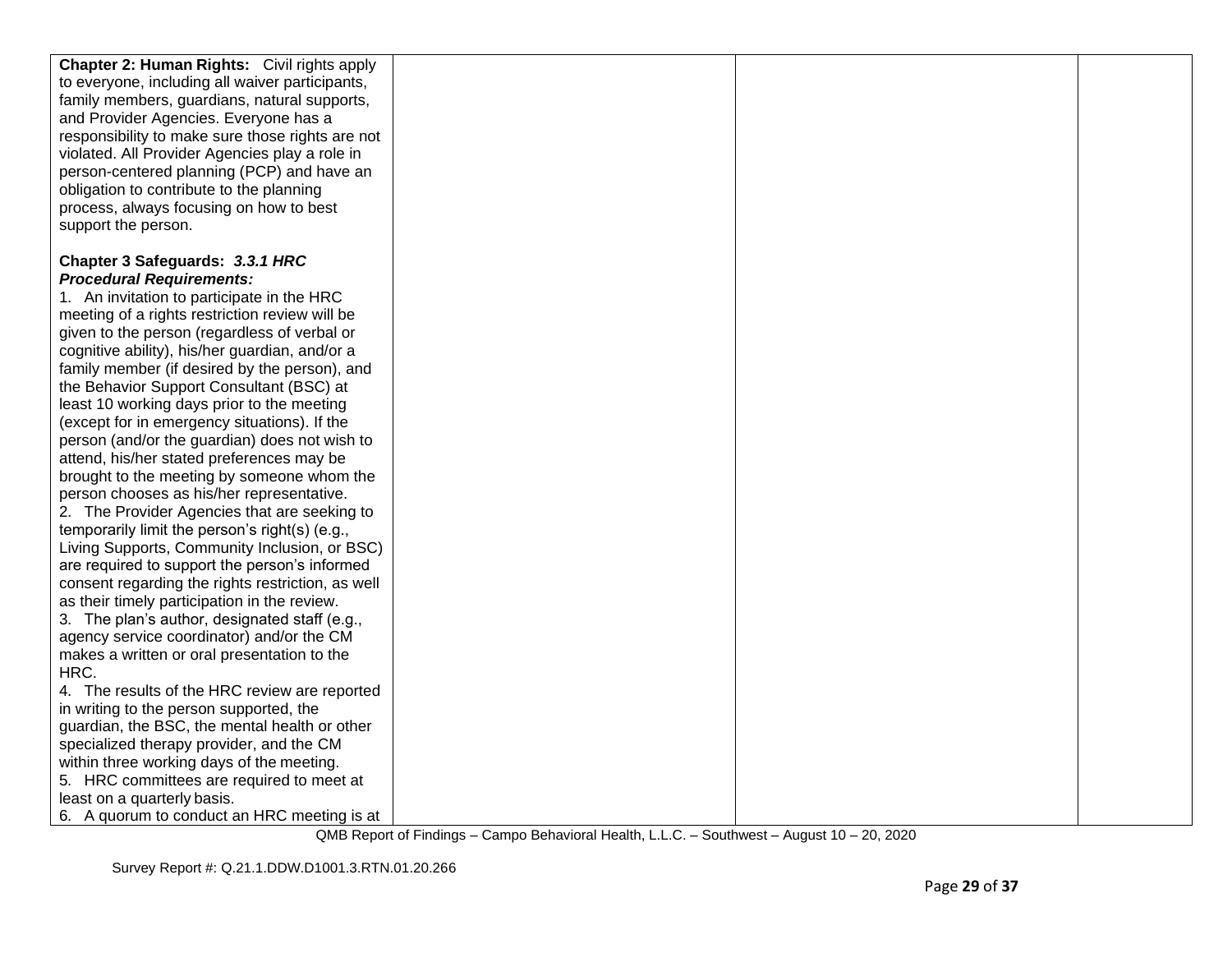| least three voting members eligible to vote in      |  |  |
|-----------------------------------------------------|--|--|
| each situation and at least one must be a           |  |  |
| community member at large.                          |  |  |
| 7. HRC members who are directly involved in         |  |  |
| the services provided to the person must            |  |  |
| excuse themselves from voting in that               |  |  |
| situation.                                          |  |  |
| Each HRC is required to have a provision for        |  |  |
| emergency approval of rights restrictions           |  |  |
| based upon credible threats of harm against         |  |  |
| self or others that may arise between               |  |  |
| scheduled HRC meetings (e.g., locking up            |  |  |
| sharp knives after a serious attempt to injure      |  |  |
| self or others or a disclosure, with a credible     |  |  |
| plan, to seriously injure or kill someone). The     |  |  |
| confidential and HIPAA compliant emergency          |  |  |
| meeting may be via telephone, video or              |  |  |
| conference call, or secure email. Procedures        |  |  |
| may include an initial emergency phone              |  |  |
| meeting, and a subsequent follow-up                 |  |  |
| emergency meeting in complex and/or ongoing         |  |  |
| situations.                                         |  |  |
| 8. The HRC with primary responsibility for          |  |  |
| implementation of the rights restriction will       |  |  |
| record all meeting minutes on an individual         |  |  |
| basis, i.e., each meeting discussion for an         |  |  |
| individual will be recorded separately, and         |  |  |
| minutes of all meetings will be retained at the     |  |  |
| agency for at least six years from the final date   |  |  |
| of continuance of the restriction.                  |  |  |
|                                                     |  |  |
| 3.3.3 HRC and Behavioral Support: The               |  |  |
| HRC reviews temporary restrictions of rights        |  |  |
| that are related to medical issues or health and    |  |  |
| safety considerations such as decreased             |  |  |
| mobility (e.g., the use of bed rails due to risk of |  |  |
| falling during the night while getting out of       |  |  |
| bed). However, other temporary restrictions         |  |  |
| may be implemented because of health and            |  |  |
| safety considerations arising from behavioral       |  |  |
| issues.                                             |  |  |
| Positive Behavioral Supports (PBS) are              |  |  |
| mandated and used when behavioral support           |  |  |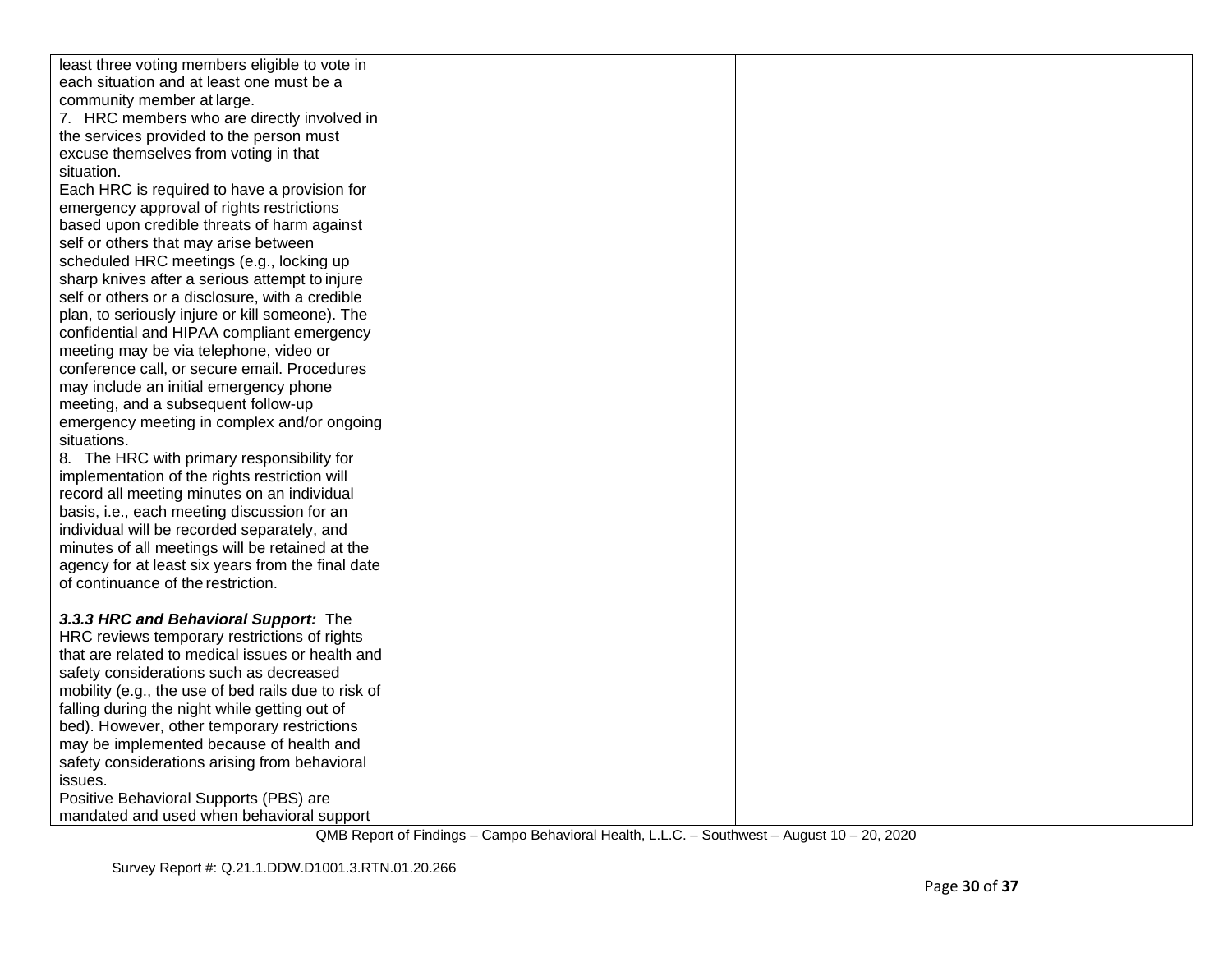|             | is needed and desired by the person and/or                                       |  |  |
|-------------|----------------------------------------------------------------------------------|--|--|
|             | the IDT. PBS emphasizes the acquisition and                                      |  |  |
|             | maintenance of positive skills (e.g. building                                    |  |  |
|             | healthy relationships) to increase the person's                                  |  |  |
|             | quality of life understanding that a natural                                     |  |  |
|             | reduction in other challenging behaviors will                                    |  |  |
|             | follow. At times, aversive interventions may be                                  |  |  |
|             | temporarily included as a part of a person's                                     |  |  |
|             | behavioral support (usually in the BCIP), and                                    |  |  |
|             | therefore, need to be reviewed prior to                                          |  |  |
|             | implementation as well as periodically while                                     |  |  |
|             | the restrictive intervention is in place. PBSPs                                  |  |  |
|             | not containing aversive interventions do not                                     |  |  |
|             | require HRC review or approval.                                                  |  |  |
|             | Plans (e.g., ISPs, PBSPs, BCIPs PPMPs,                                           |  |  |
|             | and/or RMPs) that contain any aversive                                           |  |  |
|             | interventions are submitted to the HRC in                                        |  |  |
|             | advance of a meeting, except in emergency                                        |  |  |
| situations. |                                                                                  |  |  |
|             |                                                                                  |  |  |
|             | 3.3.4 Interventions Requiring HRC Review                                         |  |  |
|             |                                                                                  |  |  |
|             | and Approval: HRCs must review prior to                                          |  |  |
|             | implementation, any plans (e.g. ISPs, PBSPs,                                     |  |  |
|             | BCIPs and/or PPMPs, RMPs), with strategies,                                      |  |  |
|             | including but not limited to:                                                    |  |  |
| 1.          | response cost;                                                                   |  |  |
| 2.          | restitution;                                                                     |  |  |
| 3.          | emergency physical restraint (EPR);                                              |  |  |
| 4.          | routine use of law enforcement as part of                                        |  |  |
|             | a BCIP;                                                                          |  |  |
| 5.          | routine use of emergency hospitalization                                         |  |  |
|             | procedures as part of a BCIP;                                                    |  |  |
| 6.          | use of point systems;                                                            |  |  |
| 7.          | use of intense, highly structured, and                                           |  |  |
|             | specialized treatment strategies,                                                |  |  |
|             | including level systems with response                                            |  |  |
|             | cost or failure to earn components;                                              |  |  |
| 8.          | a 1:1 staff to person ratio for behavioral                                       |  |  |
|             | reasons, or, very rarely, a 2:1 staff to                                         |  |  |
|             | person ratio for behavioral or medical                                           |  |  |
|             | reasons:                                                                         |  |  |
| 9.<br>10.   | use of PRN psychotropic medications;<br>use of protective devices for behavioral |  |  |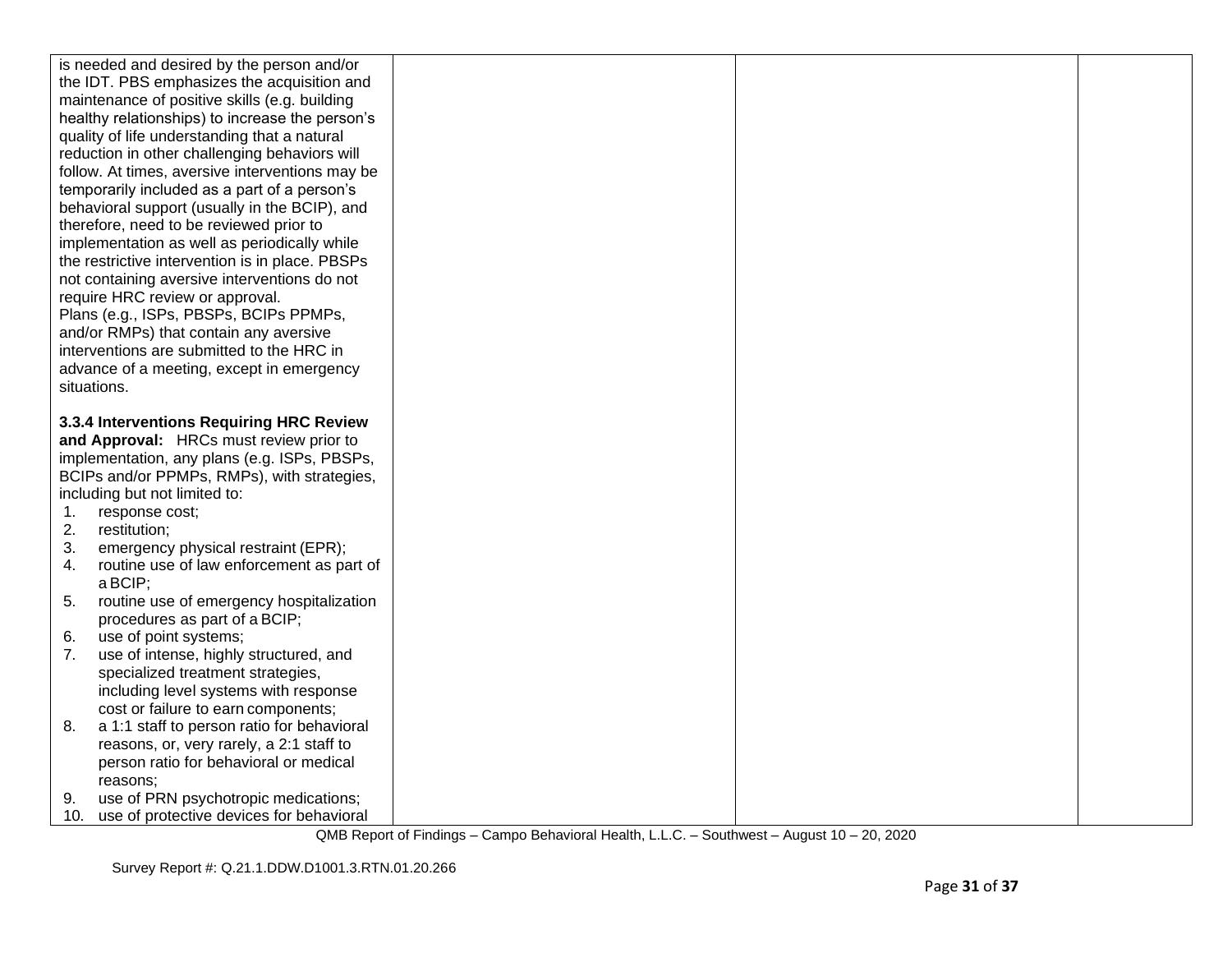| purposes (e.g., helmets for head<br>banging, Posey gloves for biting hand);<br>11. use of bed rails;<br>12. use of a device and/or monitoring system<br>through PST may impact the person's<br>privacy or other rights; or<br>13. use of any alarms to alert staff to a<br>person's whereabouts.                                                                                  |  |  |
|-----------------------------------------------------------------------------------------------------------------------------------------------------------------------------------------------------------------------------------------------------------------------------------------------------------------------------------------------------------------------------------|--|--|
| 3.4 Emergency Physical Restraint (EPR):<br>Every person shall be free from the use of<br>restrictive physical crisis intervention<br>measures that are unnecessary. Provider<br>Agencies who support people who may<br>occasionally need intervention such as<br>Emergency Physical Restraint (EPR) are<br>required to institute procedures to maximize<br>safety.                |  |  |
| 3.4.5 Human Rights Committee: The HRC<br>reviews use of EPR. The BCIP may not be<br>implemented without HRC review and approval<br>whenever EPR or other restrictive measure(s)<br>are included. Provider Agencies with an HRC<br>are required to ensure that the HRCs:<br>participate in training regarding required<br>1.<br>constitution and oversight activities for<br>HRCs; |  |  |
| 2.<br>review any BCIP, that include the use of<br>EPR;<br>3.<br>occur at least annually, occur in any<br>quarter where EPR is used, and occur                                                                                                                                                                                                                                     |  |  |
| whenever any change to the BCIP is<br>considered;<br>maintain HRC minutes approving or<br>4.<br>disallowing the use of EPR as written in a<br>BCIP; and                                                                                                                                                                                                                           |  |  |
| 5.<br>maintain HRC minutes of meetings<br>reviewing the implementation of the BCIP<br>when EPR is used.                                                                                                                                                                                                                                                                           |  |  |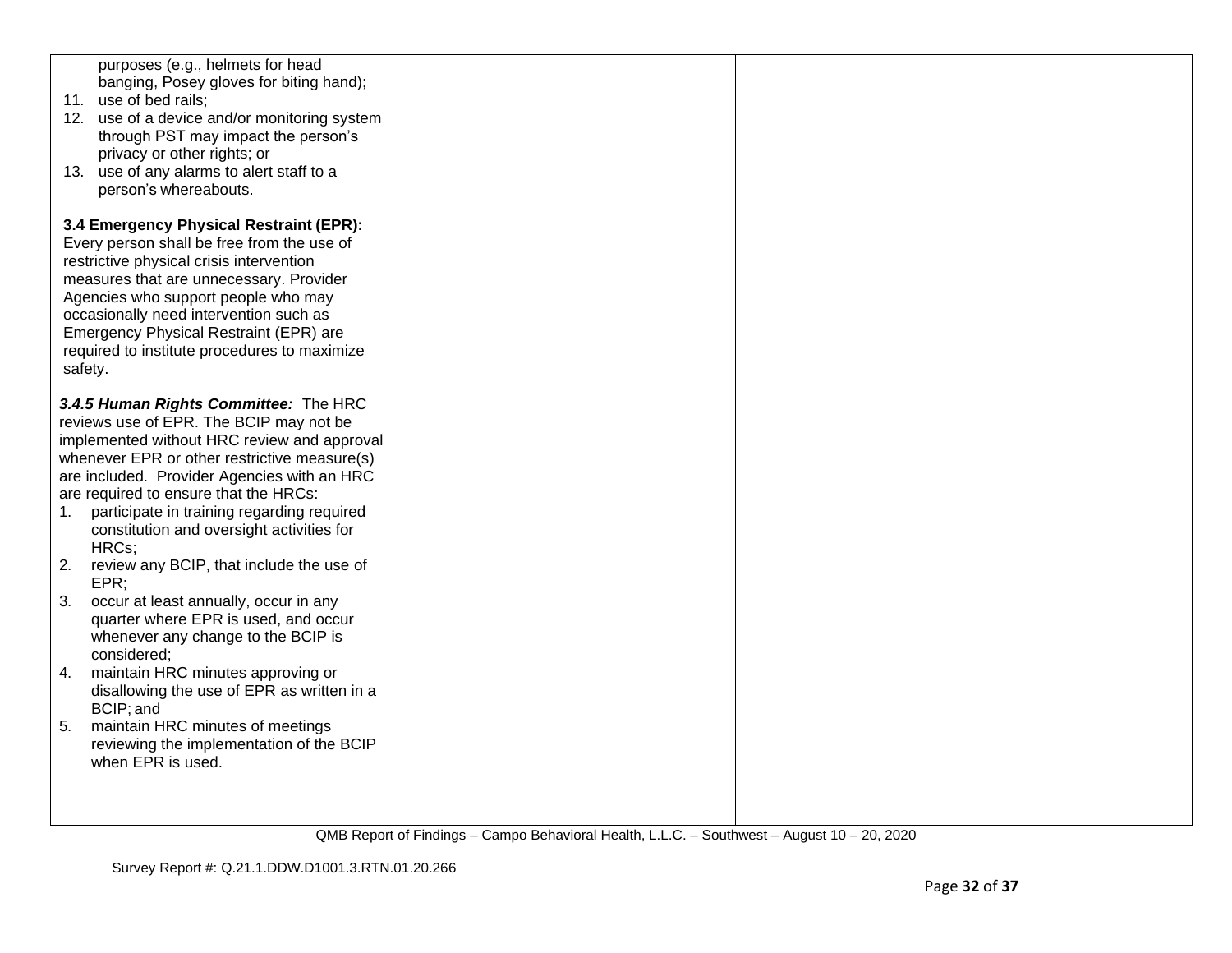| Service Domain: Medicaid Billing/Reimbursement - State financial oversight exists to assure that claims are coded and paid for in accordance with the |  |
|-------------------------------------------------------------------------------------------------------------------------------------------------------|--|
|                                                                                                                                                       |  |
|                                                                                                                                                       |  |
|                                                                                                                                                       |  |
|                                                                                                                                                       |  |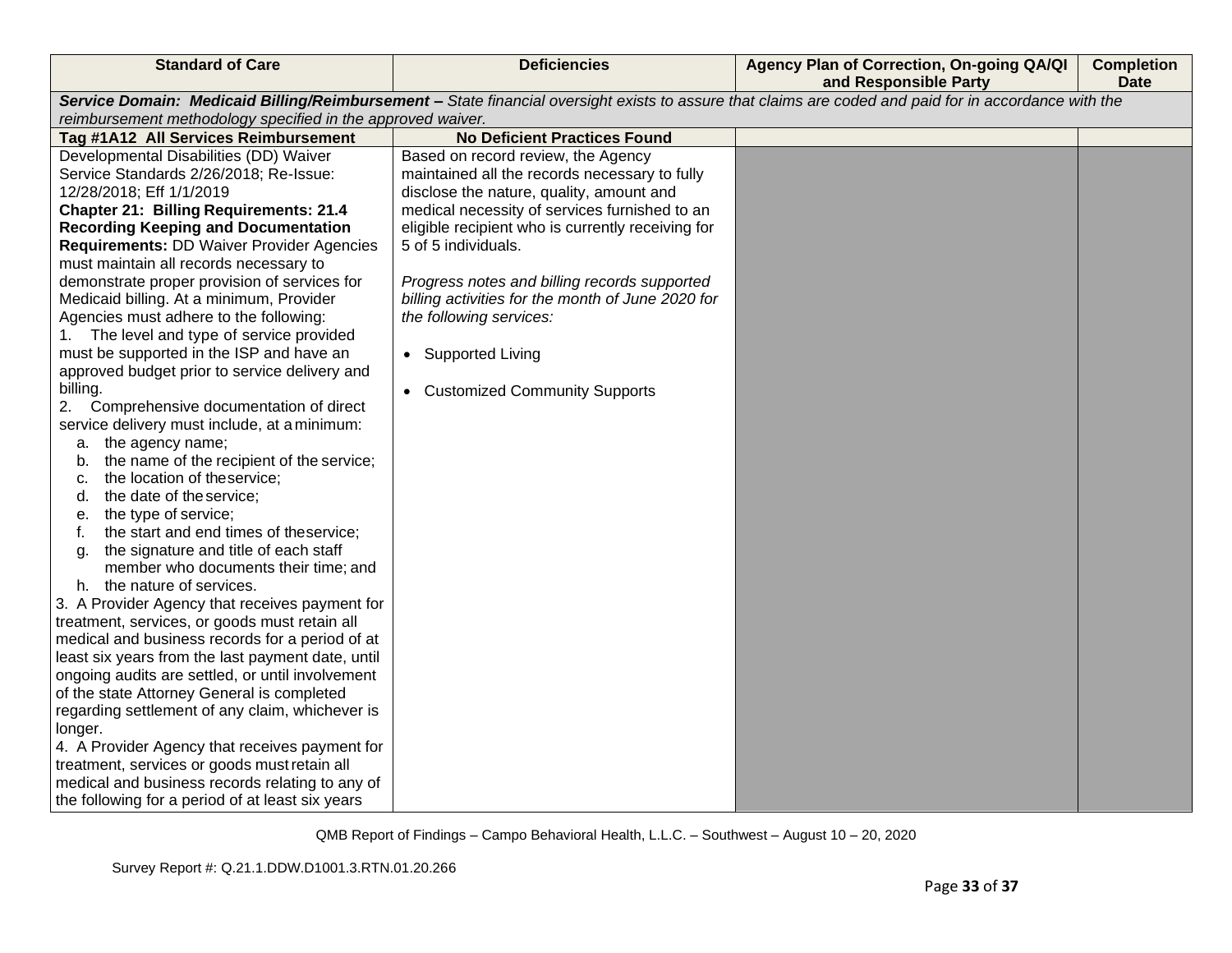| from the payment date:                              |  |  |
|-----------------------------------------------------|--|--|
| a. treatment or care of any eligible recipient;     |  |  |
| b. services or goods provided to any                |  |  |
| eligible recipient;                                 |  |  |
| c. amounts paid by MAD on behalf of any             |  |  |
| eligible recipient; and                             |  |  |
| d. any records required by MAD for the              |  |  |
| administration of Medicaid.                         |  |  |
|                                                     |  |  |
| 21.9 Billable Units: The unit of billing depends    |  |  |
| on the service type. The unit may be a 15-          |  |  |
| minute interval, a daily unit, a monthly unit or a  |  |  |
| dollar amount. The unit of billing is identified in |  |  |
| the current DD Waiver Rate Table. Provider          |  |  |
| Agencies must correctly report service units.       |  |  |
|                                                     |  |  |
| 21.9.1 Requirements for Daily Units: For            |  |  |
| services billed in daily units, Provider Agencies   |  |  |
| must adhere to the following:                       |  |  |
| 1. A day is considered 24 hours from midnight       |  |  |
| to midnight.                                        |  |  |
| 2. If 12 or fewer hours of service are provided,    |  |  |
| then one-half unit shall be billed. A whole unit    |  |  |
| can be billed if more than 12 hours of service is   |  |  |
| provided during a 24-hour period.                   |  |  |
| 3. The maximum allowable billable units             |  |  |
| cannot exceed 340 calendar days per ISP year        |  |  |
| or 170 calendar days per six months.                |  |  |
| 4. When a person transitions from one Provider      |  |  |
| Agency to another during the ISP year, a            |  |  |
| standard formula to calculate the units billed by   |  |  |
| each Provider Agency must be applied as             |  |  |
| follows:                                            |  |  |
| a. The discharging Provider Agency bills the        |  |  |
| number of calendar days that services were          |  |  |
| provided multiplied by .93 (93%).                   |  |  |
| b. The receiving Provider Agency bills the          |  |  |
| remaining days up to 340 for the ISP year.          |  |  |
|                                                     |  |  |
| 21.9.2 Requirements for Monthly Units: For          |  |  |
| services billed in monthly units, a Provider        |  |  |
| Agency must adhere to the following:                |  |  |
| 1. A month is considered a period of 30             |  |  |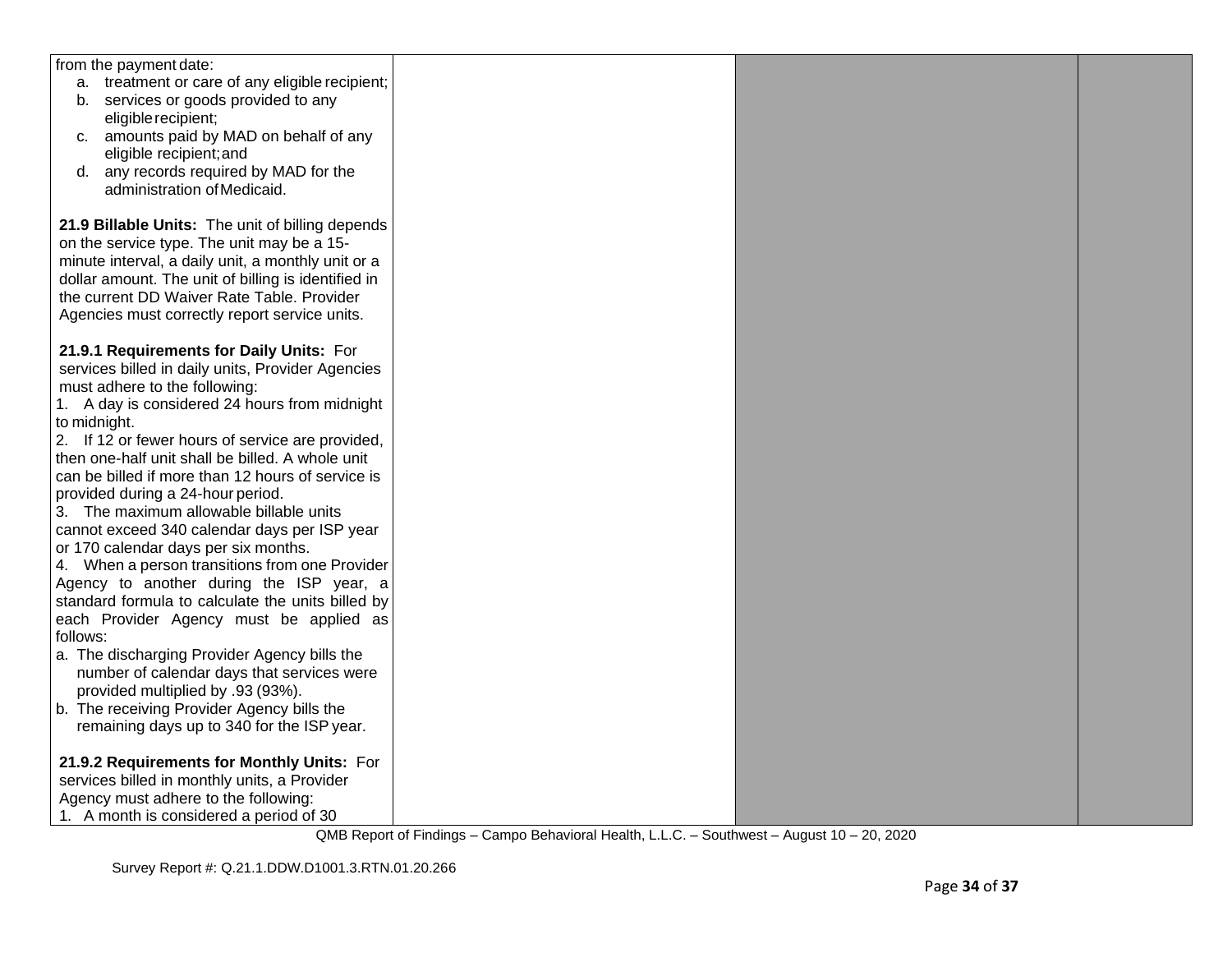| calendar days.                                     |  |  |
|----------------------------------------------------|--|--|
| 2. At least one hour of face-to-face billable      |  |  |
| services shall be provided during a calendar       |  |  |
| month where any portion of a monthly unit is       |  |  |
| billed.                                            |  |  |
| 3. Monthly units can be prorated by a half unit.   |  |  |
| 4. Agency transfers not occurring at the           |  |  |
| beginning of the 30-day interval are required to   |  |  |
| be coordinated in the middle of the 30-day         |  |  |
| interval so that the discharging and receiving     |  |  |
| agency receive a half unit.                        |  |  |
|                                                    |  |  |
| 21.9.3 Requirements for 15-minute and              |  |  |
| hourly units: For services billed in 15-minute or  |  |  |
| hourly intervals, Provider Agencies must adhere    |  |  |
| to the following:                                  |  |  |
| 1. When time spent providing the service is        |  |  |
| not exactly 15 minutes or one hour, Provider       |  |  |
| Agencies are responsible for reporting time        |  |  |
| correctly following NMAC 8.302.2.                  |  |  |
| 2. Services that last in their entirety less than  |  |  |
| eight minutes cannot be billed.                    |  |  |
|                                                    |  |  |
| NMAC 8.302.1.17 Effective Date 9-15-08             |  |  |
| <b>Record Keeping and Documentation</b>            |  |  |
| Requirements - A provider must maintain all        |  |  |
| the records necessary to fully disclose the        |  |  |
| nature, quality, amount and medical necessity      |  |  |
| of services furnished to an eligible recipient     |  |  |
| who is currently receiving or who has received     |  |  |
| services in the past.                              |  |  |
| <b>Detail Required in Records - Provider</b>       |  |  |
| Records must be sufficiently detailed to           |  |  |
| substantiate the date, time, eligible recipient    |  |  |
| name, rendering, attending, ordering or            |  |  |
| prescribing provider; level and quantity of        |  |  |
| services, length of a session of service billed,   |  |  |
| diagnosis and medical necessity of any service     |  |  |
| Treatment plans or other plans of care must        |  |  |
| be sufficiently detailed to substantiate the level |  |  |
| of need, supervision, and direction and            |  |  |
| service(s) needed by the eligible recipient.       |  |  |
| <b>Services Billed by Units of Time -</b>          |  |  |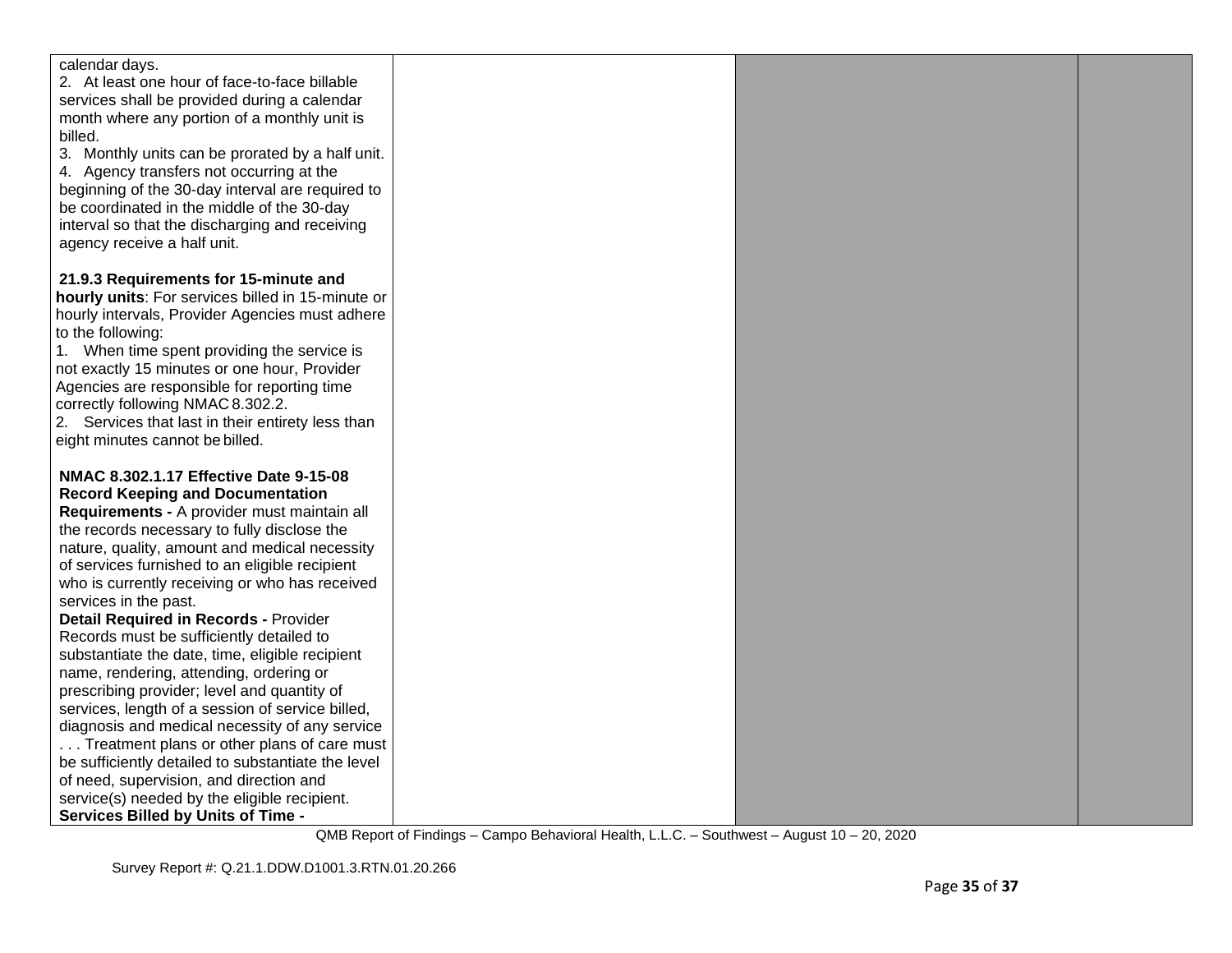| Services billed on the basis of time units spent<br>with an eligible recipient must be sufficiently<br>detailed to document the actual time spent with<br>the eligible recipient and the services provided<br>during that time unit.<br>Records Retention - A provider who receives<br>payment for treatment, services or goods must<br>retain all medical and business records relating<br>to any of the following for a period of at least six<br>years from the payment date:<br>(1) treatment or care of any eligible recipient<br>(2) services or goods provided to any eligible<br>recipient<br>(3) amounts paid by MAD on behalf of any<br>eligible recipient; and<br>(4) any records required by MAD for the<br>administration of Medicaid. |  |  |
|-----------------------------------------------------------------------------------------------------------------------------------------------------------------------------------------------------------------------------------------------------------------------------------------------------------------------------------------------------------------------------------------------------------------------------------------------------------------------------------------------------------------------------------------------------------------------------------------------------------------------------------------------------------------------------------------------------------------------------------------------------|--|--|
|                                                                                                                                                                                                                                                                                                                                                                                                                                                                                                                                                                                                                                                                                                                                                     |  |  |